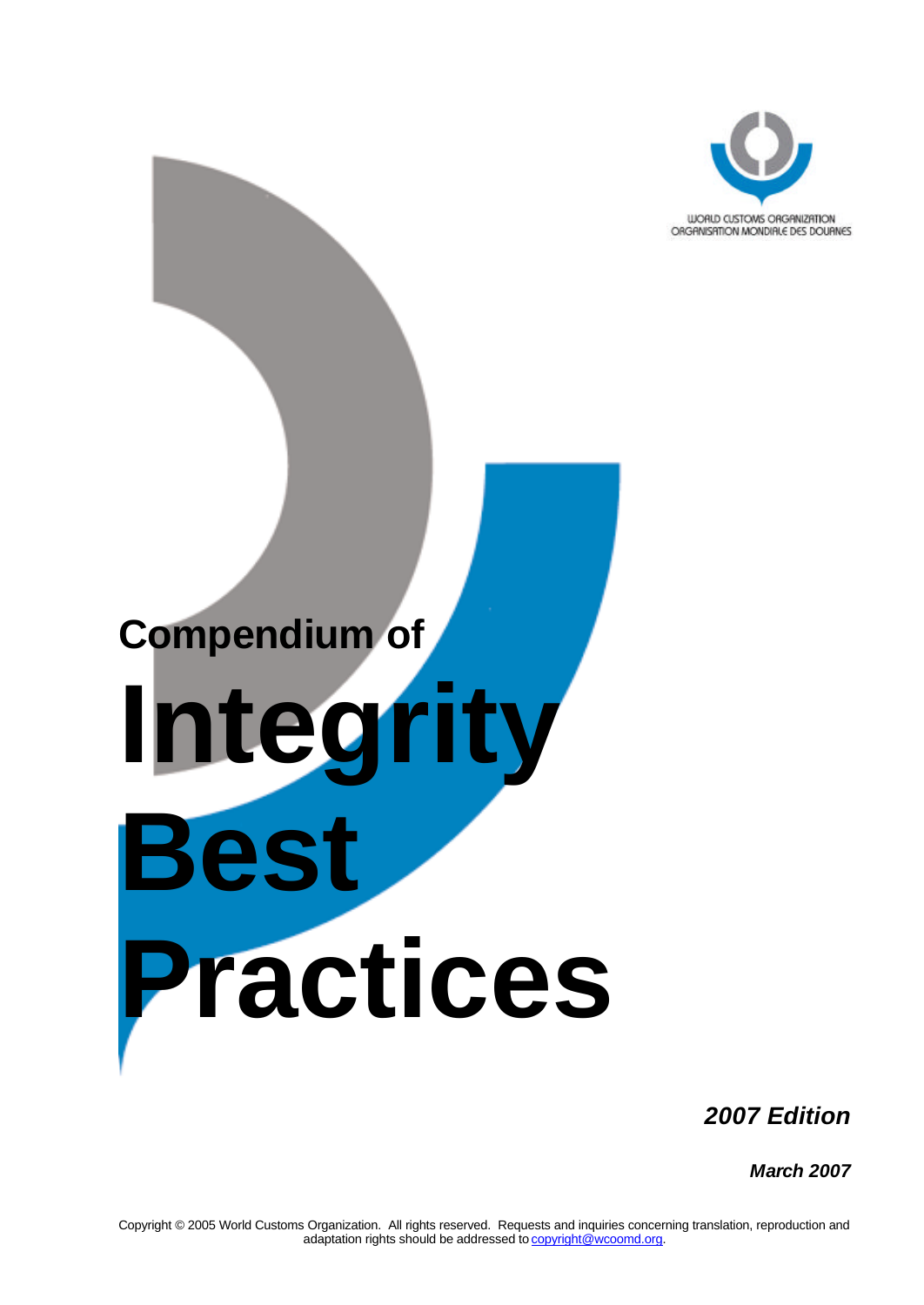## Table of Contents

| Ι. |                          | <b>Executive summary</b>                            | 3  |
|----|--------------------------|-----------------------------------------------------|----|
| Н. | Best Practices by topics |                                                     |    |
|    | 1.                       | Leadership and Commitment Fig. 2014.1918.1919.1919. | 4  |
|    | 2.                       |                                                     | 15 |
|    | 3.                       |                                                     | 20 |
|    | 4.                       | Automation                                          | 30 |
|    | 5.                       |                                                     | 39 |
|    | 6.                       |                                                     | 44 |
|    | 7.                       |                                                     | 51 |
|    | 8.                       |                                                     | 59 |
|    | 9.                       | Morale and Organizational Culture                   | 70 |
|    | 10.                      | Relationship with the Private Sector                | 73 |
|    |                          | Closing                                             | 80 |

|--|--|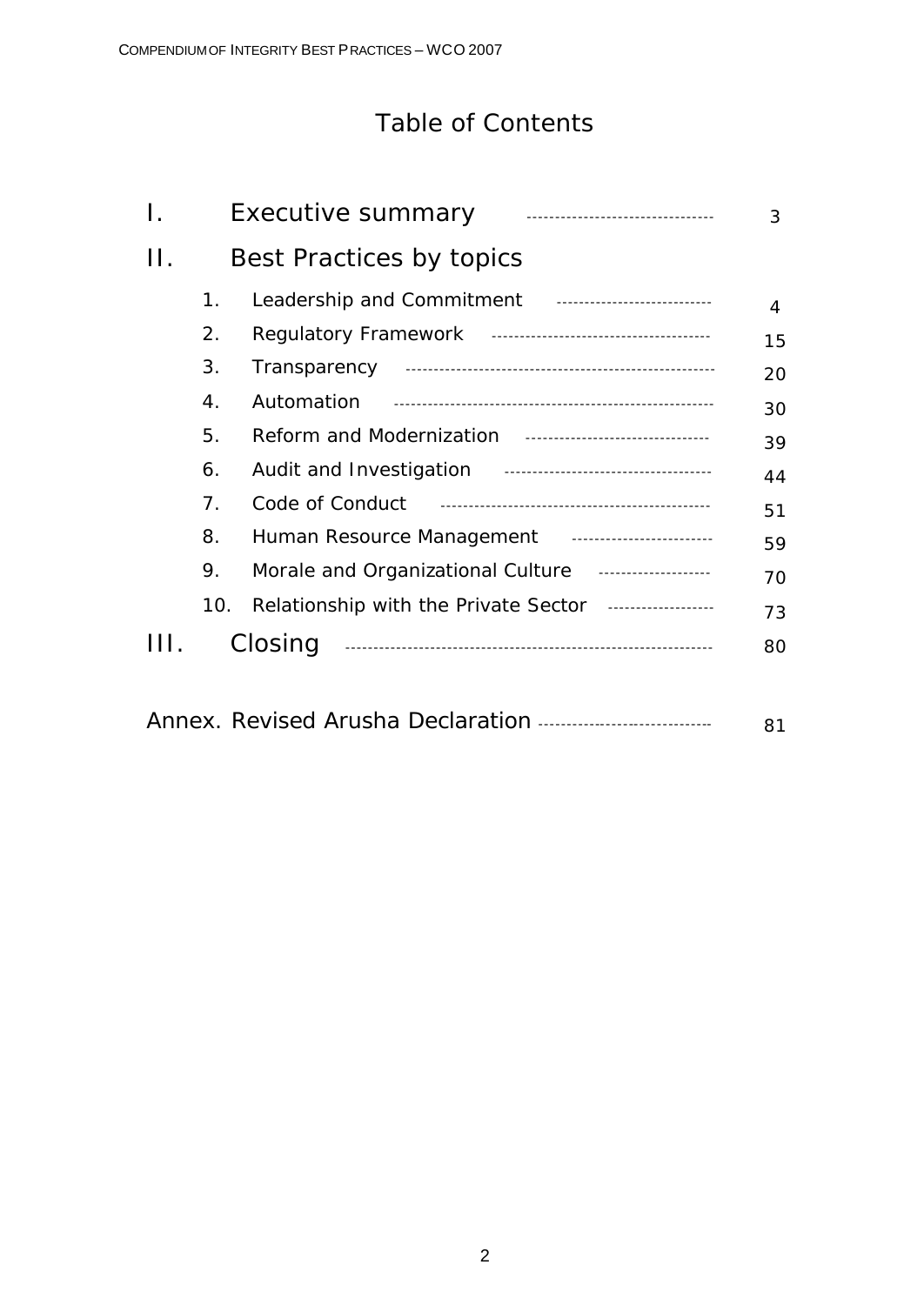## I. Executive Summary

#### Background in Brief

Integrity is the foundation on which our Customs administrations must be built upon, for without it we do not have the trust or confidence of the public. In June 2003, delegates attending the Customs Session of the third *Global Forum on Fighting Corruption and Safeguarding Integrity*, held in Korea, agreed that they had the responsibility to safeguard integrity in the Customs administrations of their respective countries, recognizing the importance of international cooperation to share their best practices and address common problems. Four years later, as delegates convene once again, in South Africa for the fifth *Global Forum on Fighting Corruption and Safeguarding Integrity*, much progress has been realized and yet many challenges still exist.

In response to the recommendation at the GF III, in November 2003 and August 2004, the Secretary General surveyed Customs Administrations to seek their contribution to the project to create a Compendium of Integrity Best Practices. In March 2005, the compilation of the compendium was completed. It was shared by the Customs community with the idea that the compendium must be updated. During 2006 and early 2007 information submitted by various administrations was collated and best practices identified. The compilation of the second compendium of best practices has now been completed and follows this executive summary.

#### Compendium of Integrity Best Practice

Best practice benchmarking – the identification and measurement of the most successful operational standards or strategies available in the Customs community is one of the most effective tools for aiding implementation and increasing an organization's efficiency and productivity.

The overall purpose of the project is to share the experience in developing integrity within Customs with other Members who may wish to follow the best examples. A compilation of a Compendium of Integrity Best Practices could be of immense value to all Members; especially to such Members that may be initiating efforts in integrity development. This follow up to the first compendium should be used in conjunction with the first publication to gain the most value.

The contents of this Compendium are based on Members' replies to the survey. It contains concise but concrete and detailed information so that Members can use it as a Best Practice. All original Members' replies are available on the WCO Members' Web site, which may also provide information not available in this book.

It is important to note that as more administrations implement a "best practice," this practice eventually becomes an established practice, and subsequently is no longer out of the ordinary. For instance, many Customs administrations presently have a code of conduct: therefore, this practice is now considered an established and expected practice. For this reason, the WCO suggests that Members seeking further insight take the opportunity to identify administrations that are similar in size or are located in the same region, and review their submissions that are posted on the WCO Members' website.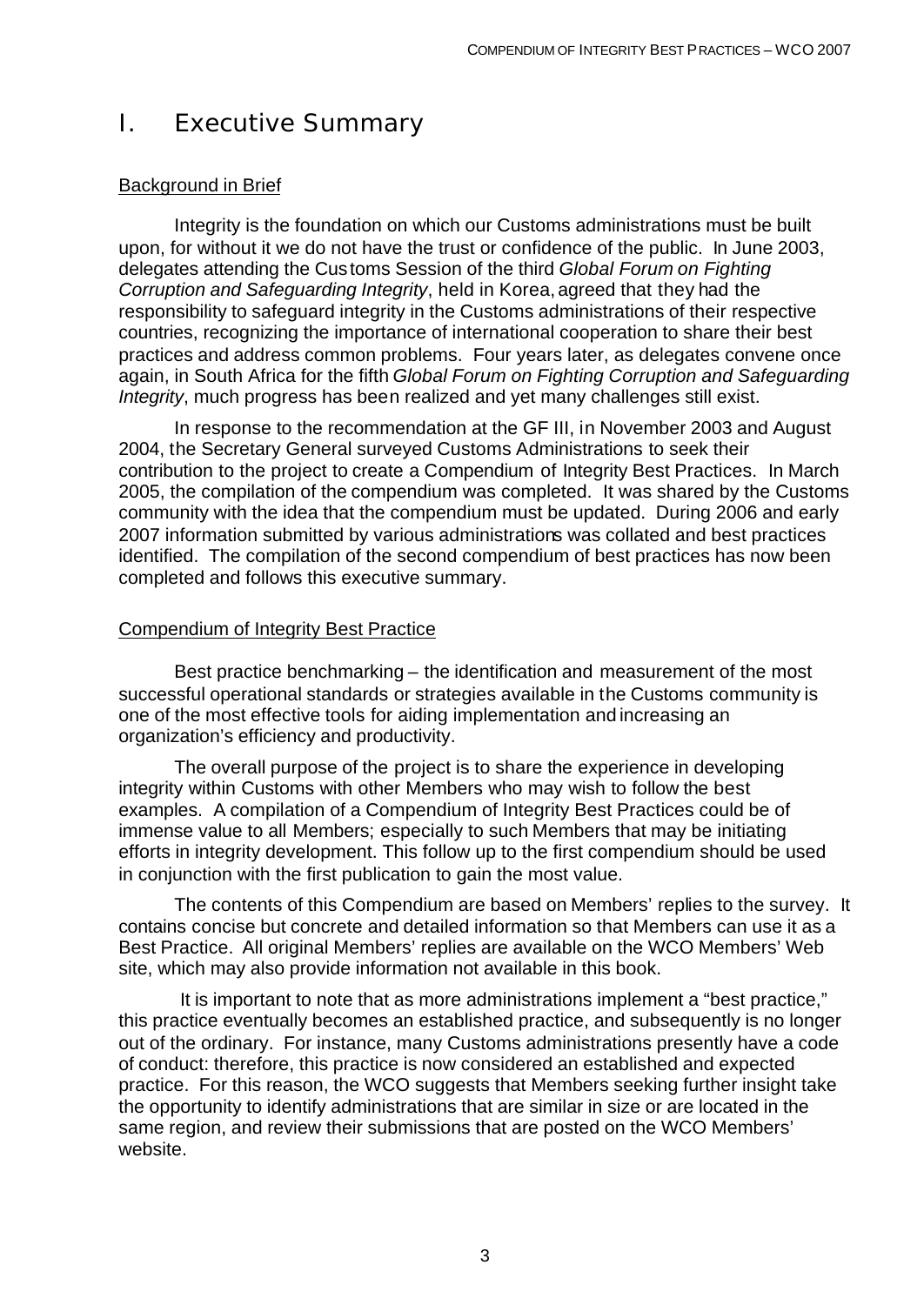# II. Best Practices by Topics

## *1. Leadership and Commitment*

#### *- Revised Arusha Declaration -*

*"The prime responsibility for corruption prevention must rest with the head of Customs and the executive management team. The need for high levels of integrity must be stressed and commitment to the fight against corruption maintained over the long term. Customs managers and supervisors should adopt a strong leadership role and accept an appropriate level of responsibility and accountability for maintaining high levels of integrity in all aspects of Customs work. Customs managers should demonstrate a clear and unequivocal focus on integrity and be seen to set an example that is consistent with*  both the letter and spirit of the Code of Conduct."<sup>1</sup>

#### 1.1 High Level Commitment

#### 1.1.1 Netherlands

"Integrity on the political agenda

In 1992, the integrity of government officials was given a prominent place on the political agenda. The then Minister of Home Affairs, Ms. Ien Dales, saw that risks were increasing, and proved herself to be a stirring proponent of safeguarding the quality of government action as well as the trust of citizens in their government. This trust is largely based on an assessment of whether government officials are honest as individuals. "The government is either honest, or it is not," said Ms. Dales in June 1992. "There is no such thing as sort of honest. And the administration stands or falls with the integrity of the government; if the integrity of the government is questioned, it means that the government is losing the trust of its citizens. And without the trust of its citizens, democracy cannot exist. It is the end of democracy. It is an oppressive thought."

This realization meant that, in the final years of the previous century, attention came to be focused on integrity issues and the Dutch government. For instance, a cabinet paper entitled *Integrity of Public Administration* was published, summing up the state of affairs at each department: which officials held other jobs or positions, how to deal with gifts of goods and services, what action to take in the event of dishonesty or suspected dishonesty. Job rotation was introduced for high-risk positions, and integrity counselors were recruited."

#### 1.1.2 Philippines

"The Philippines Bureau of Customs is one of the 10 agencies included in the Corruption Prevention Reform Programme (CPRP). This is a collaboration partnership of government and non-government organizations

 1 Text in italics is provided in the Revised Arusha Declaration.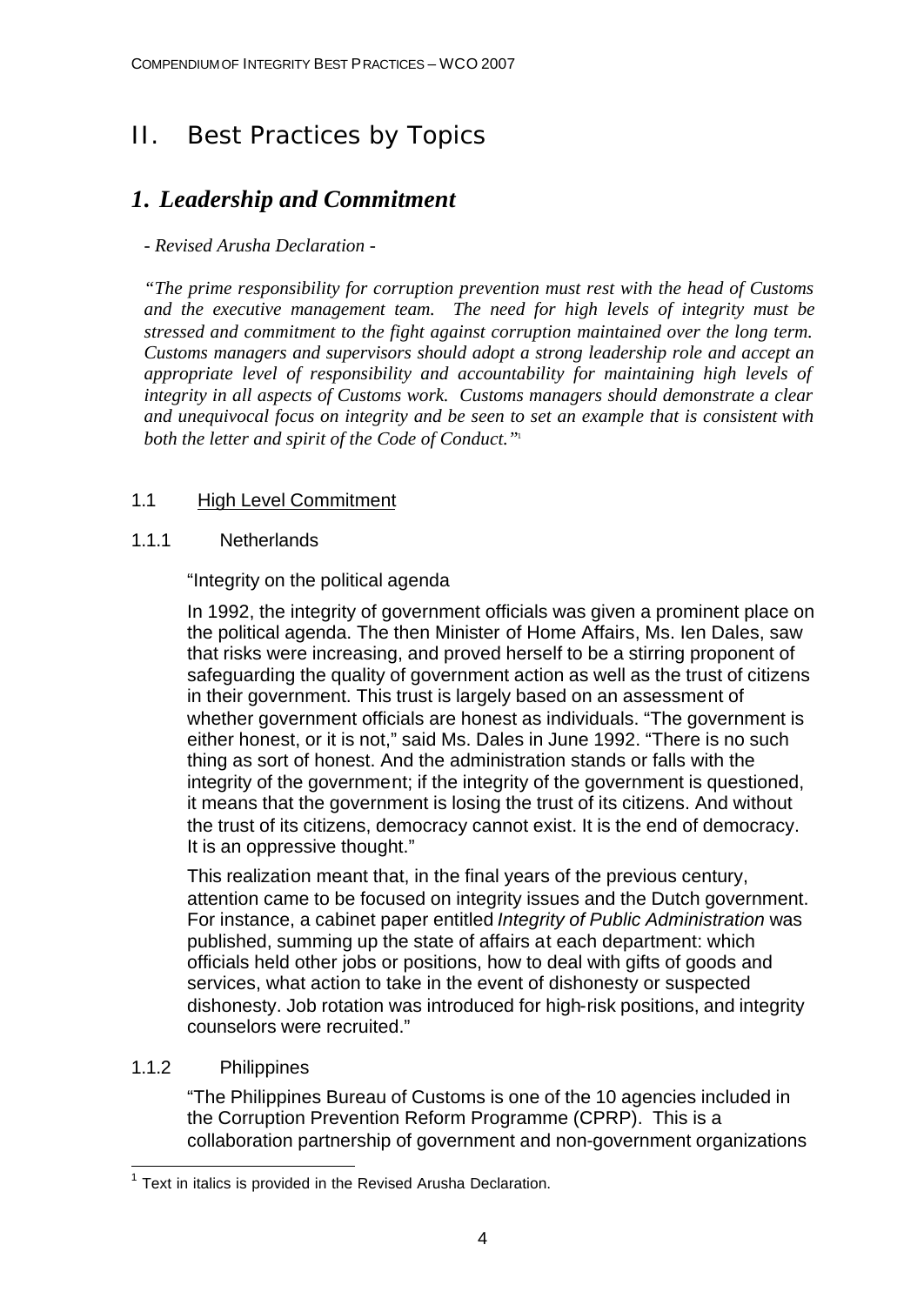task to monitor corruption prevention reform measures being undertaken by these 10 agencies."

#### 1.1.3 Poland

"Accomplished: Agreement between the Minister of Finance and the Head of the Agency of Internal Security (dated 11.04.2003) on the co-operation and organisation of joint actions concerning counteracting and fighting the offences connected with foreign trade and national security. The agreement takes into account corruption fighting in the Customs and close co-operation with the Central Investigation Bureau of the General Police Headquarters.

Formal agreement gives better cooperation between State agencies aimed at this issue.

Appointment of the Plenipotentiary of the Director General of the Customs on the establishment of the Anticorruption Internal Service.

Every case of violation of the code of ethics should always be met with a reaction from the standpoint of the superiors, and ongoing analysis of the reasons for violation and the conclusions from those results, should serve to prevent the introduction of similar situations in the future."

#### 1.1.4 Turkey

"The Undersecretary, supported by the political will, committed in its attitudes and actions to fulfil the requirements of building a fully capable customs service and to stick to the Arusha Declaration. This commitment is renewed in "Integrity and Customs" Panel (WCO European Region) on the occasion of the 50th anniversary of WCO on 5-6 February 2002. Provision of a sound integrity in customs is declared as one of five main strategic targets.

It is felt a changing image of the Customs to positive with a view to its changing role, policies, methods and actions.

However, embedding integrity as an element of institutional culture requires continuing support of governments and matured capacity calling for sustaining financial allocations.

Istanbul Declaration of customs administrations of 11 Economic Cooperation Organisation countries was announced in a top level meeting in September 2001 by which they stated their faithfulness to basic integrity principles."

#### 1.1.5 Japan

- "1. Under the strong leadership of government at the highest levels, Japan established the National Public Service Law and National Public Service Ethics Law for all public servants including Customs Officers.
- 2. Also, Japan Customs made the Integrity Action Plan in 2000 and has steadily implemented it by the firm commitment of Executive Management at the highest level.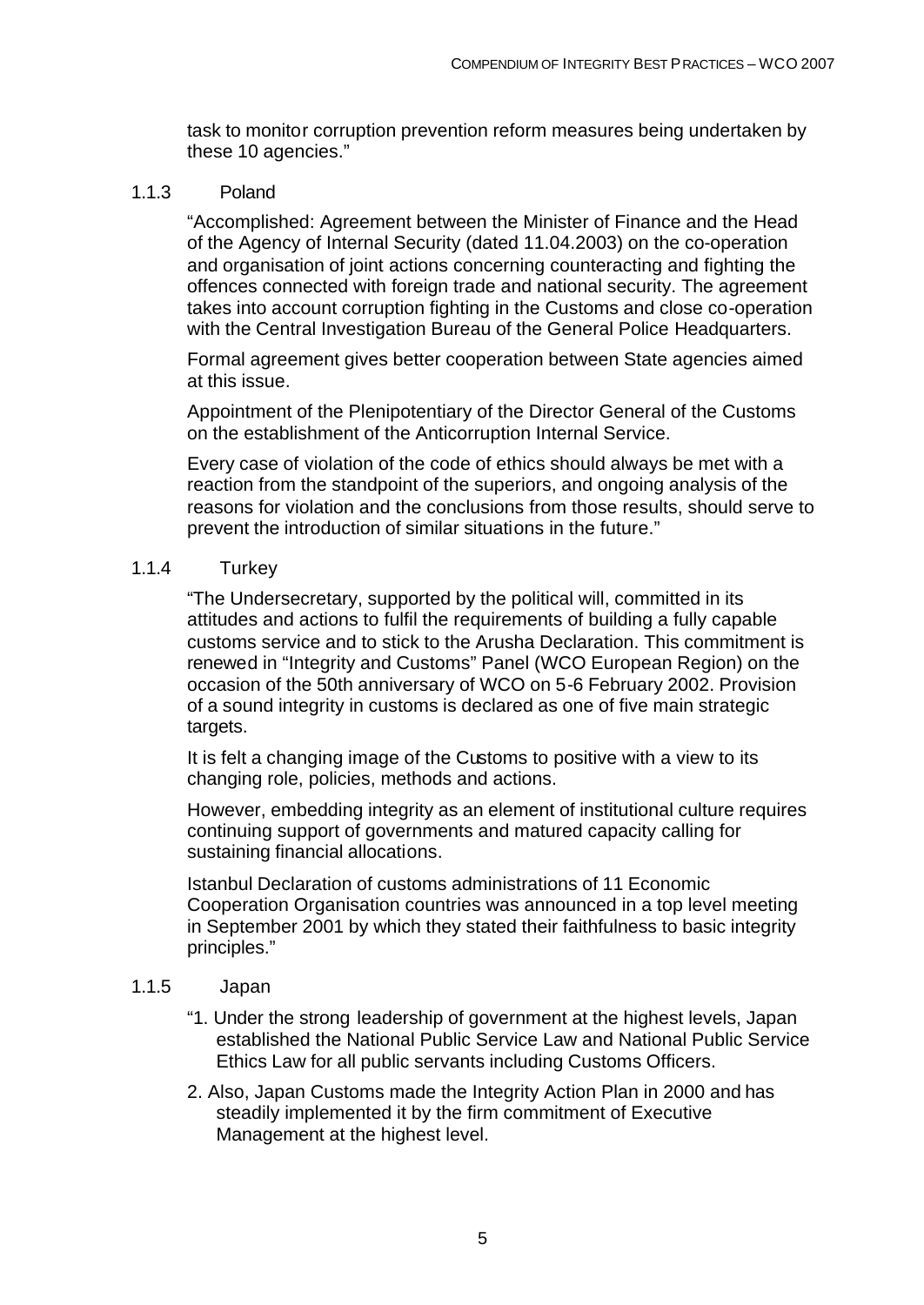- 3. At Directors-General and Directors meetings, executives' attention is regularly drawn to the matter of integrity."
- 1.2 Strong Leadership by example
- 1.2.1 Hong Kong, China

"Hong Kong Customs:

- (a) has stated clearly "Accountability and Integrity" in its values statement;
- (b) has set up an Integrity Steering Committee (ISC) with the following Working Groups to help formulate and review its departmental integrity strategies and action plan:
	- Working Group on International Best Practices of Integrity;
	- Working Group on Promotion of Healthy Life Style and Staff Integrity; and
	- Working Group on Code on Conduct and Discipline.
- (c) has formulated an Integrity Action Plan (IAP) and has kept it under constant review, enabling it to meet with changing circumstances;
- (d) has been working closely with the Civil Service Bureau (CSB) and the Independent Commission Against Corruption (ICAC), which is an independent anti-corruption organization directly responsible to the Chief Executive of the Hong Kong Special Administrative Region Government (HKSARG), in promoting integrity;
- (e) has invited a senior officer from the ICAC to join its ISC with a view to assisting the Administration to formulate corruption prevention strategies.
- (f) apart from keeping its work systems and procedures under regularly review, also draws reference from the best practices of overseas counterparts, other government departments and private sector. For example, a survey to identify best practices of integrity of overseas counterparts was conducted between April and June 2004. Findings have been consolidated and compiled into a report for reference by the senior management. A VCD and booklet on healthy life style and prudent personal financial management have been produced and disseminated to all staff.
- (g) has issued guidelines on keeping of attendance records and supervision of duties.

#### **Benefits**

- Inclusion of "Integrity" in the departmental values statement aims to provide a set of shared core values among staff. The values statement serves as a compass to guide the staff through.
- The setting up of the ISC with the Deputy Commissioner as Chairman is an effective means to nurture an ethical culture in the Administration. It shows the leadership and commitment of the Administration in promoting integrity.
- The Working Groups help to develop integrity strategies and promote integrity by focusing on specific areas of work.
- The IAP facilitates the implementation of long and short-term strategies for promoting integrity.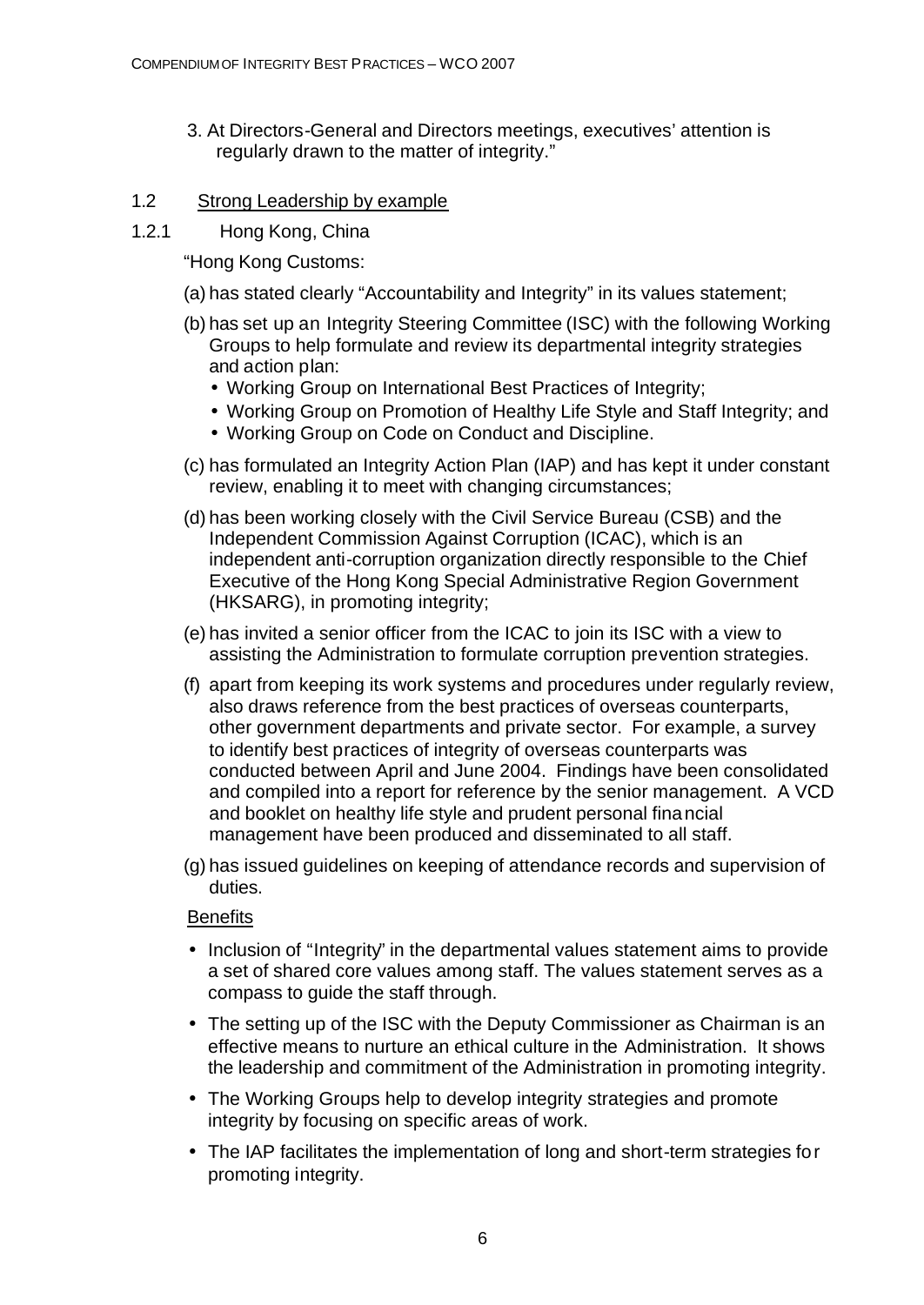- Working closely with the CSB and ICAC sends a clear message to staff members that the Administration is committed to promoting integrity and combating corruption and malpractice. The presence of independent bodies enhances the checks and balances mechanisms regarding integrity.
- Constant reviews of work systems and procedures and draw reference from overseas counterparts, other government departments and private sector enable the Administration to make improvement and perfect the guidelines and control systems.
- The guidelines on keeping of attendance records and supervision of duties help to maintain proper staff management.

#### Problems

No specific problem encountered."

#### 1.2.2 Kazakhstan

"Customs service of the Republic of Kazakhstan works in accordance with the Laws of the Republic of Kazakhstan "Regarding fight against corruption" and "Regarding state service", the Edict of the President of the Republic of Kazakhstan "Regarding service ethics of state officials", the National Program of the Republic of Kazakhstan for fight against corruption for years 2001-2005. For the purpose of efficient and systematic anti-corruption activity customs service of the Republic of Kazakhstan has works according to the developed:

- 1) Program of fight against abuse in the customs system of the Republic of Kazakhstan;
- 2) Program of personnel education in the customs bodies of the Republic of Kazakhstan;
- 3) Code of conduct of customs officials of the Republic of Kazakhstan

The anti-corruption work in customs bodies of the Republic of Kazakhstan is conducted in three directions:

- customs legislation improvement;
- strengthening of personnel education;
- implementation of measures for revealing, prevention and elimination of corruption.

Customs service of Kazakhstan creates conditions for international cooperation in anti-corruption issues and interaction with international organizations. Regional seminars for customs officers on fight against corruption were conducted by USAID Trade facilitation and Investment activity project."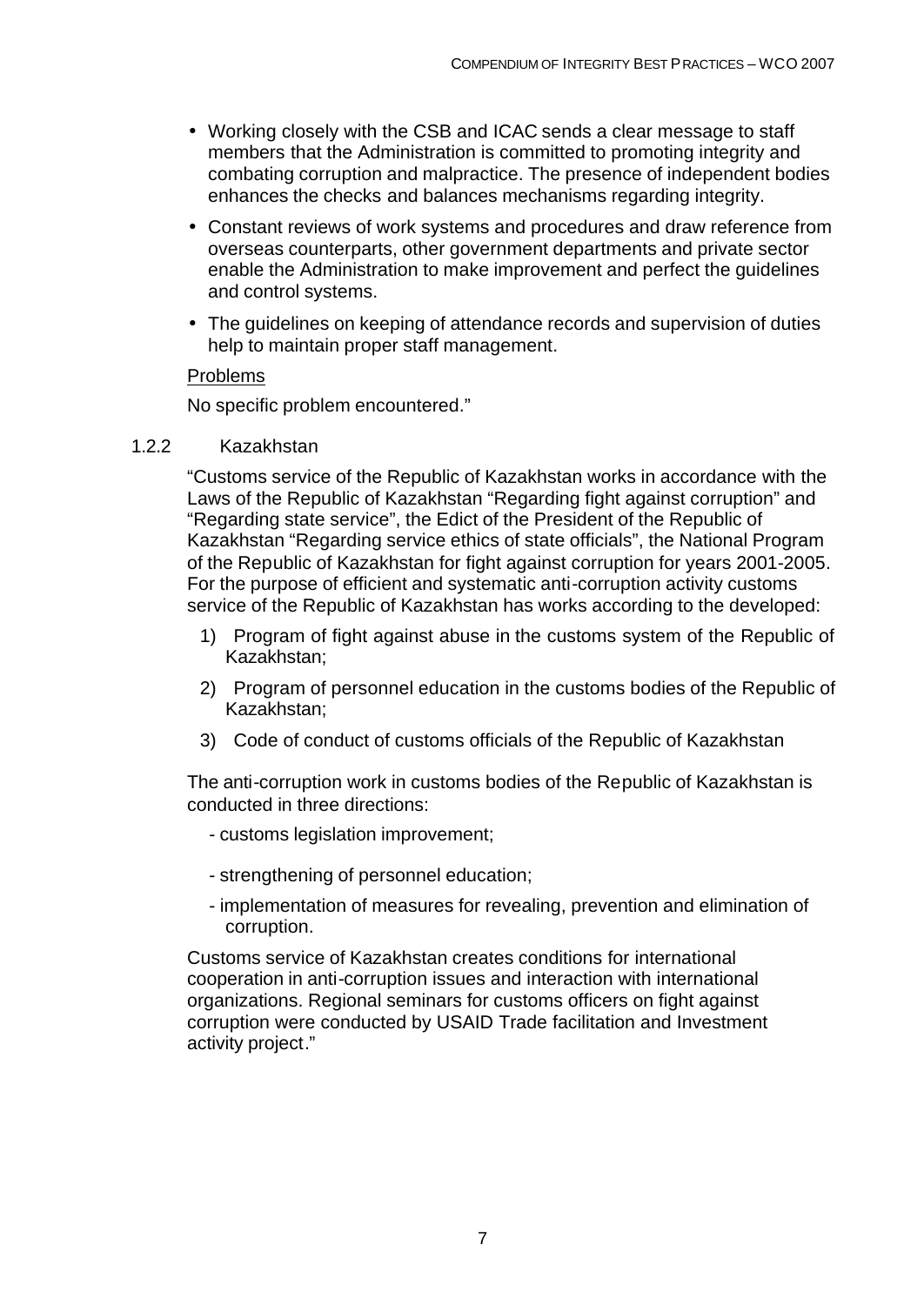#### 1.2.3 New Zealand

"Implementation of integrity initiatives has been greatly assisted by the strong personal interest taken by successive chief executives.

A senior executive, normally the Chief Executive, leads the integrity discussion for new recruits.

Managers are expected to not only model integrity in their behaviour, but also to be able to point to the positive leadership they have provided in facilitating integrity. Increasingly, integrity and ethical behaviour is a competency managers are being assessed on and is a recruiting requirement."

#### 1.2.4 Lithuania

"Strategy of Fight against Corruption in the Lithuanian Customs and its implementation plan were approved."

"Constant implementation. Corruption risk assessment in the Lithuanian Customs is currently being conducted. Analysis of customs officials' public and private interests coordination currently is being conducted. The coordination of actions by senior officers and subordinates against corruption is ensured."

#### 1.3 Clear mission and values with ethics

#### 1.3.1 Australia

"Australian Customs Senior Management maintains integrity through:

- Legislated Australian Public Service (APS) Code of Conduct and APS Values
- Australian Customs Ethics and Conduct guidelines
- Internal Affairs Branch
- Internal Audit system.

Australian Customs Certified Agreement also covers performance management and expectations in regards to ethical behaviour and integrity.

The Public Service Act 1999 sets down the Australian Public Service Values. The Values provide a framework that sets the standards of professionalism, integrity, impartiality and responsiveness when providing service to the Australian Government. The Act requires that the head of an agency must promote and uphold the values and this flows down through the organisation."

#### 1.3.2 Canada

"Canada's Office of Public Service Values and Ethics (OPSVE) is a centre of expertise and leadership responsible for promoting public service management based values. Its mission is to stimulate and sustain dialogue on values and ethics; provide advice and guidance on policies and principles; lead research and develop training and information material; develop and review policies and/or principles; and act as secretariat for the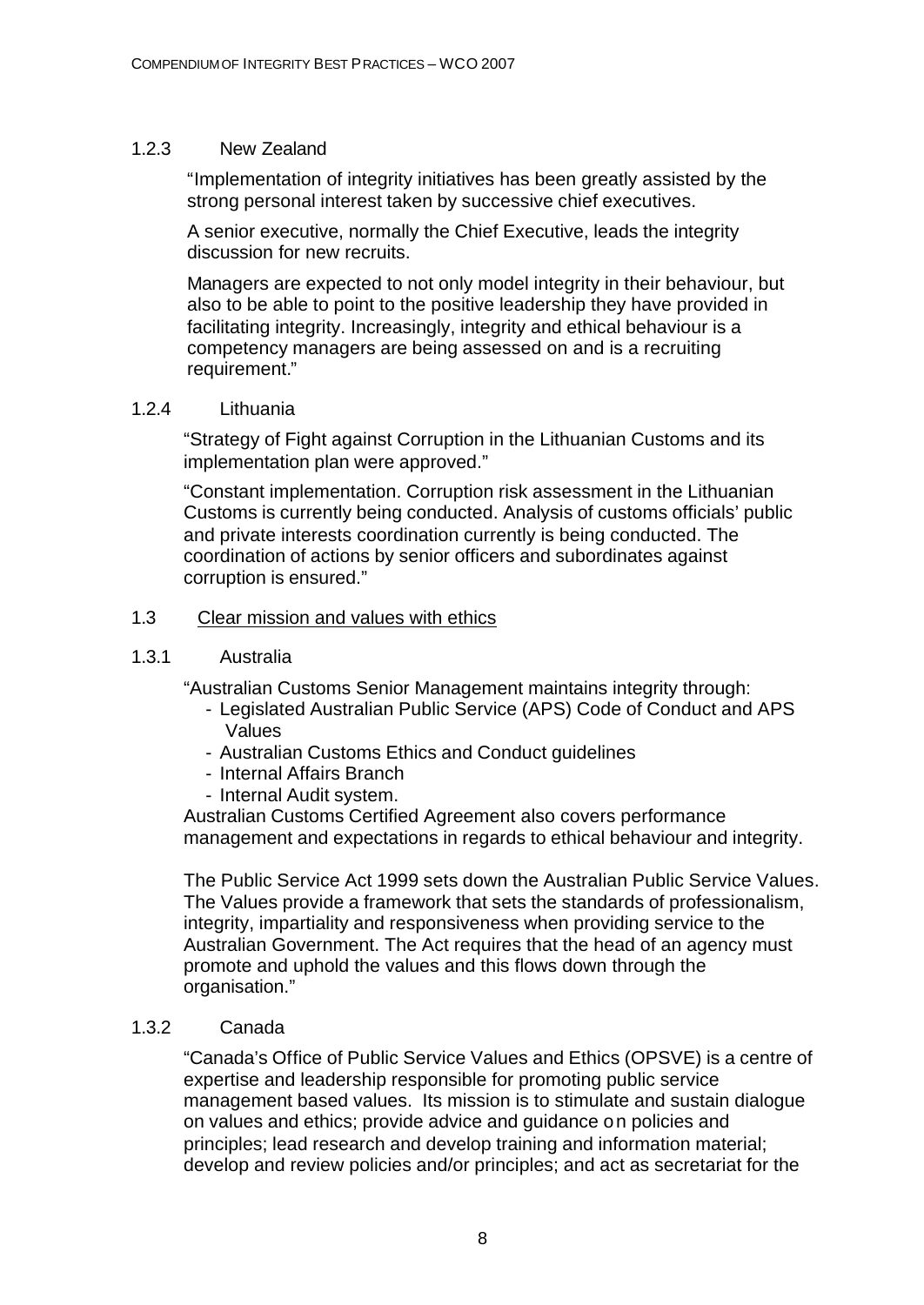public service co-champions on values and ethics. Its main clients are deputy ministers, assistant deputy ministers, managers, functional communities and regional councils.

Since the creation of the Canada Border Services Agency (CBSA) on December 12, 2003, much has been done in further advancing a culture of transparency, accountability, respect and cooperation. First declarations on CBSA's Mission, Vision, Values have been widely circulated, and are integral in cultivating a new culture for the CBSA. Our motto on vigilance, protection and service permeates our workplace. Key among our values is integrity, respect and transparency."

#### 1.3.3 Bolivia

"The National Customs Code of Ethics was approved on 11 July 2001 (Directive RD O2-017-01) and since then training courses aimed at strengthening the values, principles and standards embodied in that document have been organised. A new Code of Conduct (Code of Ethics) specific to the Customs function, has been drafted and will enter into force from June 2005. New Rules for the Office of Ethics have been approved and procedures relating to the investigation of complaints and claims entered into force on 19<sup>th</sup> February 2004.

#### *Benefits*

-Greater control and follow-up of conduct of Officers, promoting the principles and values of the Customs activity;

-Immediate and appropriate follow-up of claims also constituting a means of evaluation and measurement of efficiency and transparency in the performance of duties.

-De-bureaucratization and de-politicization of Customs procedures, greater flexibility and adaptability to contingencies."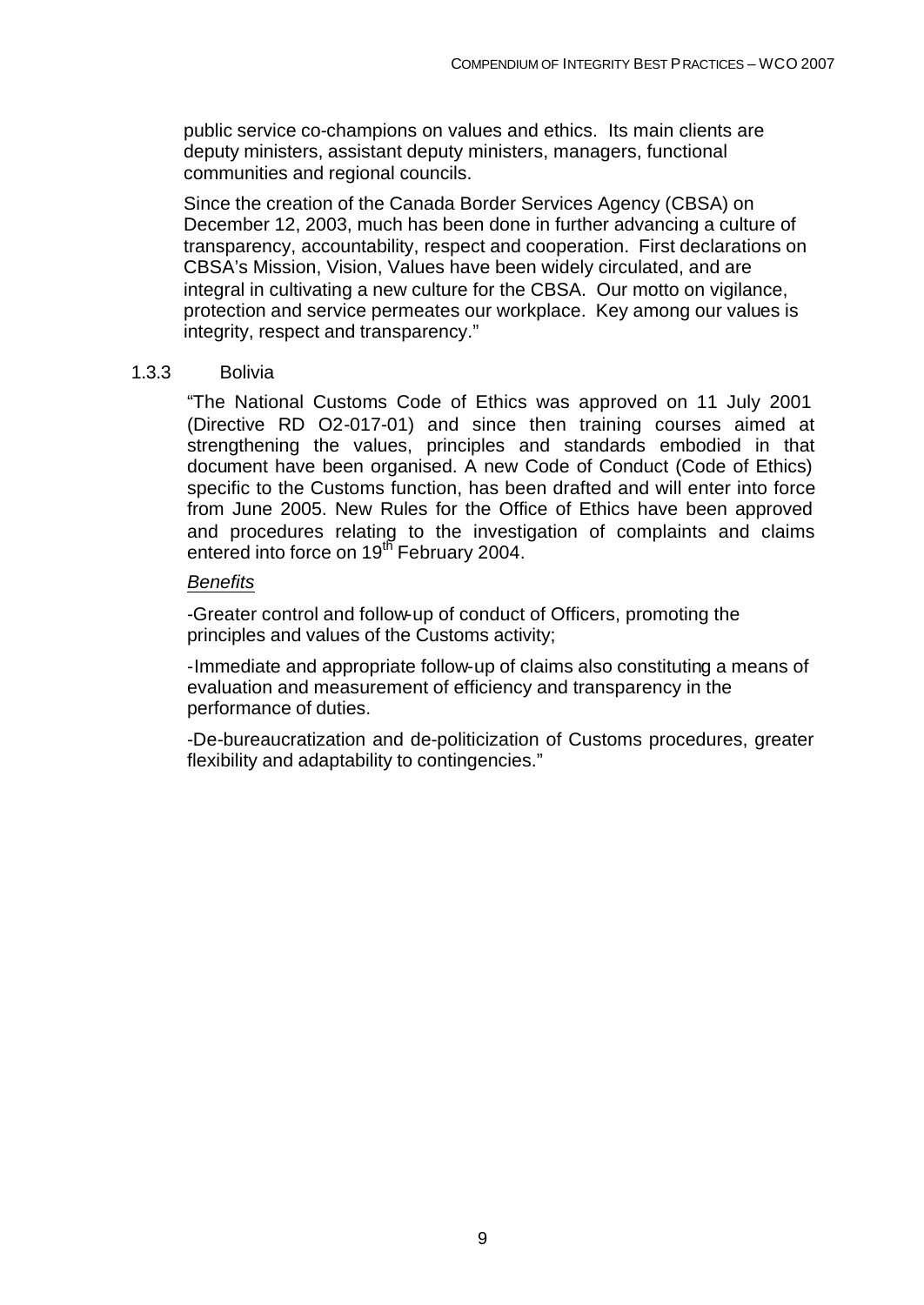#### 1.4 Good relationship and communication between Management and staff, including appropriate supervision practices

#### 1.4.1 Italy

#### **In the framework of communications initiatives, reference is made to explicit, ethically sound reference values :**

- ∗ Establishment of a "shared" annual communications plan, with all of the Agency's central and peripheral structures being invited to become involved
- ∗ preparation of an on-line review of the daily press, to which the central and peripheral structures are invited to contribute articles
- ∗ offering advice, tools and opportunities for participation and recognition to staff who have distinguished themselves in enforcement-related activities
- ∗ introduction of an internal information circuit, through the publication of an on-line staff newsletter.

#### 1.4.2 Ireland

"Revenue has adopted a formal "Internal Communications Policy" establishing the responsibility of managers and staff at all levels to work to ensure effective communication throughout the organization. This policy is supported by open access by staff to their personal records, by publication of minutes of Board and senior management meetings and by periodic surveys to test the extent of implementation of the policy."

#### 1.5 Strategy for Integrity (Integrity Action Plan; Government relationship; periodic survey; selection and promotion system in management)

#### 1.5.1 Czech Republic

- a) "Creation of new Customs organisational rules:
- review of existing powers of managers at individual management levels designated to improve leadership efficiency;
- better enforcement of personal liability by supervisors for negative conduct of their subordinated officers;
- punishment of supervisors who may tolerate negative conduct.
- b) A "Customs Management Declaration" was issued setting out the general principles to be abided by both Customs managers and each individual officer.
- c) Tasks of managers at all management levels:
- ensuring efficient control by all supervisors;
- splitting the decision-making process into stages;
- rotation and delocation of staff;
- staff training in the Code of Conduct.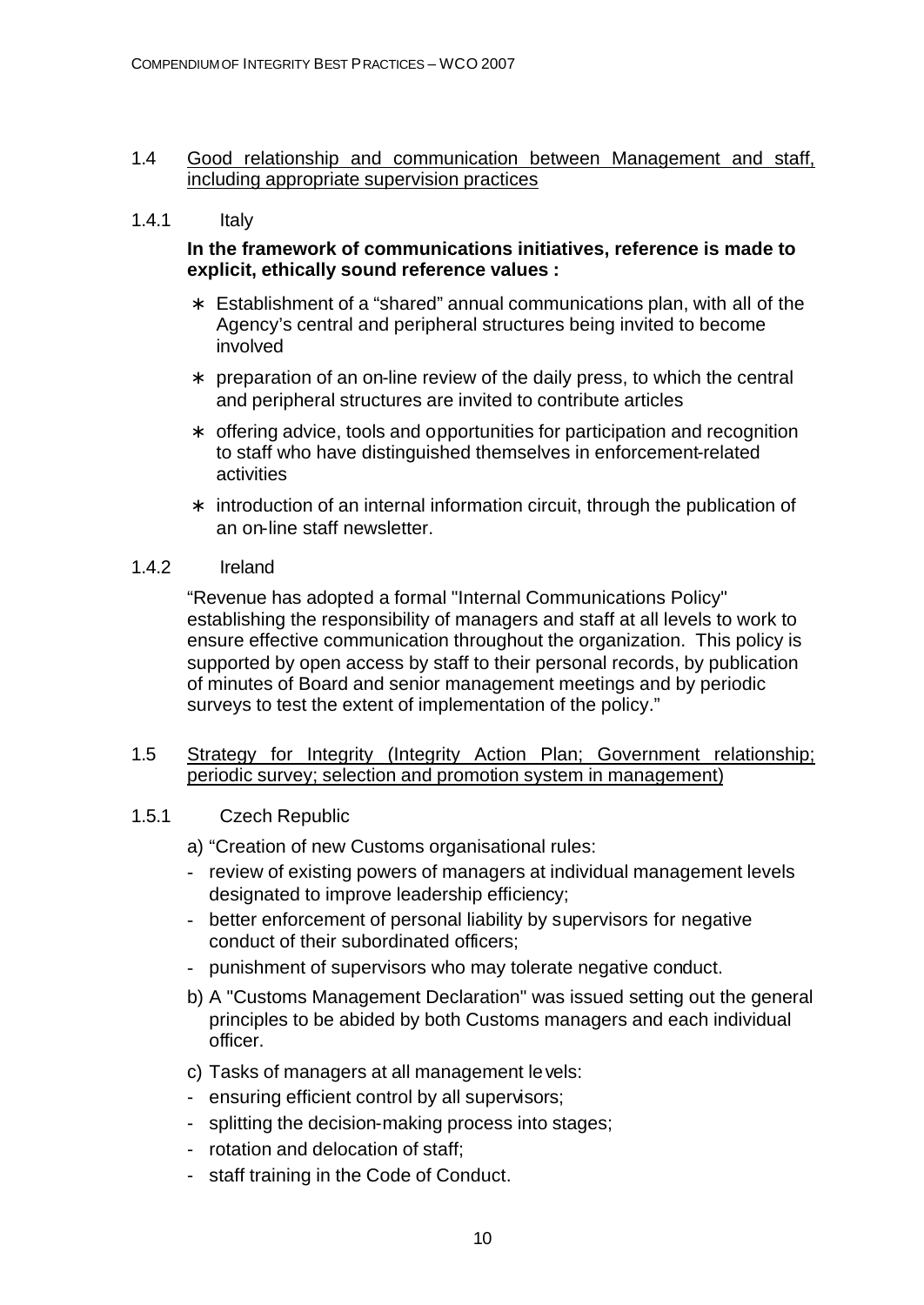- d) Creation of a "corruption committee" that :
- makes public statements on general ethical issues in the Customs;
- acts as the advisory body to the Director-General;
- is made up of deputies for Customs managers at all management levels, a psychologist and a trade union representative;
- is to coordinate and assess the implementation of measures applied by the Czech Customs in combating corruption, issue opinions on corruption risks and the complementation of other anti-corruption measures listed in the Integrity Action Plan.

#### *Issue :*

- 1) The appointment of office holders has not always been done consistently so that they better fit their planned office.
- 2) Management training should also incorporate courses on socialpathological phenomena at work, with an option to seek the assistance of psychologists.
- 3) Allow managers enough time to be able to duly control their subordinate officers.
- 4) Carry on management training projects down to lower management levels (Customs Offices, branches).

#### *Advantages :*

- Customs managers are required to set an example for their subordinates in their conduct and decisions.
- Motivation of all Customs managers in the introduction of predominantly systematic anti-corruption measures serving the uncovering of negative phenomena."

#### 1.5.2 Philippines

"The Philippines Bureau of Customs is one of the 10 agencies included in the Corruption Prevention Reform Programme (CPRP). This is a collaboration partnership of government and non-government organizations task to monitor corruption prevention reform measures being undertaken by these 10 agencies.

The Customs Integrity Action Plan for 2004-2007 formulated after a series of workshops participated in by the top management of the Bureau following the elements of the Arusha Declaration is now the agency road map to progressively institute corruption prevention reform measures in 4 yrs."

The presence of a high level-monitoring group will encourage and at the same time force the BOC management to ensure the accomplishment of the CIAP.

The active participation of the Bureau's top mgt. greatly facilitated the process of coming up with the CIAP.

No less than the level of Deputy Commissioner was assigned as the responsible official for each activity under CIAP. While he can command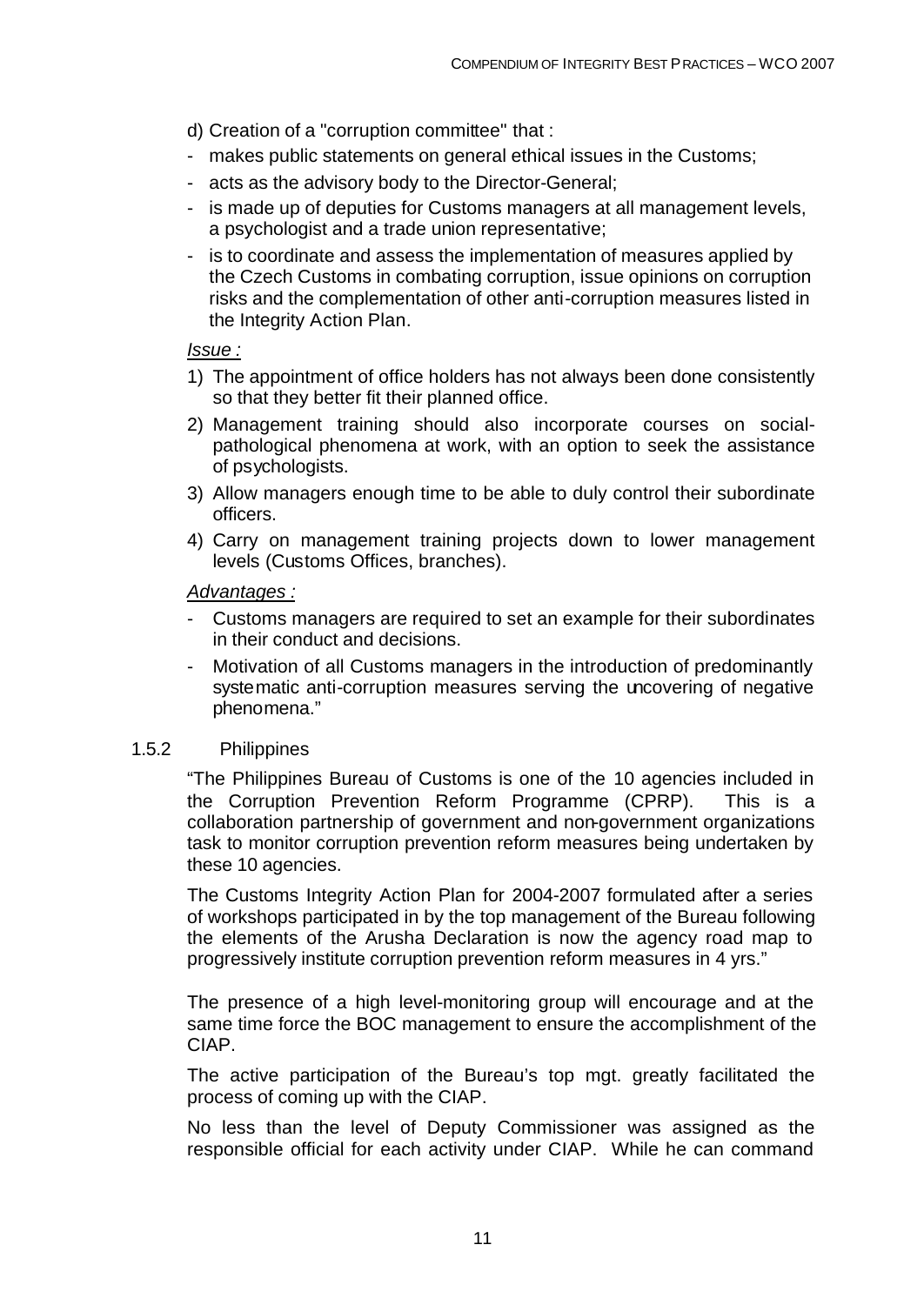authority, Deputy Commissioner has also so much responsibility that the CIAP activities may be relegated to the background."

#### 1.5.3 Netherlands

"At the Dutch Tax and Customs Administration, a special working group for official integrity was established in 1995. This working group investigated the best way to set up an integrity program. The result of its investigation was a proposal for a two-track approach.

#### *Two track policy*

The first track is the hard-line approach: the rules and codes of conduct. The second track adopts a milder line, and appeals to a person's professional responsibility, to the values and professional standards of each tax and customs employee. Both tracks have their advantages and disadvantages. This means that working exclusively with one or the other is not without risk. But by combining the tracks, a powerful basis for an integrity policy is laid.

#### ÿ *First track: Rules*

The advantage of rules and instructions is that they are transparent. Each and every one of us can read them to find out what is allowed and what is not. Rules ensure unity. They encourage uniformity and consistency in behavior: They ensure that everyone acts the same in the same situation. And moreover, rules make it simple to make quick decisions; thanks to the rules, a situation is clear and well-defined, so that customs officials do not need to think about matters for very long: after all, the answers are right there, in the integrity rules.

The disadvantage of rules and instructions, however, is that they are usually black and white; they don't allow for "it depends". Moreover, they are incomplete, almost by definition. There are never enough rules to cover all conceivable situations, which means there is a risk of an "integrity vacuum" if there is no rule for a specific situation. If they are going to be able to make decisions in such a case nevertheless, staff members must go to their superiors. This takes time and is a burden on the boss; it also does not encourage staff to develop their own values and standards in relation to integrity. And with this we come to another disadvantage of rules: because rules are imposed from above, it is very easy to regard them as remote and abstract. They do not become part of us; sometimes people may even find them patronizing. This is primarily the case when people do not see the rhyme or reason behind a rule. It takes a lot of energy to enforce these kinds of rules. After all, it is extremely difficult to stick to rules when you do not understand the why or wherefore. Moreover, this is out of date in our contemporary society.

#### ÿ *Second track: Appeal to professionalism*

The second track, appealing to the professional responsibility of each tax and customs official, has the advantage that when integrity questions arise, they can be given a straightforward and tailor-made answer. Custom-made work is possible and besides, a new rule is not needed each time. Another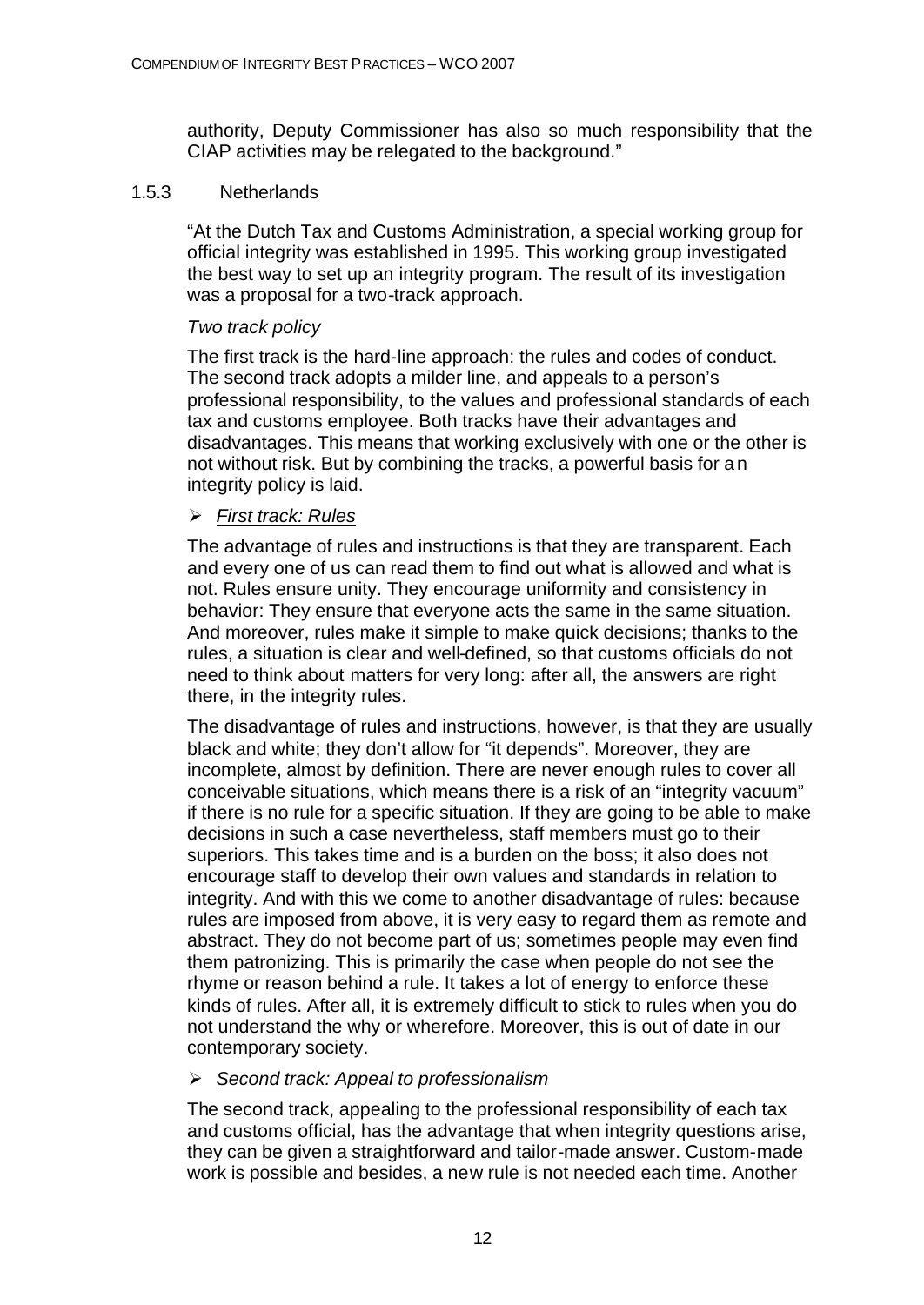advantage to this track is that it gives employees their due respect: it treats them as responsible, sensible individuals with a high awareness of integrity. This is important because it means that the organization sets a good example towards its own staff. If you want to receive trust, you must first give it. And integrity is all about trust. The result will be a joint and shared awareness of norms and values: it is an important element of organizational culture, it provides an *esprit de corps*.

But the second track has disadvantages as well. Its success is highly dependent on the capacity of each individual staff member to make judgment calls independently and autonomously on ethical matters. It also means that decisions are less predictable.

#### ÿ *Combining the two tracks*

The integrity policy of the Dutch Tax and Customs Administration is based on the idea that by combining these two tracks, the disadvantages of each separate track are offset. What we want is an organizational culture in which an attitude of honesty is simply a matter of course, in which each individual official knows, deep down inside, what is right and what is wrong. We cannot achieve this goal by devising more rules. Rules are necessary, and always will be. But it also is important that our people are respected as professionals who have internalized the rules."

#### 1.5.4 Bulgaria

"The overall activities of the National Customs Agency (NCA) in the field of integrity and fight against corruption are in compliance with the National Anti-Corruption Strategy adopted by government decision in 2001, and in particular – with section 1.3. "Anti-corruption reform in NCA" of the Programme for implementation of the Strategy."

#### 1.5.5 Morocco

Take integrity into consideration in the annual guidance plan. The integrity aspect is omnipresent in the Annual General Guidance Note providing information concerning the main action areas for the current year. Annual clarification and information-sharing meetings with Customs officers follow the drafting of the General Guidance Note.

#### 1.5.6 Hungary

"The Hungarian Customs and Finance Guard designed the Anti-Corruption Strategy, the complementary Action Plan and the Code of Ethics in 2000.

The anti-corruption activity of the Hungarian customs administration is in line with Arusha Declaration.

The specific measures taken against corruption related cases committed by members of the institution - based on crime prevention strategy and the operational plan against corruption - are defined by the following 3 phases:

Activities related to legal regulations;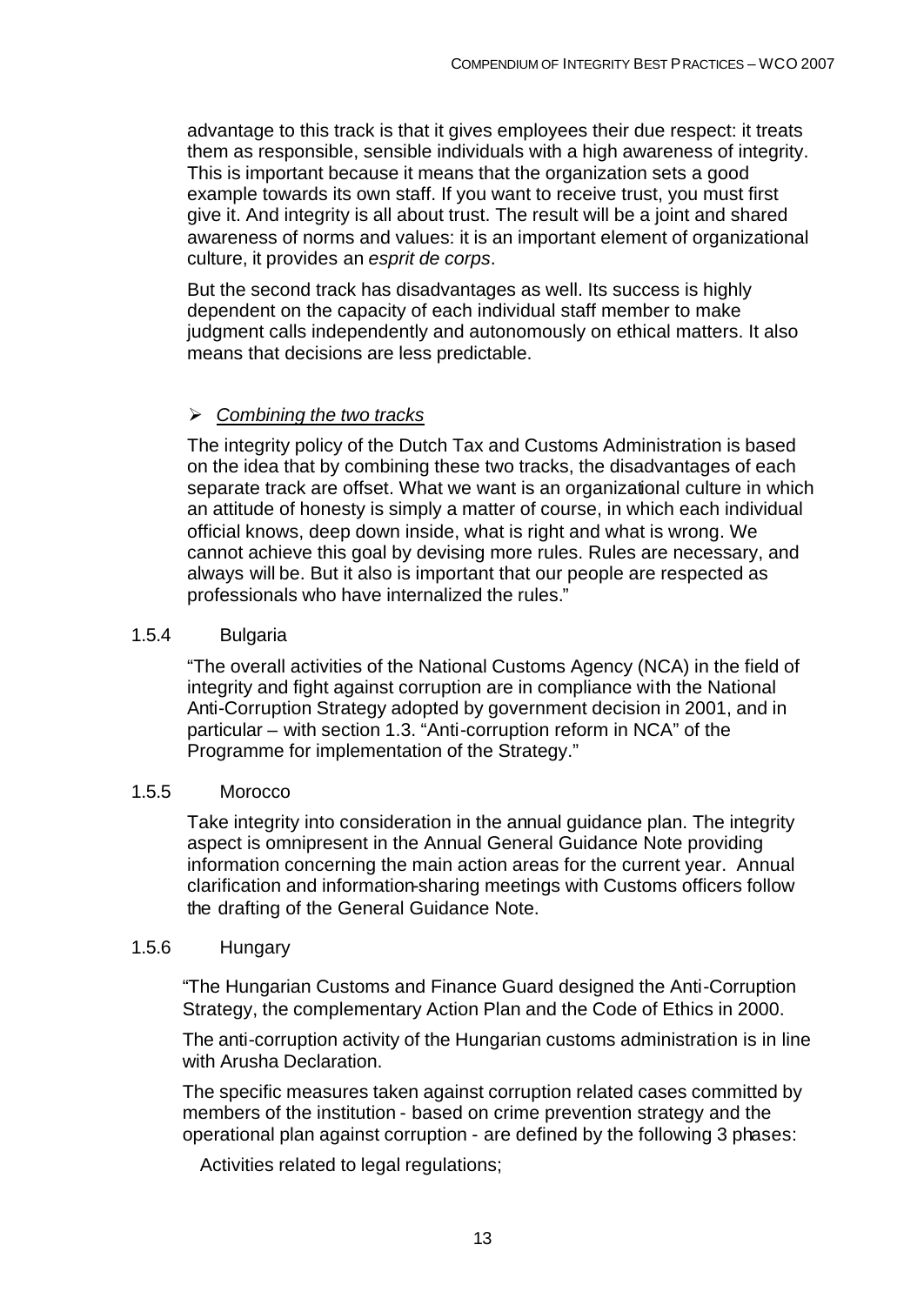Educational responsibilities;

Detection of specific corruption activities."

#### 1.5.7 Perception survey - Turkey

"The Undersecretariat, with a University, carried out a survey, questioning the image of customs in public eye and the eye of its own personnel and the credibility of the customs system, their perception and sensitivity of corruption. The results of this survey were publicised in February 2002. The survey outcomed challenging customs image which had to be admitted and worked against to get it right."

#### 1.5.8 Canada (NEW)

"The CBSA has established a new governance committee structure, the objectives of which are to delineate the flow of decision making; set governance priorities; enhance overall communications; and build/enhance strong linkages."

#### 1.5.9 Russia (NEW)

"FSC of Russia carries out the operational investigation measures, aimed at prevention, revelation, suppression and exposure of corruption facts of customs officers and persons, who incline customs officers to crime. FCS also conducts the activity on determination of reasons and conditions favouring the crime."

#### 1.6 Others

#### 1.6.1 United States

"Annual "Commissioner Awards Ceremony" honors nominees for "Manager of the Year" and "Leader of the Year" that best exemplify and demonstrate relevant integrity-based leadership characteristics."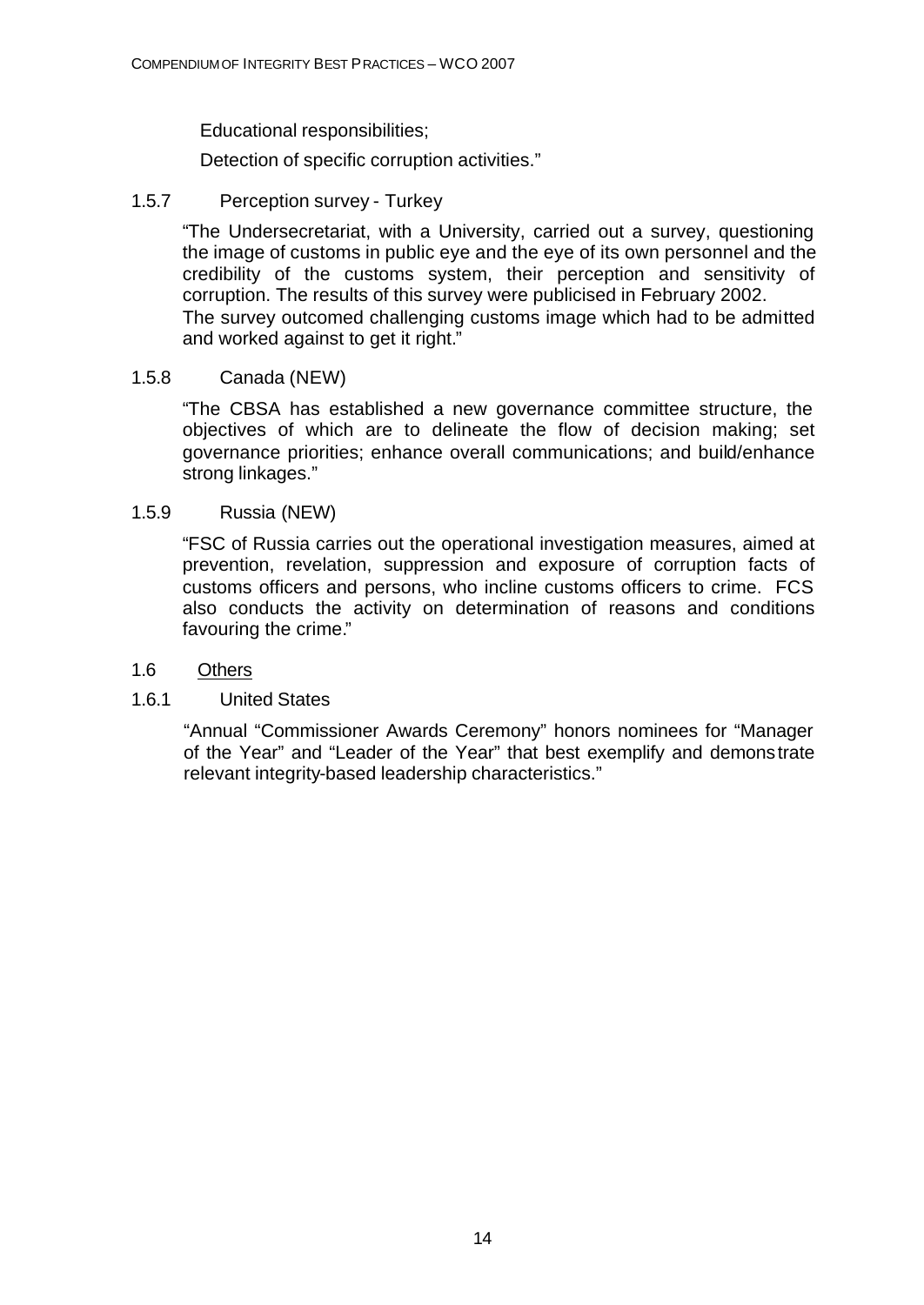## *2. Regulatory Framework*

*"Customs laws, regulations, administrative guidelines and procedures should be harmonized and simplified to the greatest extent possible so that Customs formalities can proceed without undue burden. This process involves the adoption of internationally agreed conventions, other instruments and accepted standards. Customs practices should be reviewed and redeveloped to eliminate red tape and reduce unnecessary duplication. Duty rates should be moderated where possible and exemptions to standard rules be minimized. Systems and procedures should be in accordance with the revised International Convention on the Simplification and Harmonization of Customs Procedures (Revised Kyoto Convention)."*

#### 2.1 Simplified procedures

#### 2.1.1 Italy

"In order to simplify Customs procedures and processes, the competent services of the Commission – acting in collaboration with the Customs authorities of the EU Member States - have undertaken a **comprehensive review of the Community Customs Code**. The main purpose of this initiative is to simplify Customs legislation and procedures, and speed up the procedures through computerization and amending the provisions so that they comply with common standards."

#### *Benefits*

- reduction of the cost of clearance procedures, due to the simplification of the procedures
- ∗ increased competition between providers of Customs services throughout the Community, as a result of the standardization of procedures and data
- ∗ legitimate trade and more effective and efficient enforcement
- ∗ joint security for the use of certain procedures, valid throughout the Community, pan-european procedures for companies operating in several Member States.
- ∗ greater transparency and better allocation of human resources in high-risk zones, with enhanced security and reduced opportunities to commit irregularities

#### *Constraints*

∗ the initial costs involved in converting the systems (switch from paper-based to IT system)"

#### 2.1.2 Belgium

"Belgium has already ratified the revised Kyoto Convention, i.e. the actual Convention as well as the General Annexes, but not the specific Annexes. It is nevertheless worth pointing out that (the European Union's) Community Customs law – applicable in Belgium – contains the majority of the principles set out in the said Convention."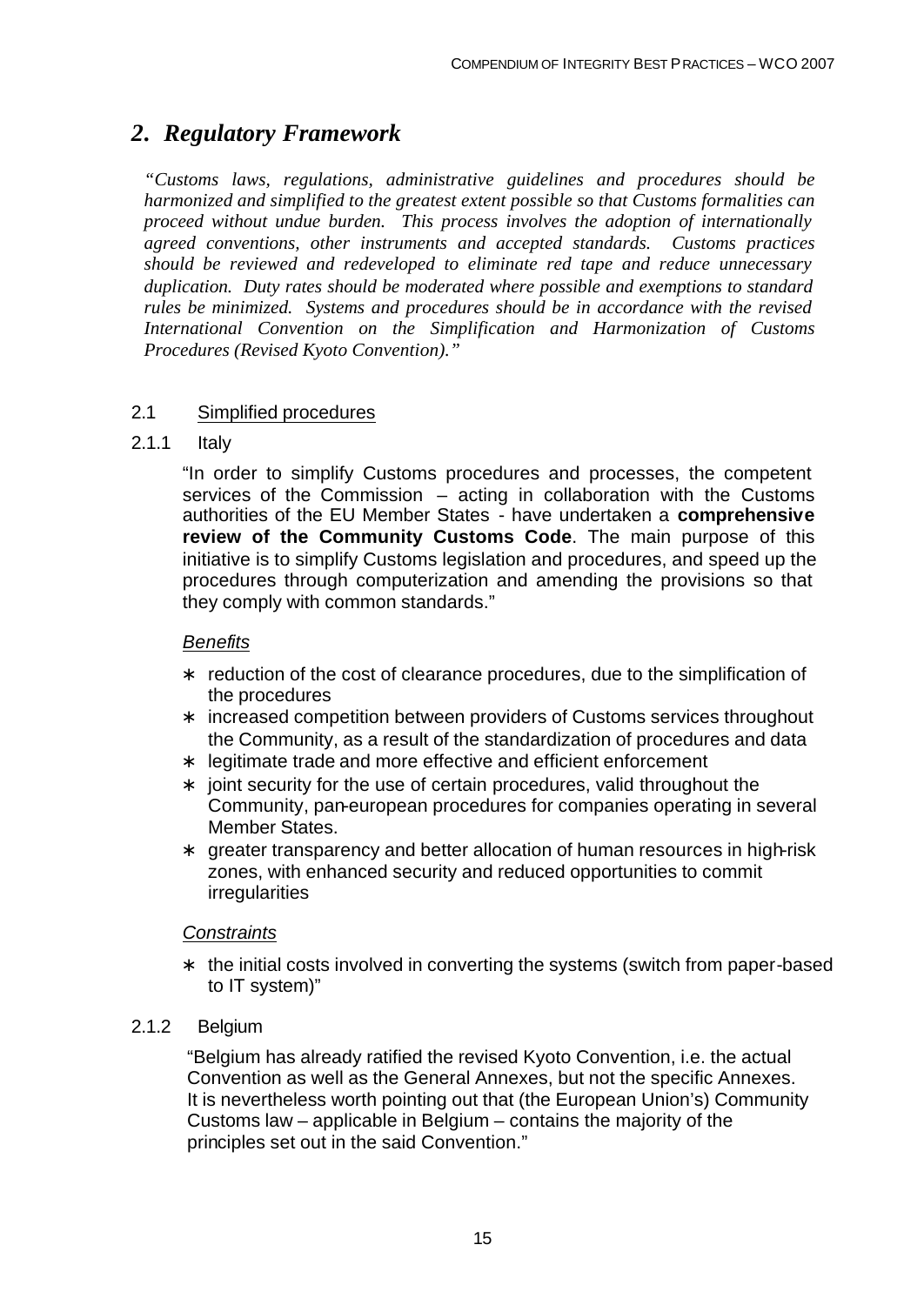#### 2.1.3 Peru

"Although Peru has not subscribed the Kyoto Convention, the Peruvian customs legislation has taken into consideration many of its recommendations that are the basis for every procedure and customs administrative process. For example, the principle of good faith and the veracity presumption, as well as, the delegation of functions, private sector participation in the diversity of customs services under Peruvian Customs supervision.

Peruvian Customs is currently working on a project called "Automated Single Dispatch" and its purpose is to standardize, unify and simplify the procedures of regimes and customs operations. This project harmonizes in one process the customs procedures of importation for consumption, Deposit, Temporary Importation, Temporary Admission, Re-Shipment, Definitive Exportation, Temporary Exportation and Transshipment. They are conformed by :

- Procedures applicable to foreign trade operators (customs agents, warehouses and forwarders).
- Procedures applicable to customs members (Customs specialists and officials)."

#### 2.1.4 Australia

"The Australian Customs Service has adopted and abides by the principles and international standards contained in the revised Kyoto Convention on Customs Procedures.

The revised Kyoto Convention seeks to improve efficiency in customs clearance and the delivery of goods in order to benefit business and industry through simplified customs procedures and best practice."

#### 2.1.5 New Zealand

"NZ operates a modernised working infrastructure for its Customs Service.

Custom's systems make extensive use of EDI and risk management techniques and these are specifically catered for in enabling legislation. These technologies are actively reviewed to enhance our goals on the facilitation of legitimate trade.

NZ Customs operates the "FrontLine" programme to advance co-operation between Customs and industry. The FrontLine philosophy builds on existing initiatives by providing a broad platform to develop new relationships and extend existing ones.

NZ recognises the changing security environment and is actively pursuing programmes and technologies to enhance our supply chain security. This is a whole of government approach and includes input from commercial business interests. An example is the Secure Export Partnership scheme."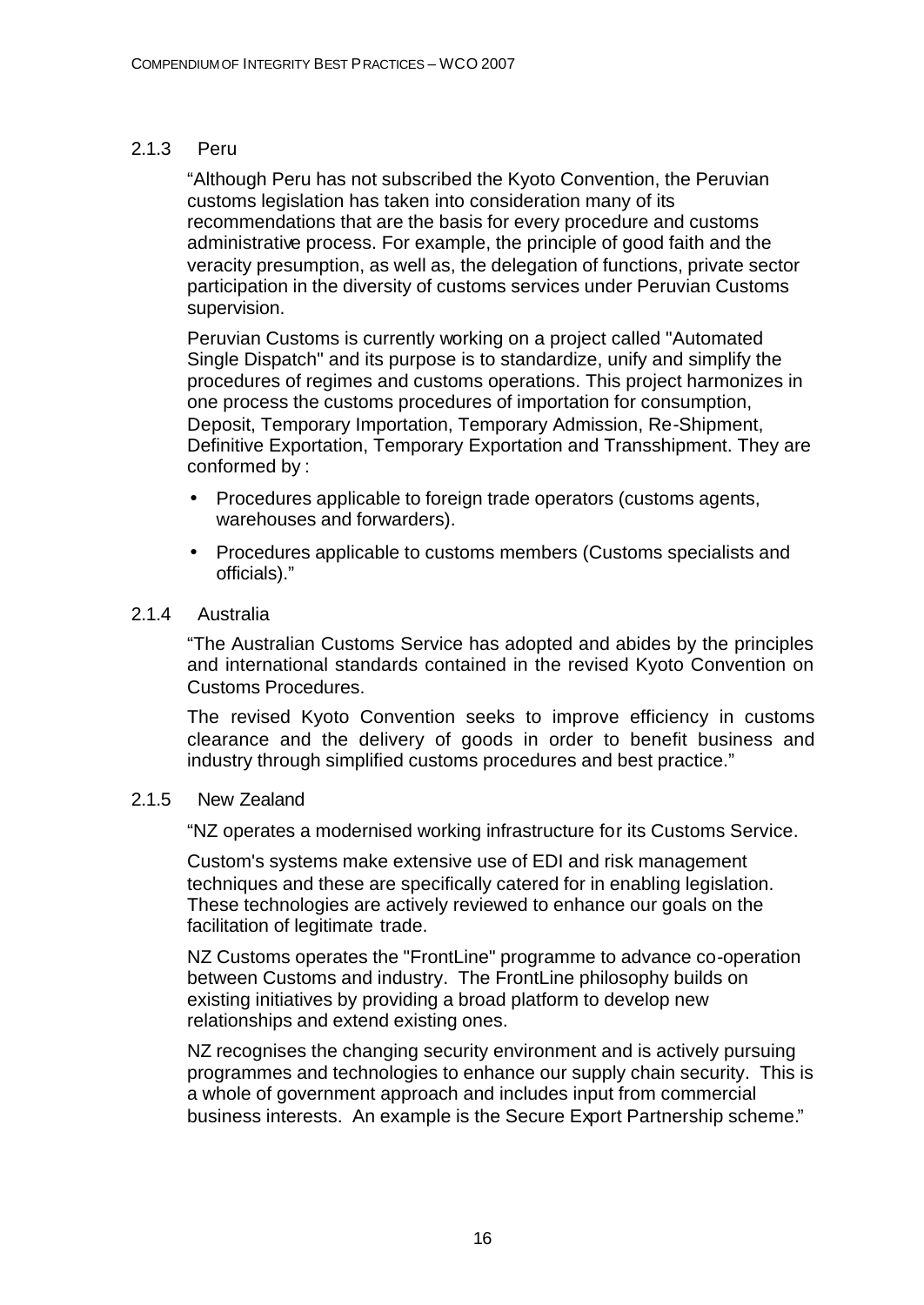#### 2.1.6 Brazil

"Guarantee certainty and transparency in the application of the legislation and supplying eventual complexities or normative gaps. Guarantee the applicability of the rules and international patterns established for the harmonization and the application of regimes and of procedures customs officers, especially those related with the substantive elements of the revised Kyoto Convention. Nowadays, the customs practices adopted in Brazil are totally compatible with the rules and recommendations of the revised Kyoto Convention, in spite of the country still not be signatory of the Convention."

#### 2.2 Review process

#### 2.2.1 Morocco

"In-depth revision of the Customs Code

-- In-depth review of articles which are too restrictive or considered to be harsh

-- More equity with the uniform application of the law to all Customs users.

The modifications have been carried out in a transparent manner in close consultation with Customs clearance professionals, bodies representing the trade environment and the ministerial departments concerned. Review of existing procedures.

- -- Eliminate cumbersome or unnecessary administrative formalities;
- -- Eliminate administrative procedures which might cause duplication of work.
- -- Develop the said procedures in accordance with international rules.

A periodic examination of the said procedures is carried out in consultation with the various players involved."

#### 2.3 Simplified regulatory framework

#### 2.3.1 United States

"U.S. Customs and Border Protection remains committed to supporting a regulatory framework that provides for security while facilitating legitimate travelers and trade.

The ongoing U.S. Customs and Border Protection modernization effort, which is supported by law and regulation as necessary, seeks to streamline the regulatory Customs processes to the highest degree.

The regulatory framework is inextricably linked with the concept of transparency and an open regulatory system.

Provide for a prompt option for judicial review of Customs actions that are utilized to take enforcement action against or regulate traders."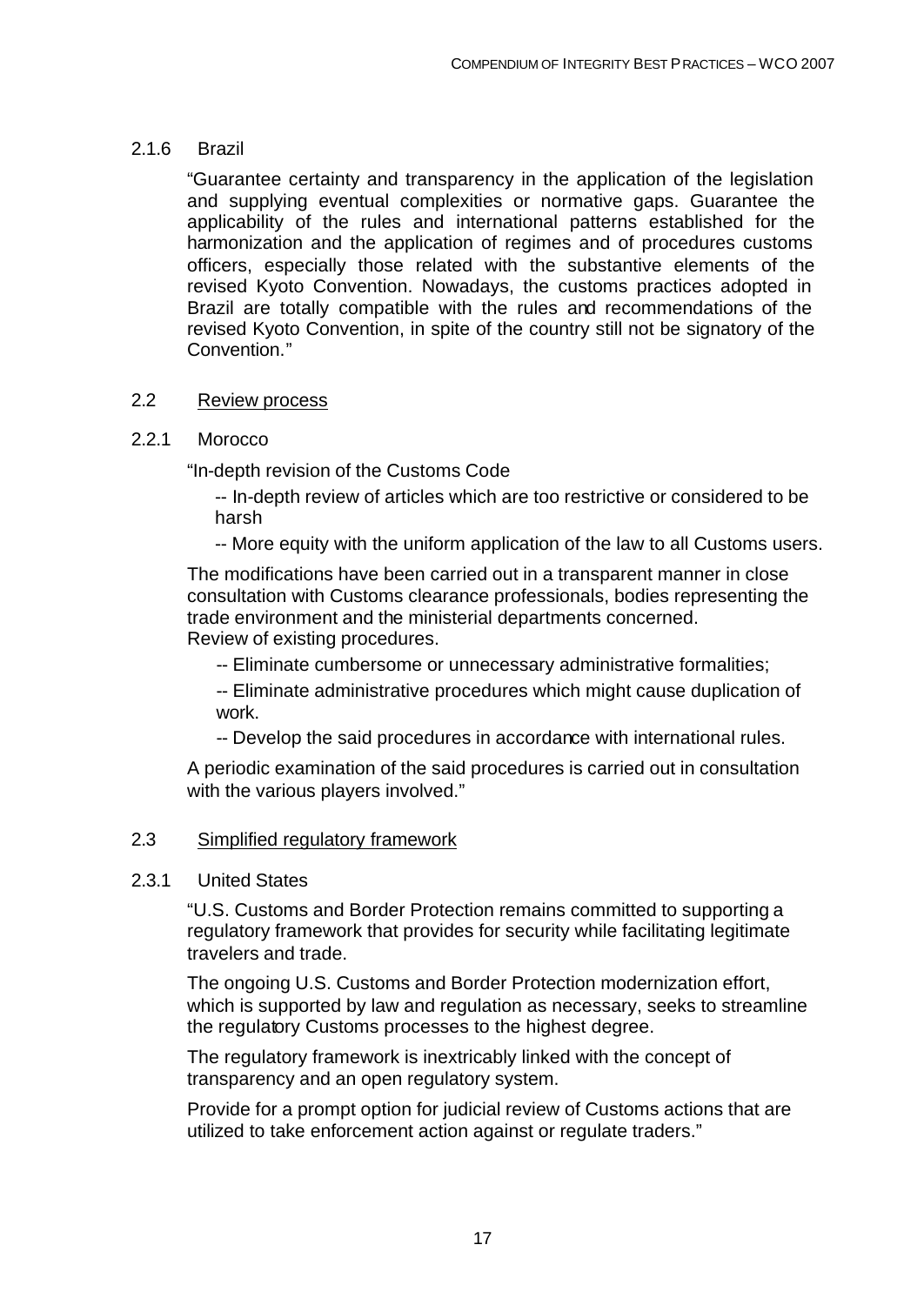#### *Benefits*

"Clear and concise publicly-available regulations allow for a full understanding by the public and trade community of the legal requirements that are in effect and thereby dispel concerns of extrajudicial application of the law.

The public and trade community are encouraged to comment on regulations during the time when they are **proposed**, so that when they become **final**, the controlling legal authorities will take into account the impact they are expected to have on interested parties in the global supply and transportation chain.

Comments that are received often result in a more practical application of the law.

Allowing for an independent  $(3<sup>rd</sup>$  party) judicial review of U.S. Customs and Border Protection application of statutory and regulatory authority ensures that procedural and substantive due process, as governed by the regulations and constitution respectfully, is guaranteed under law."

#### *Challenges*

"The time and effort expended to propose, finalize and amend regulatory authority are worthy of such efforts."

#### 2.4 Integrity related rules and regulation

#### 2.4.1 Hungary

"Regulations related to conflict of interest have been introduced into the Penal Code as one of the suggestions related to amendments to the law - in crime prevention - made by the Hungarian Customs and Finance Guard. Based on the same suggestions today it is compulsory for members of the institution to give a declaration about incomes and property as well as to provide all available information in order to start a life and conduct control.

Our amendments concerning crime prevention activities were integrated into the legislation on the Customs Service such as incompatibility regulations, obligation of making a compulsory financial statement in certain high level positions as well as background checks on the lifestyle of recruits. Detailed procedural regulations and points of considerations were also laid down in internal directions."

#### 2.4.2 Slovak Republic

"1. A customs officer according to the law has to present an admission of property is required to show also property's conditions of his/her minor child and wife/husband who lives with him/her in the household.

2. Penalties and disciplinary measures imposed are registered centrally."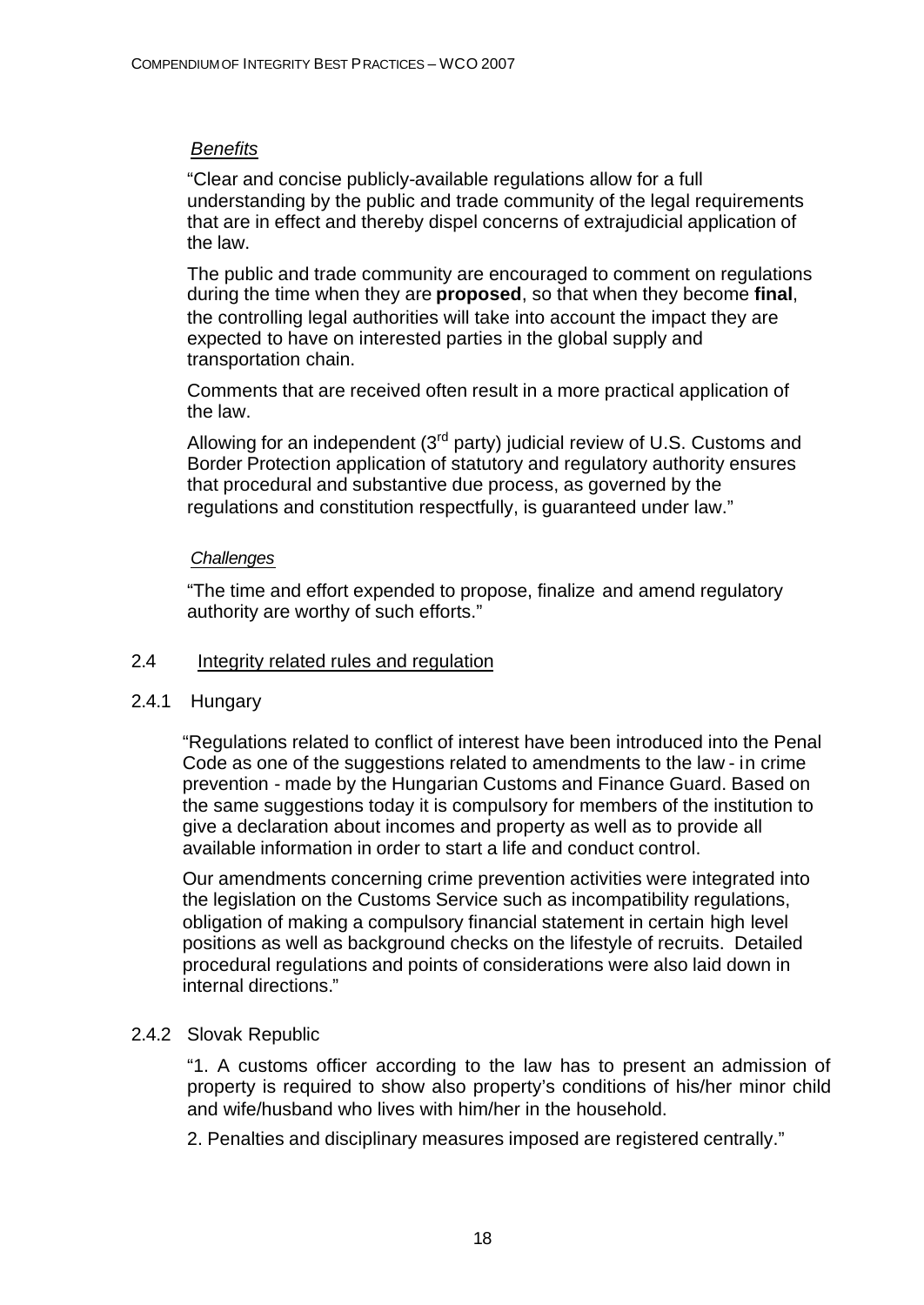#### 2.4.3 Rwanda

Passing of an anti-corruption law by Parliament.

Penalties for corruption in general, theft and misappropriation of funds and public property that may have gone unpunished in the past.

#### 2.4.4 Mauritius (NEW)

"A special unit- Capacity Building Unit- has been put in place to simplify all procedures in compliance with the Kyoto Convention. It is a multidisciplinary team which performs in depth process review. The unit is in the process of finalizing the Standard Operating Manuals (SOPs) which clearly lays down all processes to make all user-friendly. These will be posted in the Customs website. Customs laws and enactments are gradually being modified to be in time with Convention."

#### 2.5 Moderated duty system

2.5.1 Egypt

"Structural reforms have recently been made such as: Tariff rates have been reduced; tariff contradictions have been removed; local subheadings have been reduced."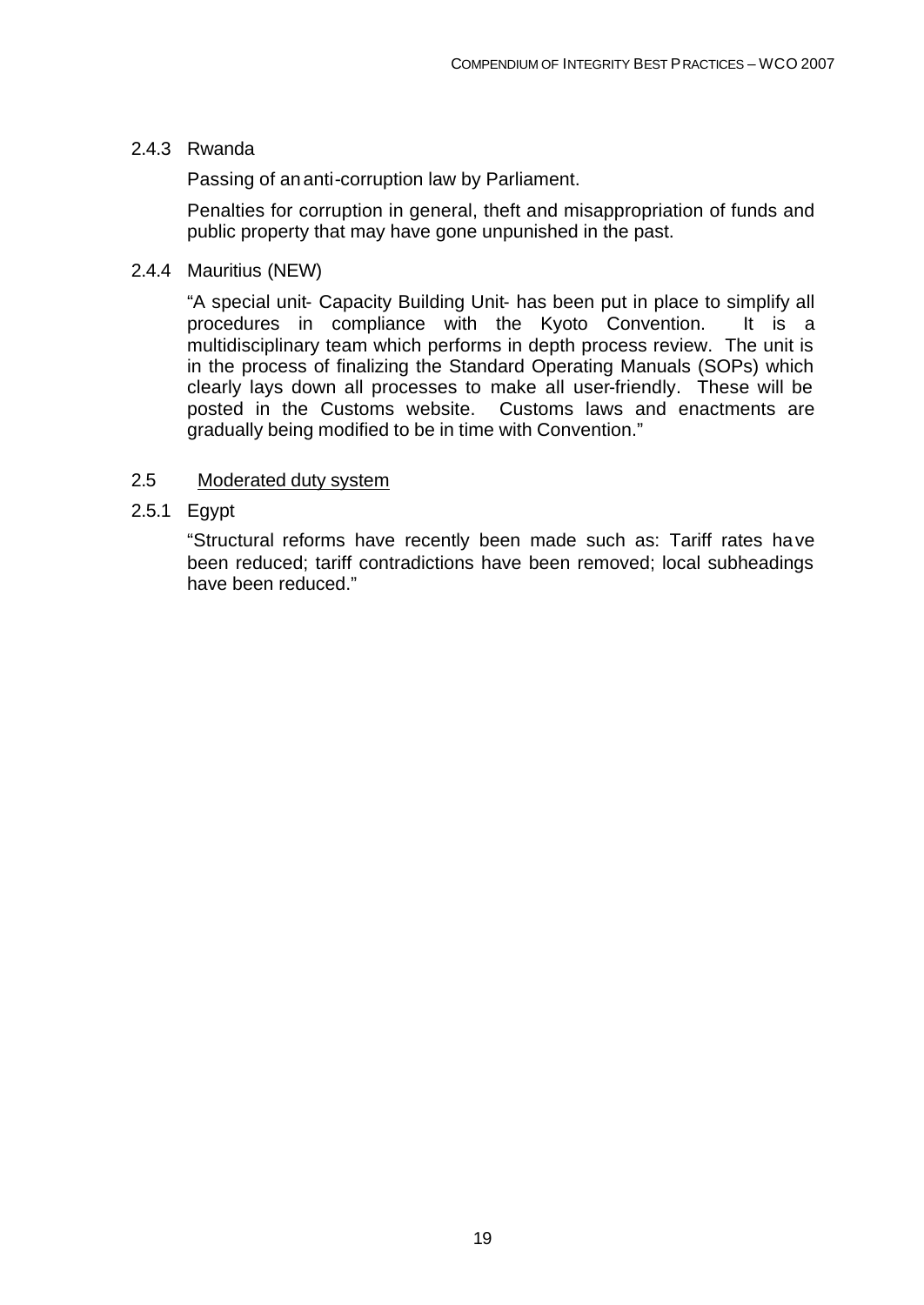## *3. Transparency*

*"Customs clients are entitled to expect a high degree of certainty and predictability in their dealings with Customs. Customs laws, regulations, procedures and administrative guidelines should be made public, be easily accessible and applied in a uniform and consistent manner. The basis upon which discretionary powers can be exercised should be clearly defined. Appeal and administrative review mechanisms should be established to provide a mechanism for clients to challenge or seek review of Customs decisions. Client service charters or performance standards should be established which set out the level of service clients can expect from Customs."*

#### 3.1 Transparency of policy, rules and regulations, and procedures

#### 3.1.1 Australia

"On-line access to tariff and valuation information is available, together with a wide variety of Customs information such as Australian Customs Notices through the Australian Customs website, http://www.customs.gov.au,

The Australian Customs Service updates tariff information on the APEC Tariff Database, http://www.apectariff.org, whenever change occurs.

Legislation and Customs Manuals are publicly available. Announcements to changes of operating procedures are made nationally through Australian Customs Notices.

Printed and electronic Fact Sheets on a wide range of Customs activities are also published.

A process exists to provide information under the Freedom Of Information Act 1982 and Privacy Act 1988.

Information on rights, obligations and service standards is made available to all Australian Customs clients through a Customs Service Charter.

Industry consultations through regular meetings (Customs National Consultative Committee). Information sessions are also undertaken when major projects such as Cargo Management Re-engineering (CMR) are underway, together with printed material.

Public availability and dissemination of information on Customs laws, regulations and procedures ensures industry have access to pertinent information for business decisions."

#### 3.1.2 China

"Effective measures introduced to improve timely disseminating customs laws, regulations, and administrative guidelines to the business community. Information on customs procedures and tariff made available to business sectors via various means on a regular basis.

Customs Decisions Mechanism of general administration of Customs established.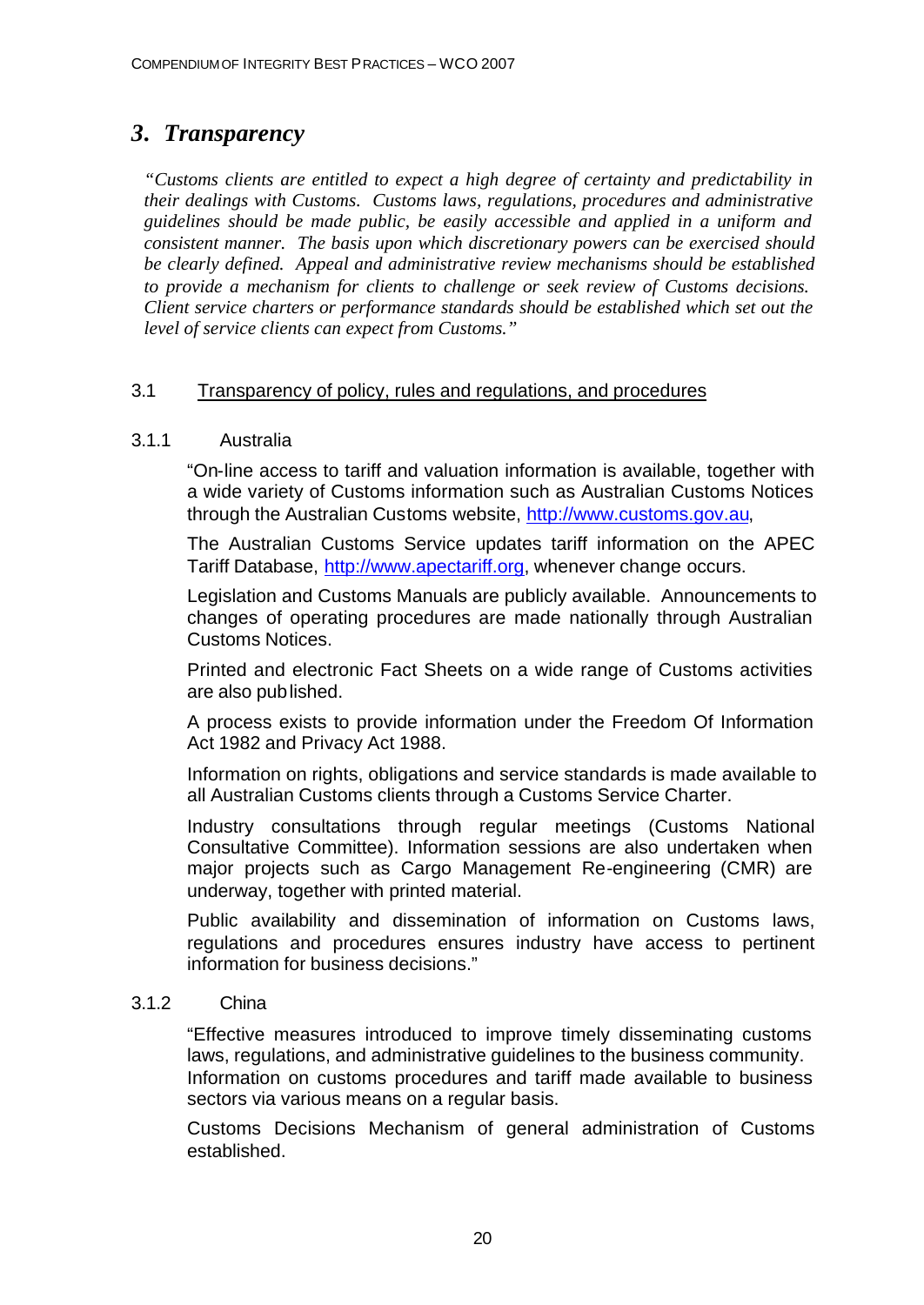Customs notice board and information counter set up in all customs regions to provide information and advice required by private sectors."

3.1.3 Japan

"- As for Customs laws and procedures, necessary information is provided through various channels such as publications, Customs Web Site and Customs Counsellors.

- Statements of dissatisfaction may be filed against any disposition made by Directors-General of Customs as stipulated in Customs Law.
- The advance classification ruling system is in operation.
- Procedures are made through multiple channels so that opportunities are evenly provided to the people. Transparent and predictable procedures contribute to the prevention of corruption by minimizing the discretionary matters."
- 3.1.4 Hong Kong, China

"Hong Kong Customs :

- (a) has been publishing its Performance Pledges annually since 1993 to increase accountability and demonstrate commitment to providing quality service to the public;
- (b) has undertaken to publish performance results against targets annually in its Performance Pledges;
- (c) has kept public informed of its new policies, initiatives and legislation through various channels with a view to maintaining public trust and confidence in the performance of Customs functions;
- (d) has developed a website to provide public with relevant information about Customs work. The website address is www.info.gov.hk/customs;
- (e) has set up four Customer Liaison Groups for the sea-freight, air-freight, cross-boundary transport and dutiable commodities trades to solicit views and monitor expectations of the public on services provided;
- (f) has established a hotline for public to lodge complaints and provide information; and
- (g) has set up the Complaints Investigation Group (CIG) under the direct command of the Deputy Commissioner to receive and investigate complaints.
- (h) has an appeal mechanism for public to address dissatisfaction on services provided. A complainant may contact the officer-in-charge on the spot; or write directly to the Departmental Complaint Officer; or send an email to the Administration.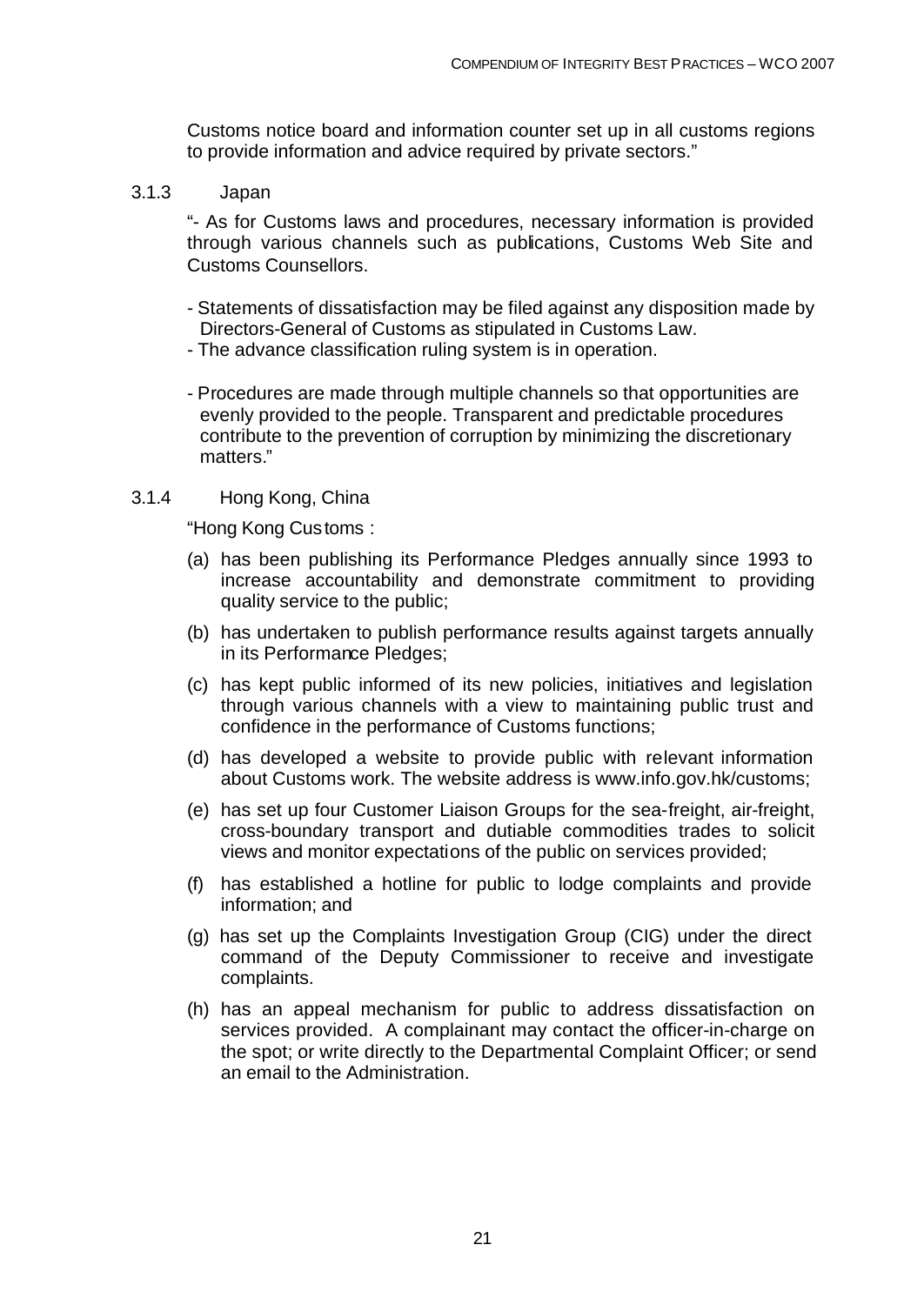#### **Benefits**

- The publication of performance pledges and performance results helps the Administration to maintain public trust and inspire confidence of the people by placing officers of the Administration in the limelight of higher public scrutiny and accountability. It also provides the public with benchmarks to measure the output of the Hong Kong Customs.
- The setting up of the Customer Liaison Groups enhance communication between the Administration and its business partners.
- The website and hotline enhance the transparency of the Hong Kong Customs and also provides an effective channel for public to assess the information of Hong Kong Customs.
- The setting up of a designated group to deal with public complaints under the direct command of the Deputy Commissioner delivers a clear signal to the public that the Administration is committed to handling complaints with zero tolerance of abuses, malpractices and misconduct."

#### 3.1.5 United States

"U.S. Customs and Border Protection maintains transparency in many levels of interaction with the commercial sector and the public.

All laws, rules, regulations and rulings, as well as many policy decisions, are either posted on our website or subject to disclosure policies for allowable personal or public access.

Information not posted, electronically or otherwise, is generally available via the filing of U.S. Freedom of Information Act or Privacy Act requests. U.S. Customs and Border Protection, by law and policy, responds promptly and efficiently to all properly formulated requests.

U.S. Customs and Border Protection provides a wealth of freely available resources on the worldwide web (such as "informed compliance" handbooks, trade guidance and forms) that facilitate compliance with applicable U.S. Customs and Border Protection requirements."

#### *Benefits*

"Substantive transparency is the cornerstone of any open public policy. For example: petitioners that have incurred seizure, penalty and/or liquidated damage liabilities have access to the U.S. Customs and Border Protection mitigation guidelines that are followed by case processors for the administrative adjudication of their case. This example demonstrates, by the petitioner having unfettered access to the determinative process whereby monetary settlement amounts are assessed, the open nature of the administrative process to resolve legal liabilities as promptly and efficiently as possible for all involved parties.

Transparency allows the trading public to fully access, question, challenge and understand the controlling U.S. Customs and Border Protection laws, regulations and policies and thereby promotes further compliance and more efficient movement of merchandise and passengers in the global supply and transportation chain."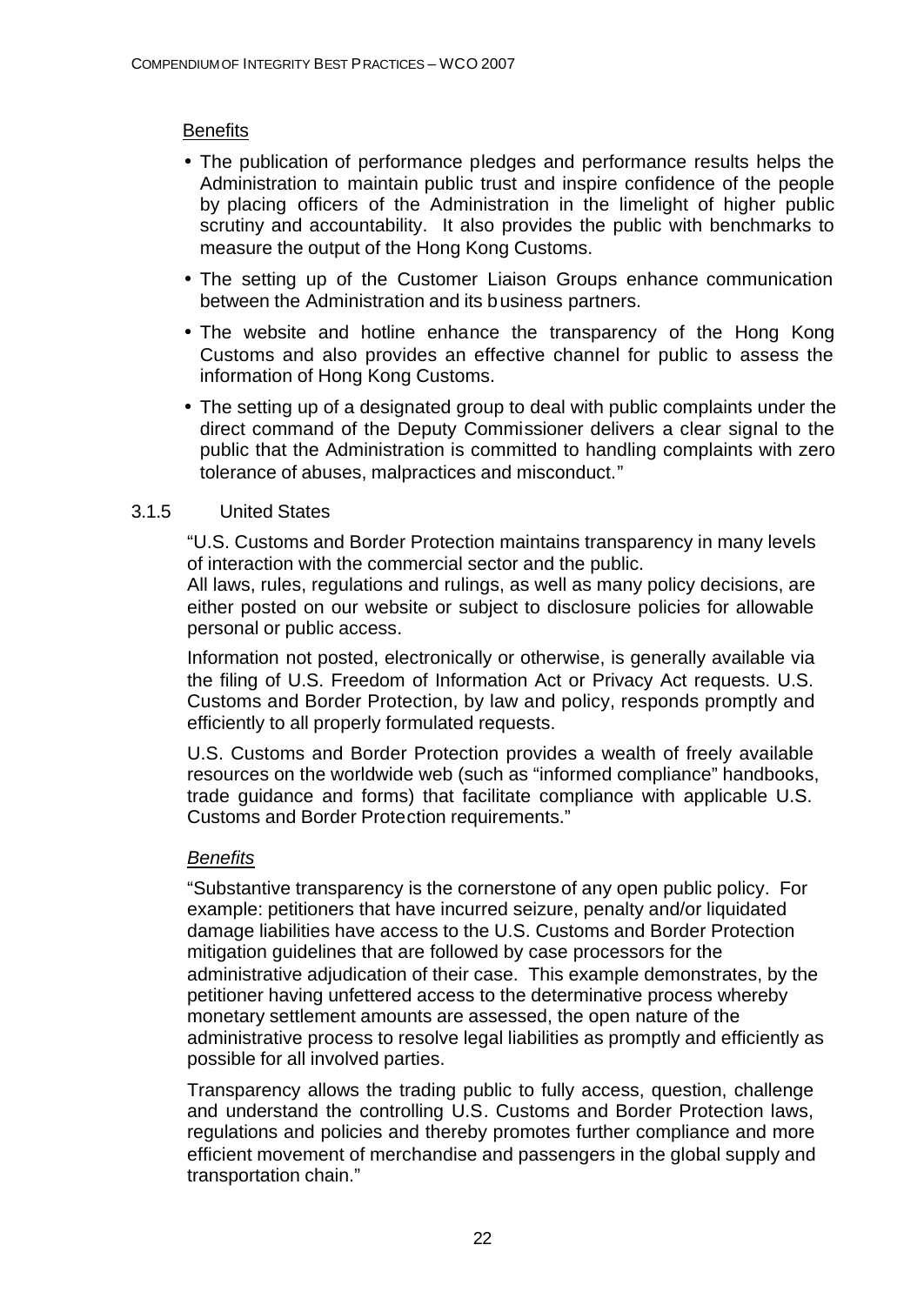#### 3.1.6 Lithuania

"Control of public and private interests was implemented. All the regulations are published in the Official Journal of the Republic of Lithuania as well as in the Customs' website.

By phone the public may get explanations with respect to legal regulations, their rights and duties.

Appeal system with regard to decisions or omission to adopt a decision was introduced in the Lithuanian Customs by the Customs Law. A possibility of legal review in courts is in place."

"An analysis of customs officials' public and private interests of the last year proved to be efficient and conflicts of public and private interests were identified in some cases.

All customs decisions may be examined.

Prevention of deliberate delay to adopt a decision for personal benefit is ensured."

#### 3.1.7 Azerbaijan

Publication of the Compendium of Customs legislation, preparation of brochures on Customs work, publication, in the press, of details of new provisions in the Customs law; Establishment of automated Customs information offices; and Creation of a business relationship between trade and Customs Working Parties.

Easy for businessmen to obtain copies of the Customs legislation; the fact that transparency is assured where the legal provisions governing import and export operations are concerned may help to do away with the problems which can arise between businessmen and the Customs authorities.

One of the issues facing the Customs service is the establishment of mutual relations with participants in external economic activity who are in permanent contact with the Customs authorities and who carry out import and export operations, and how to ensure transparency in regard to the legislative provisions adopted in the Customs field.

The Azerbaijan Customs service has taken a number of steps in this area. Measures taken in order to provide external trade operators with information about Customs activities include the publication of the weekly journal "Customs News " and the monthly review "The Customs officer", the development of a web site and the establishment of automated Customs information offices. In order to broaden relations with the business community and create favourable conditions for foreign businessmen who could play an important ple in the development of the economy, regular meetings are regarded as an effective measure introduced by the Customs service. These meetings can be used to reach agreement on measures, and to resolve any Customs-related problems encountered by businessmen.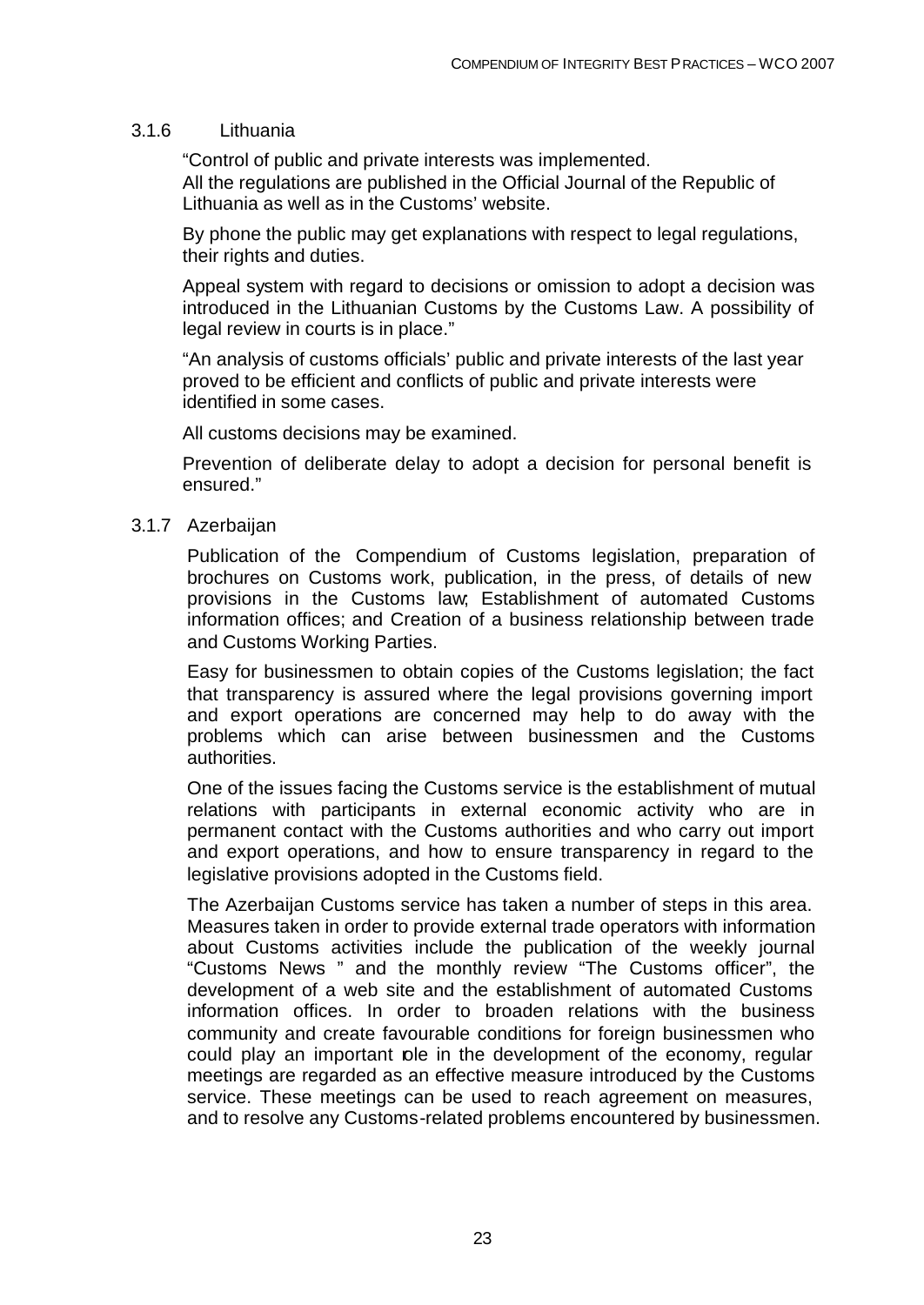#### 3.1.8 Rwanda

All the laws and decisions are published in the Official Journal prior to implementation.

Laws are implemented 10 days after their publication in the Official Journal.

Amendments to the law and new instructions are publicized by means of television, radio and local newspapers.

#### 3.1.9 Bolivia

"All administrative rulings and directives of a general nature and procedures relating to the different Customs processes are published via Official journals, Circular letters or the web page

The Bolivian Legal Code lays down the mechanisms necessary for a legal review of Customs provisions and operations generally under legal supervision.

Customs officers are also accountable for their actions from the administrative, civil and penal standpoint in conformity with the SAFCO Law and the Statutes of Civil Servants."

#### 3.2 Public relations - Customer Helpdesk, Service centre, etc.

#### 3.2.1 Switzerland

- Unlimited access to all the legal texts in all the official languages
- At least three independent appeals bodies
- Installation of work stations in the public areas of Customs offices
- A range of brochures (e.g. on passenger traffic provisions and on facts and figures about the Administration)
- External communication
- Federal Directory (Who's Who)
- Co-operation with the media
- Move from the principle of confidentiality subject to public access to the principle of disclosure to the public subject to maintaining confidentiality
- Promoting good conduct
- Openness vis-à-vis visitors
- Staff survey on job satisfaction within the Federal Administration

#### 3.2.2 Zimbabwe (NEW)

"The organization has a website; weekly e-newsletter sent to all clients weekly "Did you know" column in the national and provincial newspapers. Liaison officers appointed to take care of key clients. Quarterly reports are expected of meetings taking place."

#### 3.3 Hotline/website - interactive communication

3.3.1 Netherlands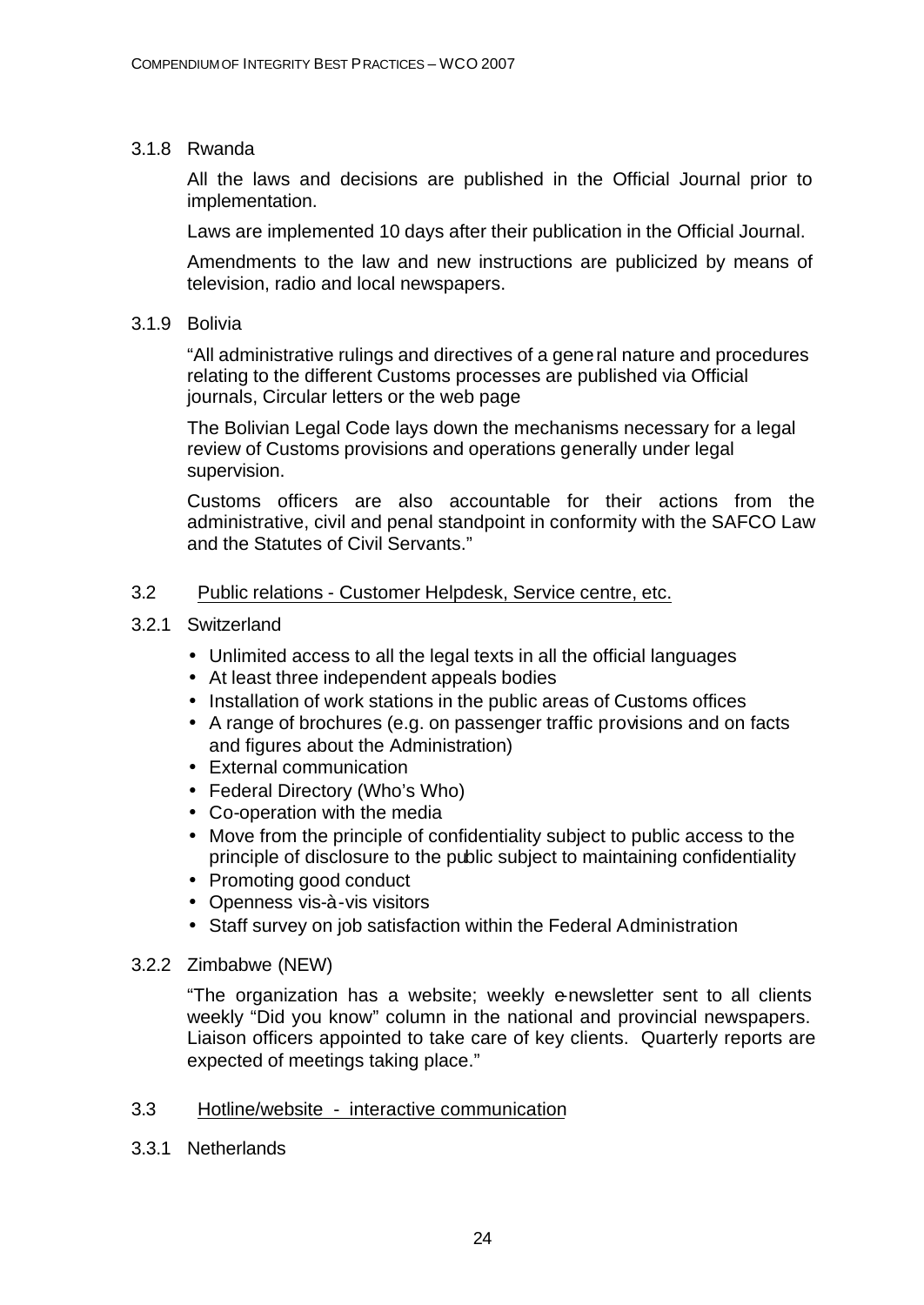"An important aspect of integrity policy is communication. We are have a website for security and integrity the "ARDI website", and setting up digital discussion groups on our Intranet. The idea is to offer a permanent and lowthreshold means of communication to all our staff where they can follow developments in security and integrity policy both inside and outside our organization. The site also offers an easy-to-use reference function for integrity rules and frequently posed dilemmas, moral or otherwise, and presents cases taken from real life. We are attempting to set up digital discussion groups where staff can discuss their questions involving integrity and can submit their own dilemmas for discussion.

It is naturally essential that the integrity policy is controlled and monitored. The topic of integrity is one aspect of the internal management information and control system. Each year, unit managers must report to their superiors on integrity matters. For this purpose, a number of decentralized registers are kept, while serious integrity infringements that have led to severe disciplinary measures are registered centrally. Another form of control is the audits by our own internal auditing department. On the other hand: DTCA is also monitored by external supervisors, such as the Chamber of Audit."

#### 3.3.2 Egypt

"Transparency is the current finance ministry policy, latest tariff and procedures are all available on the Egyptian Customs website. The site receives daily many questions worldwide about HS code, tariff rates, required docs, etc. Questions to be successfully replied on the spot, which supports have trade facilitating."

#### 3.3.3 Morocco

All Customs documentation made available on-line: regulations, circulars, Customs Code, Customs tariffs, conventions, etc. Circulars and new Customs measures are issued by e-mail to the various players at the same time as to Customs staff. All the players have been invited to provide their e-mail addresses to the Customs office to enable them to receive the circulars as soon as they are signed.

Introduction of an interactive service (ADIL) for On-line Assistance with Customs Clearance at Importation of Goods

- -- Assistance system available 24 hours a day, 7 days a week;
- -- Constitutes an integrated assistance tool;
- -- Also accessible via mobile telephone (by SMS or WAP).
- -- This service brings together, in a single tool, all the tax and regulatory provisions necessary to inform the operators.
- -- For each tariff heading, it facilitates a line of information which allows the operator to view the tax and regulatory procedure applicable to the goods he intends to import, the tariff benefits granted within the framework of agreements and conventions (Free Trade Zone, bilateral agreements, etc.) and all economic and commercial information.
- -- It also offers the possibility of obtaining an estimate of the duties and taxes due before submitting a declaration.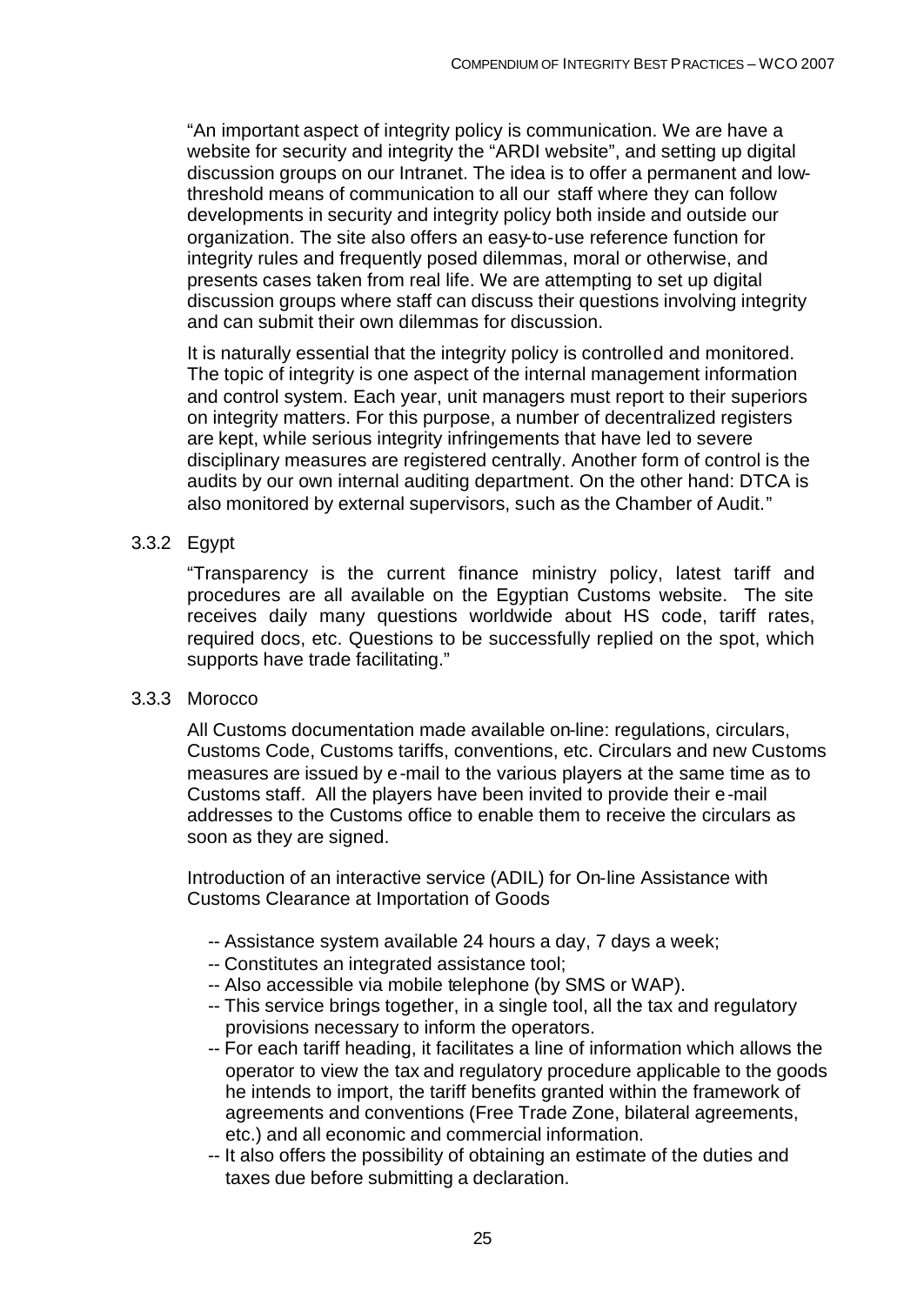#### 3.3.4 Slovak Rep.

"Establishment of phone line with recorder and establishment of Web Site - it was published a number of phone line where it is possible to make suggestions and complaints in respect to customs service on border and other customs workstations. All suggestions received from the recorder and the Web Site are consulted and evaluated, if corruption behaviour is proofed, it is made public."

#### 3.3.5 Azerbaijan

"In order to answer questions of interest to users, a "question-and-answer" section has been set up on the Web site "customs.az.net"."

#### 3.3.6 Belarus (NEW)

"There is a hotline in the Central office. Every application has to be registered and considered within 10 days and in severe cases within 30 days. Claims against customs servicemen are viewed only in the Central office. There is an internet page to lodge claims to Central office. There are anonymous interviews of officers about corruption in customs service."

#### 3.4 Appeal and administrative review mechanism

#### 3.4.1 Canada

"Fair treatment and a commitment to client rights are fundamental pillars that guide our relationship with the commercial sector and the public. Although most dealings with the public are straightforward, sometimes a person or organization disagrees with us about an assessment or decision we've made or an action we've taken.

When that happens, the CBSA informs clients that our goal is to resolve the disagreement as quickly and easily as possible.

For instance, if a member of the public has a disagreement at an airport or border crossing, they are invited to talk to the customs officer or supervisor. After the fact, clients can contact one of our customs offices, either in person or my mail.

After talking to us, if a client is not satisfied with our answer, they have a right to request a formal review. The CBSA review processes differ according to what's in disagreement or dispute.

The CBSA's Admissibility Branch (AB) deals with disputes that develop about customs matters. It operates independently in relation to other CBSA branches and its mandate is to resolve disputes between clients and the CBSA by impartially reviewing previous CBSA decisions. Appeals staff are trained to review the client's and the CBSA's facts and reasons.

The role of the appeals representative who reviews a client's case is to carry out a complete, professional, and impartial review. This review is done by:

interpreting acts administered by the CBSA and reviewing CBSA policies;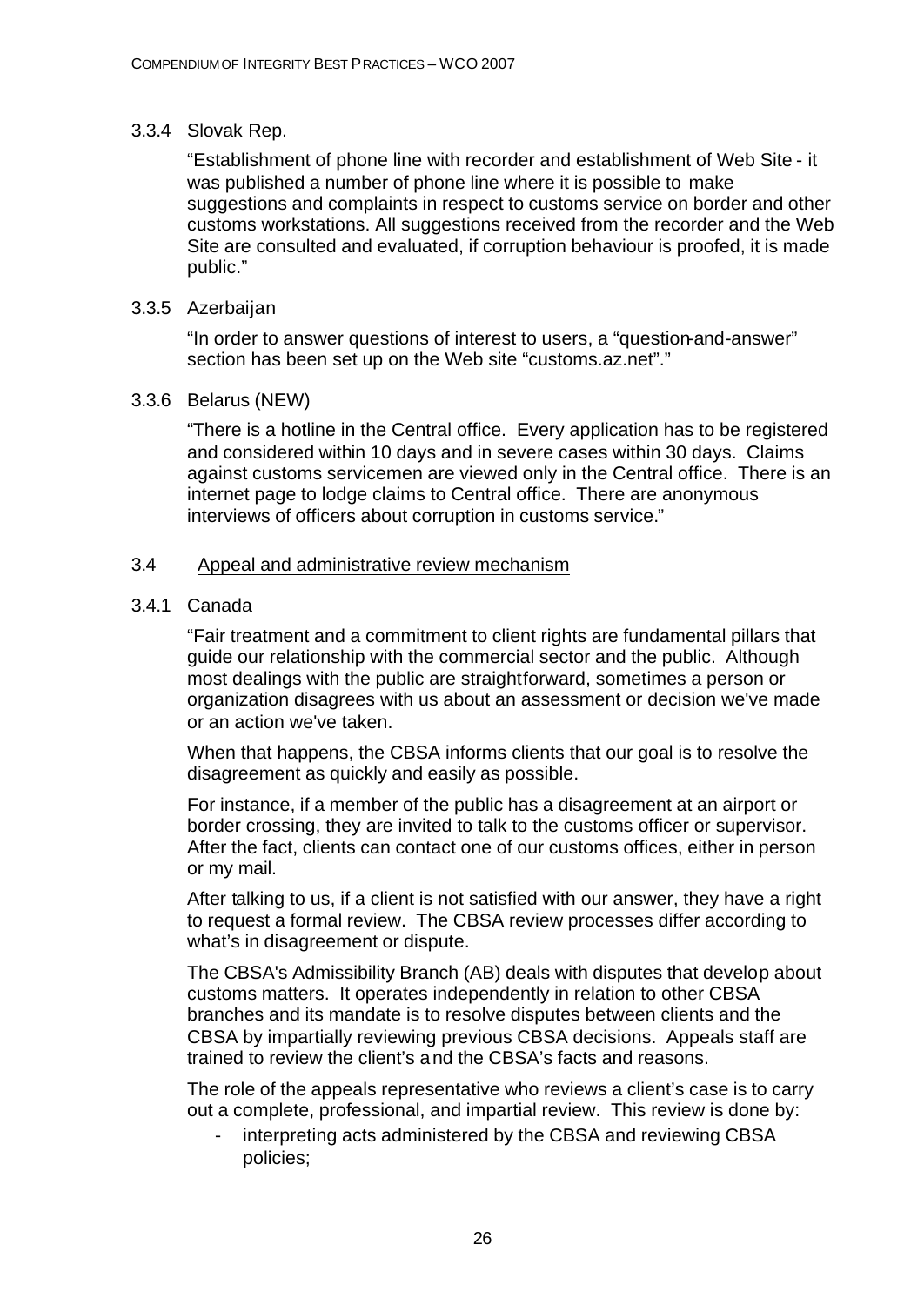- considering the client's point of view; and
- when necessary, asking for a technical opinion from CBSA experts or seeking legal advice from the Department of Justice.

The representative who reviews a client's case will not have been involved in the original assessment, determination, or ruling of a duty, penalty or other matter. Clients can discuss their case with an appeals representative, and have the right to obtain certain documents related to their case. The CBSA does not charge clients for a review."

#### 3.4.2 Canada (NEW)

"The CBSA's commitment to fairness is based on six pillars: respect and courtesy, fair application of the law, privacy and confidentiality, bilingual service, accurate information about entitlements and obligations, and review of our actions or decisions. Further information on the Fairness Initiative is found on the CBSA Website at http://www.cbsa-asfc.gc.ca/agency/fairness/menue/html."

#### 3.4.3 Morocco

Establishment of advisory committees on appeals to examine disputes or complaints regarding Customs operations

- -- The advisory committees on appeals were set up by the revised Customs and Indirect Taxation Code on 13 September 2000.
- -- These committees exist at both national and regional level;
- -- The latter are created either on the initiative of the Customs administration or at the request of traders who feel they have been injured by the decisions of the Customs services;
- -- These committees are bound to rule on the cases submitted to them within a two-week deadline.

#### 3.4.4 Belgium

AT CUSTOMS ADMINISTRATION LEVEL

Apart from standard legal appeals, there is specific appeals legislation, namely the right to **submit an administrative appeal** to the Director General against a decision made by one of the regional directors. This right of appeal is an obligatory prerequisite to any action brought before the courts.

- Promotes transparency within the actual Customs and Excise Administration.

- 3.4.5 Rwanda (see 10.4.2)
- 3.4.6 Netherlands (NEW)

"In the Dutch Customs law the right of appeal is in two instances. First the appeal is made to a higher authority within Customs and if the results are not satisfactory to the appellant he may take the issue to a court of first instance. After the court of first instance it is possible to go to a court of appeal and finally to the Supreme Court of the Netherlands."

#### 3.5 Performance review and survey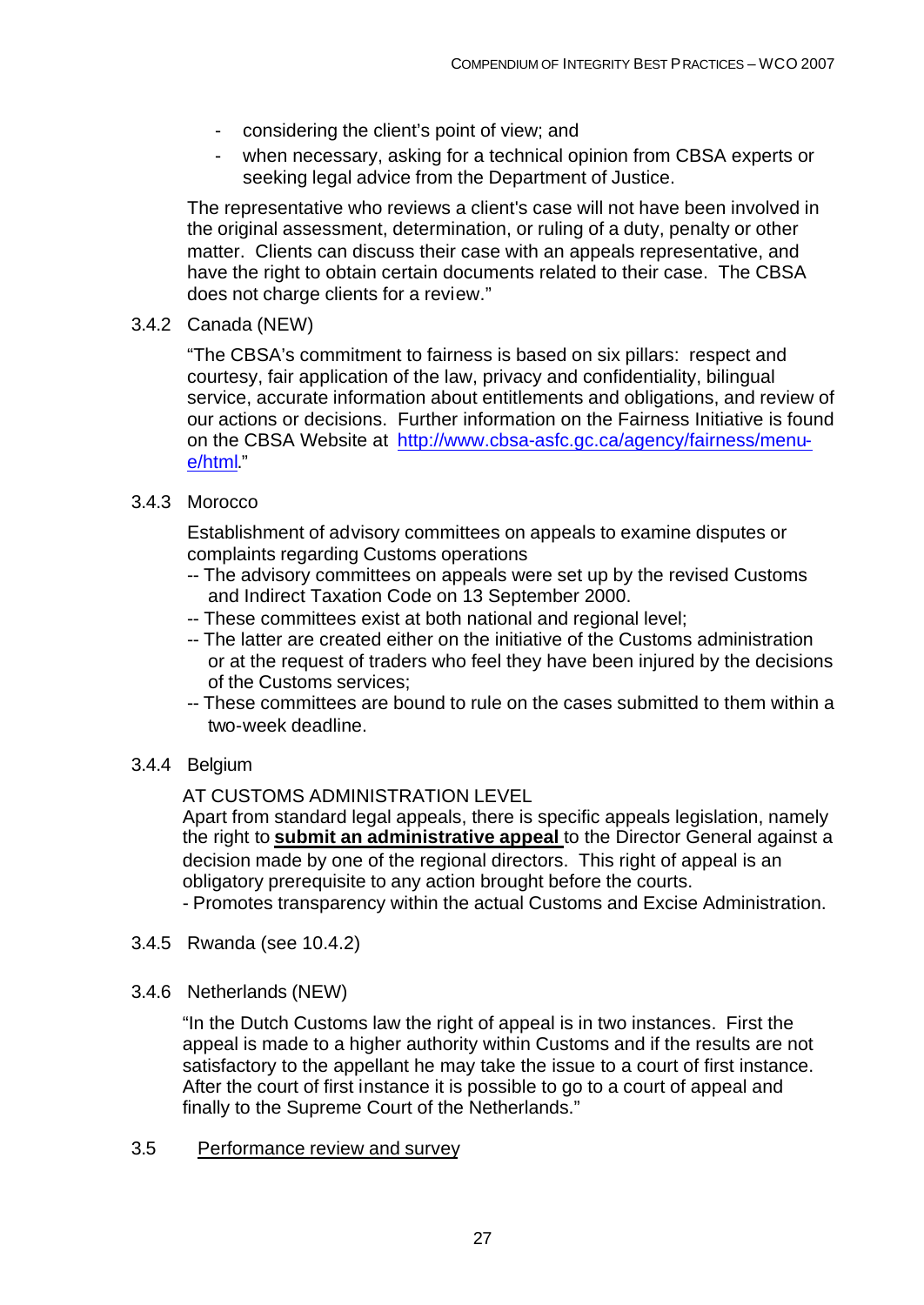#### 3.5.1 Canada

"Including clear information on the planned results we intend to achieve is a cornerstone of our government's management framework, Results for Canadians. Under this framework, federal organizations recognized that they exist to serve Canadians and that a "citizen focus" must shape all activities, programs and services. This vision commits the government of Canada to manage its business by the highest public service values and to spend responsibly. Finally, this vision sets a clear focus on results – the impact and effects of programs, policies and initiatives.

To better support Results for Canadians, Canada's Treasury Board Secretariat issued principle-based guidance encouraging both Departmental Performance Reports (DPRs) and Reports on Plans and Priorities (RPPs) that focus on strategic outcomes – those high level results departments and agencies strive to achieve for Canadians."

3.5.2 Hong Kong, China (see 3.1.4)

#### 3.6 Constraints

#### 3.6.1 Bangladesh

"Almost all the documents related to customs procedures are published except those marked as confidential. Lack of funds is the main constraint in publishing documents. Documents (are) available in the website and its user."

#### 3.7 Seminar/workshop

#### 3.7.1 Myanmar

"- Customs rules and regulations, Customs tariff are published to the commercial sector and the public.

- Seminars / Workshops on Customs Procedures are conducted for the commercial sector every year.

- the Commercial sector and the public can have access to the study on Customs matters."

#### 3.7.2 Zimbabwe

"External Training offered to clients and workshops organised to explain to clients our legal position in simple terms. Clients are difficult to lure for training and the costs involved are sometimes inhibitive."

#### 3.7.3 Hungary

"The rules and regulations are available on the website of the Hungarian customs administration: www.vam.hu. The public also can receive information and explanation by phone.

The customs administration appears at International Tourism Exhibitions with the aim of providing information. The Customs and Finance Guard also appears at Criminal Expo, which is a traditional chain of events, heading "Communication for the safe Word, Communication for the safe Hungary"."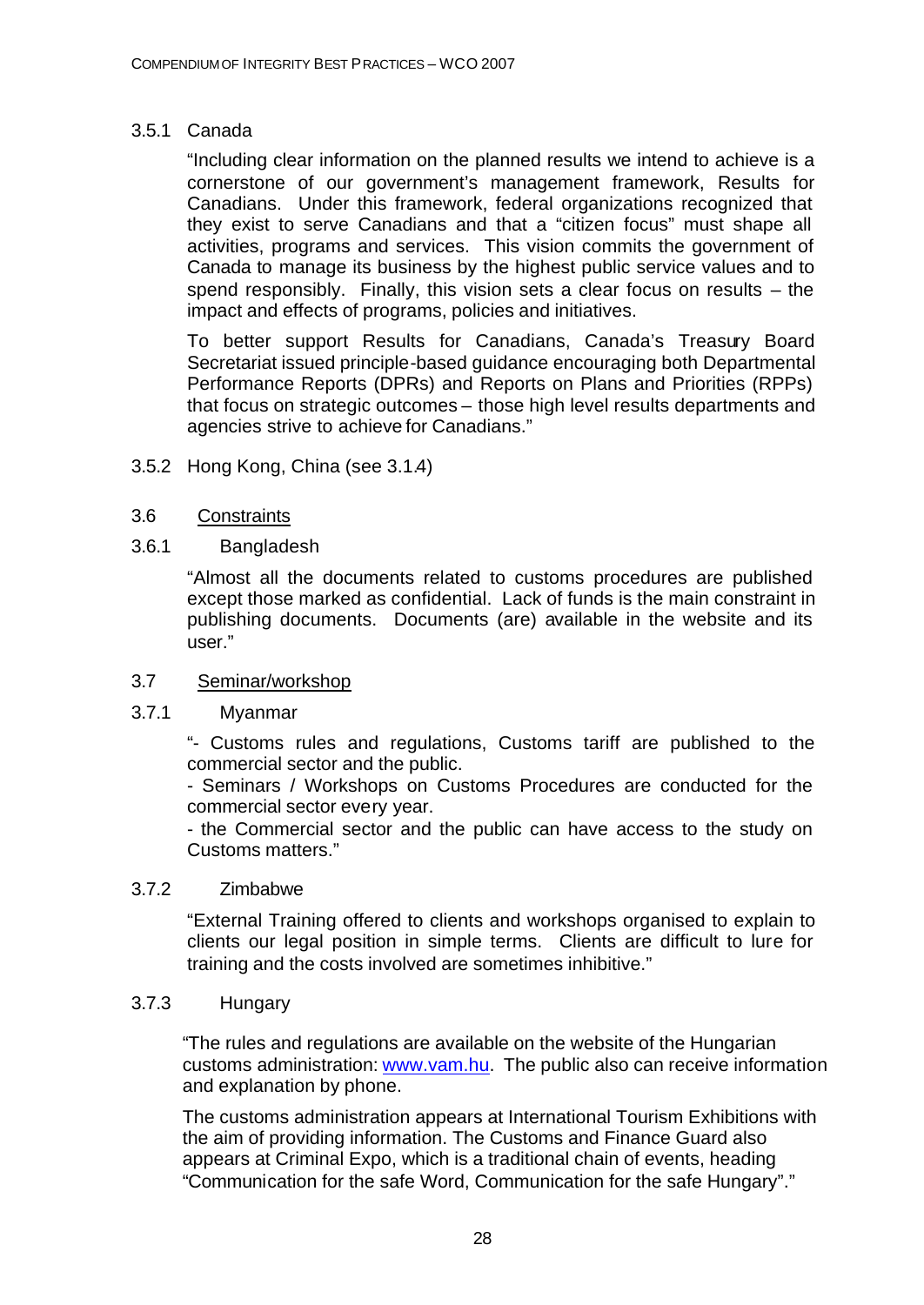#### 3.7.4 Rwanda

"Training seminars on public and private sector duties and obligations are held on a regular basis.

Every time that new laws and regulations are adopted."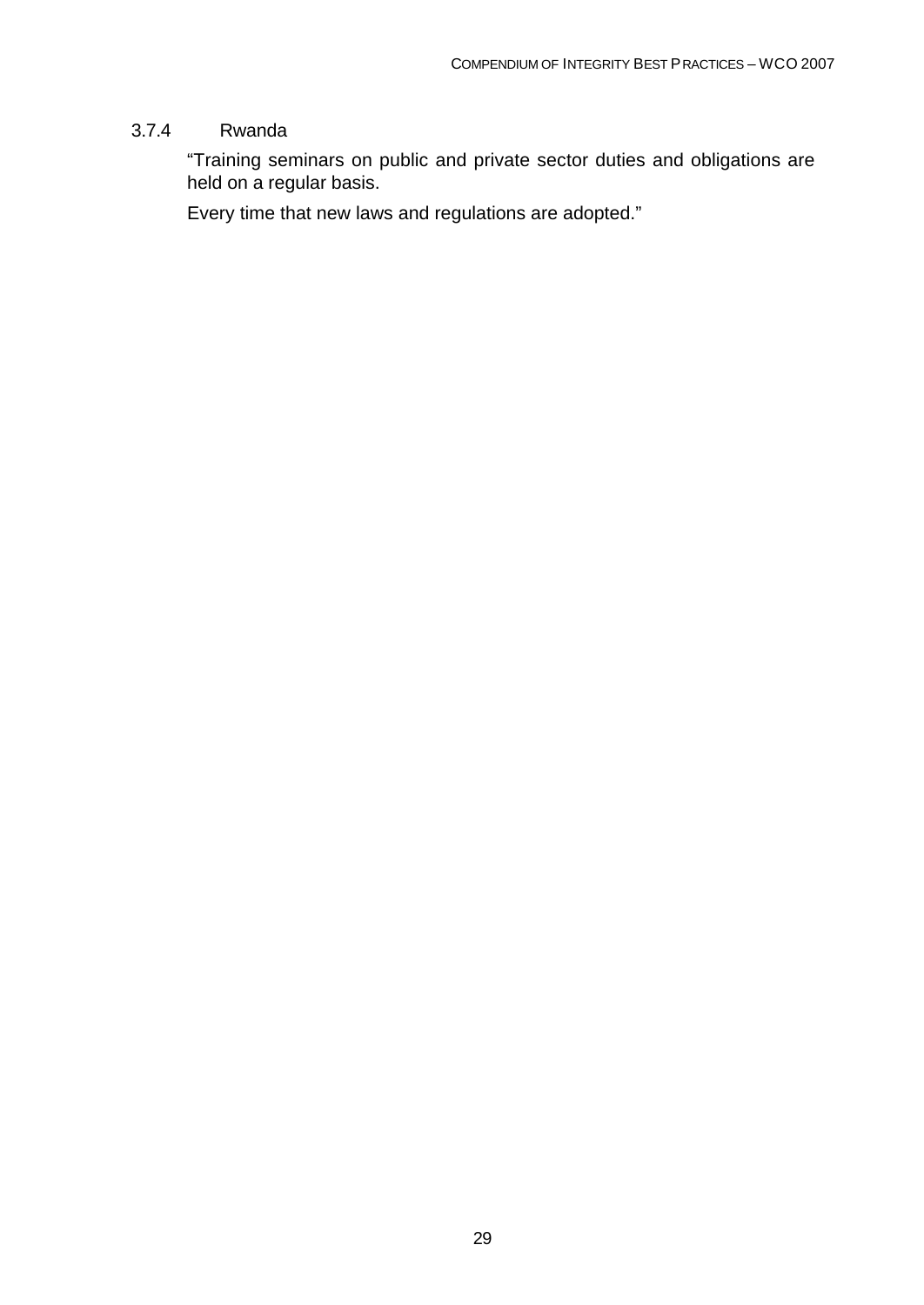## *4. Automation*

*"Automation or computerization of Customs functions can improve efficiency and effectiveness and remove many opportunities for corruption. Automation can also increase the level of accountability and provide an audit trail for later monitoring and review of administrative decisions and the exercise of official discretion. Where possible, automated systems should be configured in such a way as to minimize the opportunity for the inappropriate exercise of official discretion, face-to-face contact between Customs personnel and clients and the physical handling and transfer of funds."*

#### 4.1 Automation

#### 4.1.1 United States

"Automation provides a ready mechanism for the safeguarding of data integrity and is used for annual certification of access privileges. There are mandatory as well as optional courses that cover topics such as system security principles, privacy awareness & safeguarding of data, etc.

Automated systems are designed with multiple layers of security access for the data contained therein and can be audited for user activity. A robust internal inspection program complements the automated programs.

Automated systems provide up-front signage (e.g., log-in banner) that indicates that the system is owned by the government agency and no "right of privacy" is contained therein.

Automated systems provide for the proper collection of retrievable data on the location or status of government-accountable items, such as seized property, personnel-issued government property (including high risk), records of the collection of funds tendered during import and export transactions, etc.

Automation remains the backbone of forward advancing security and trade program initiatives, such as the Customs Trade Partnership Against Terrorism (C-TPAT) and the Container Security Initiative (CSI), by allowing for the performance of risk assessment and identification of high-risk containers, as well as the receipt of advanced shipment or passenger information for targeting purposes."

#### *Benefits*

Automated tracking and audit systems produce reports that can identify weaknesses and reveal suspicious patterns of user activity when a legal necessity to do so has been identified.

The system provides built-in security access redundancies that must be regularly renewed (e.g., mandatory password changes) and recertification of access levels by supervisory oversight.

Employees can be given specific access that is limited to their assigned duties and thereby be prevented from viewing information which they have no official need to know.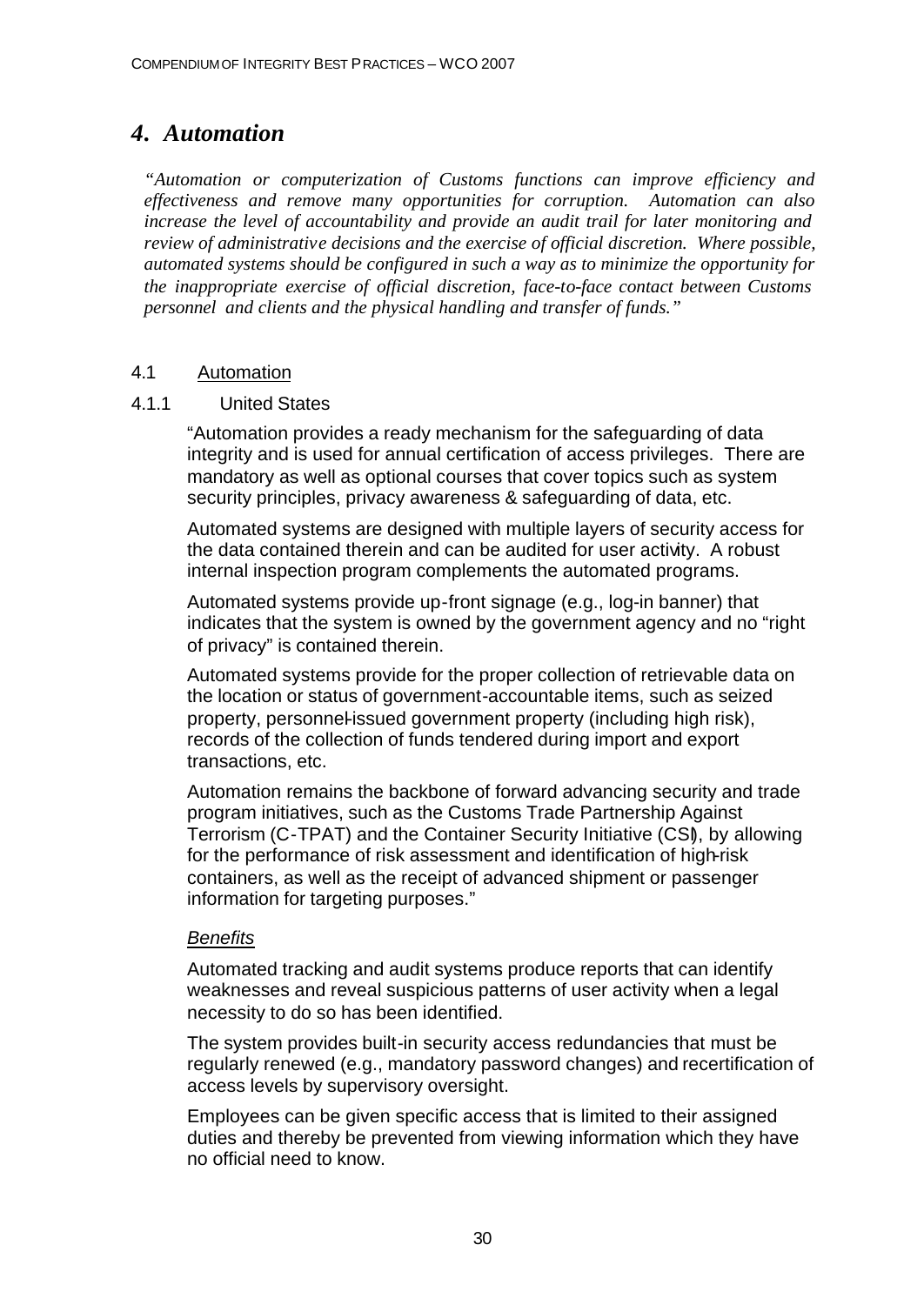Automation allows trade to flow more freely and reduces the need for faceto-face interaction that could jeopardize the integrity of the import/export process. This acts as a beneficial buffer between Customs officials that perform clearance tasks and the traders that they regulate.

#### *Challenges*

As trade transactions continually grow, with increasingly automated trade tools, it becomes more probable that discrete actions in the systems of record could occur. The systems that moderate the flow of trade must be designed or have the capacity to distinguish between suspect and typical transactions. This thereby creates an environment where deployment of robust risk management activities (i.e. entry post-audit manual review of automated transactions) becomes highly critical."

#### 4.1.2 Lithuania

"The following systems were introduced: Customs Tariff System LITAR; Declaration processing system; Electronic declaration system; Quota administration system; Tax calculation system; NCTS system."

"The system is compatible with the *TARIC* system which is operational in DG TAXUD (Brussels). It enables to receive data automatically, ensures the application of EU tariff regulatory measures on a national level.

The system processes 100 % of export and import declarations. The system was introduced on the basis of ASYCUDA software package that was adapted. It operates in 141 spot (customs posts and administrations of regional administrations). The system allows the operators to submit export and import declarations electronically.

The system ensures the administration of EU tariff quotas. On request from the declaration processing system it is able to automatically calculate the taxes on the basis of the tariff data available in LITAR and return the results to the declaration processing system.

The system is meant for control of the goods in transit all over EU member states. It has an option of electronic declaration which allows the operators to launch transit declarations electronically."

#### 4.1.3 Turkey

"With the Customs Modernization project (GIMOP) conducted by the Undersecretariat of Customs, transfer to automation has taken place in 16 regional directorates, 66 customs offices and overall 99% of the customs procedures are executed in the electronic media. Within this scope, four thousand customs staff and fifteen thousand traders were trained. SAD is the standard declaration form. With the Computerized Customs Activities (BILGE) software program, real-time customs procedures of goods to/from the customs territory are carried out in a computerized media. With this computer system, traders are able to submit their declarations from kiosks in customs offices as well as from their own offices through Electronic Data Interchange (EDI) or internet. The ratio of customs declarations submitted through EDI has reached 50%.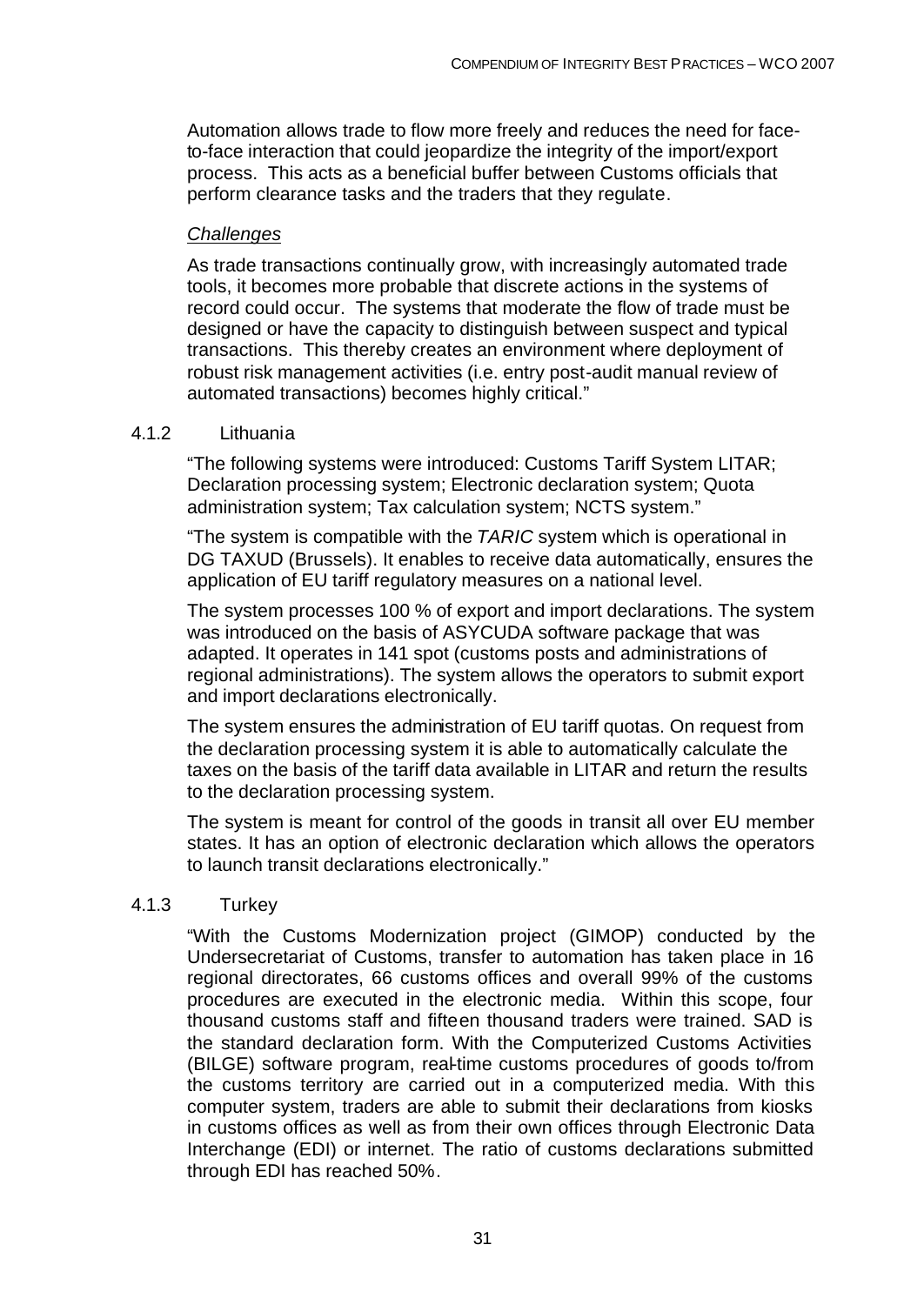Automation provides numerous instruments to the management such as accurate statistics, intensive times and offices, a routine performance measurement of customs offices and staff."

#### 4.1.4 Turkey (NEW)

 "Tariffs Department issues Binding Tariff Information (BTI) for the correct classification of goods to foreign traders. This system provides facility for private sector while they are looking for goods' tariffs. As well, BTIs are valid for six years. From 2004 onwards BTIs have also been entered in to the computerized system in order to make them accessible to local customs offices as their validity started."

#### 4.1.5 Hong Kong, China

"Hong Kong Customs :

- (a) has put in place automated payment systems to minimize physical handling and transfer of cash between Customs officers and the public; and
- (b) has developed various electronic data transfer systems to facilitate submission of cargo information to Customs.

#### **Benefits**

- Except payment of duty for a small quantity of dutiable goods at boundary control points, all fees payable to Hong Kong Customs can be made electronically or in person at Post Offices or designated banks. This minimizes the chance of corruption by staff.
- The development of the electronic data transfer systems, e.g. Air Cargo Clearance System and the Electronic System for Cargo Manifests enhance operational efficiency and effectiveness in the clearance of air, sea and rail cargoes as well as minimize the chance of corruption by staff."

#### 4.1.6 Israel

#### "Computerization of Work Procedures

Customs computer manages and routes the tasks that need to be performed regarding the handling of goods by Customs, using a sophisticated profiling system.

The computer decides which cases are routed for inspection and the type of inspection that they will undergo. It also determines by name who will evaluate the shipment and the official who will inspect each shipment.

Any change from the decision that the computer determines can only be conducted by the Director and not by an official who received the shipment for inspection/evaluation.

All changes are noted in the computer by the Director on line, including the reason for the change.

The changes in routing and the reasons for the change leave traces in the computer which can be retrieved if required.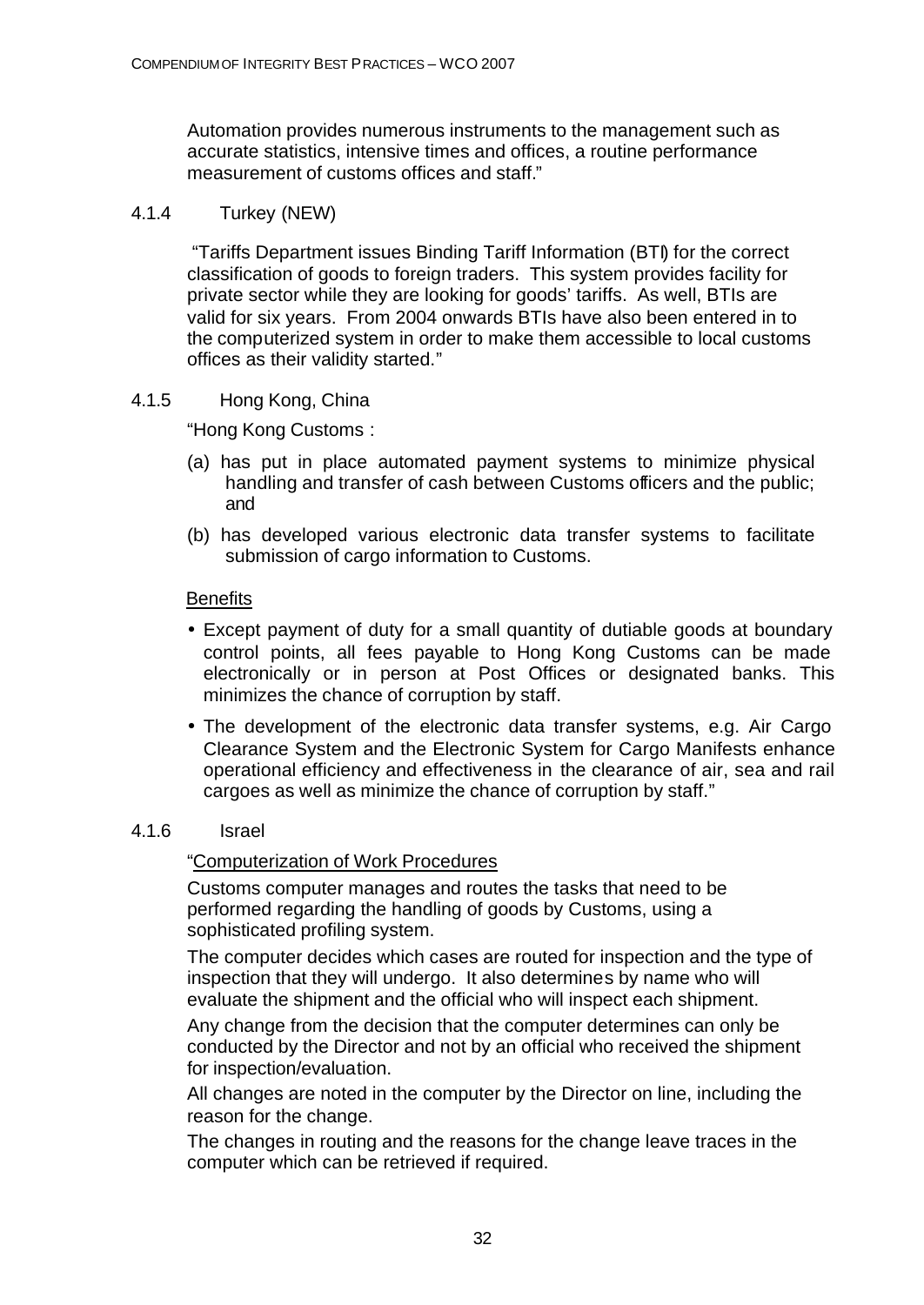The results of the inspection are inputted on line to the computer.

The results inputted to the computer can not be changed, neither by the official who inputted the data nor by a director. Any changes, if required, are noted only by additional comments to the original results.

#### Computerization of Officials' Operations

Every official has a confidential individual code for entering and using Customs computers.

Every official has an authorization, based on his/her area of operation.

Every operation of each official is noted in the database and is identifiable.

The operations are continuously monitored by an Information Security Officer.

The system identifies and notifies the information security officer, regarding computer actions which were defined as suspicious or of a high risk indication.

The "memory database" can retrieve the operations of the officials and is kept for seven years, while operations can be identified accordingly. Throughout the entire process all directors may observe the handling of cargo online at the valuators and inspectors' stations."

#### 4.1.7 Czech Rep.

- a) "Elimination of the human factor from some decision-making processes (e.g. the introduction in the Czech Customs of the fully electronic NCTS/New Computerised Transit System customs clearance).
- b) Step-by-step unification of work and technological procedures (standardisation) and their presentation via the Internet (and the Customs Intranet).
- c) Updating
- of the Customs Information System ("**CIS**") development strategy;
- the CIS security policy and any related implementing guidelines (the CIS Protection System Project, the CIS Security Standards, the Implementing Project for CIS Organisational and Liability Structure);
- drafting of specific guidelines governing the CIS safety measures.
- d) The establishment of a uniform CIS default setting.
- e) Compliance with differentiated access to CIS.
- f) Compliance with identification and authentication of the CIS access.
- g) Prescription of basic rules governing work with CIS and inter-Customs communication.
- h) Drafting of methodology of the CIS project safety management.
- i) Gradual introduction of electronic customs clearance.
- j) Direct debit payment (non-cash) has been introduced wherever possible.

#### *Issue :*

1) Standardisation of work procedures especially in the technical field has been slow due to a lack of funds and legislative changes.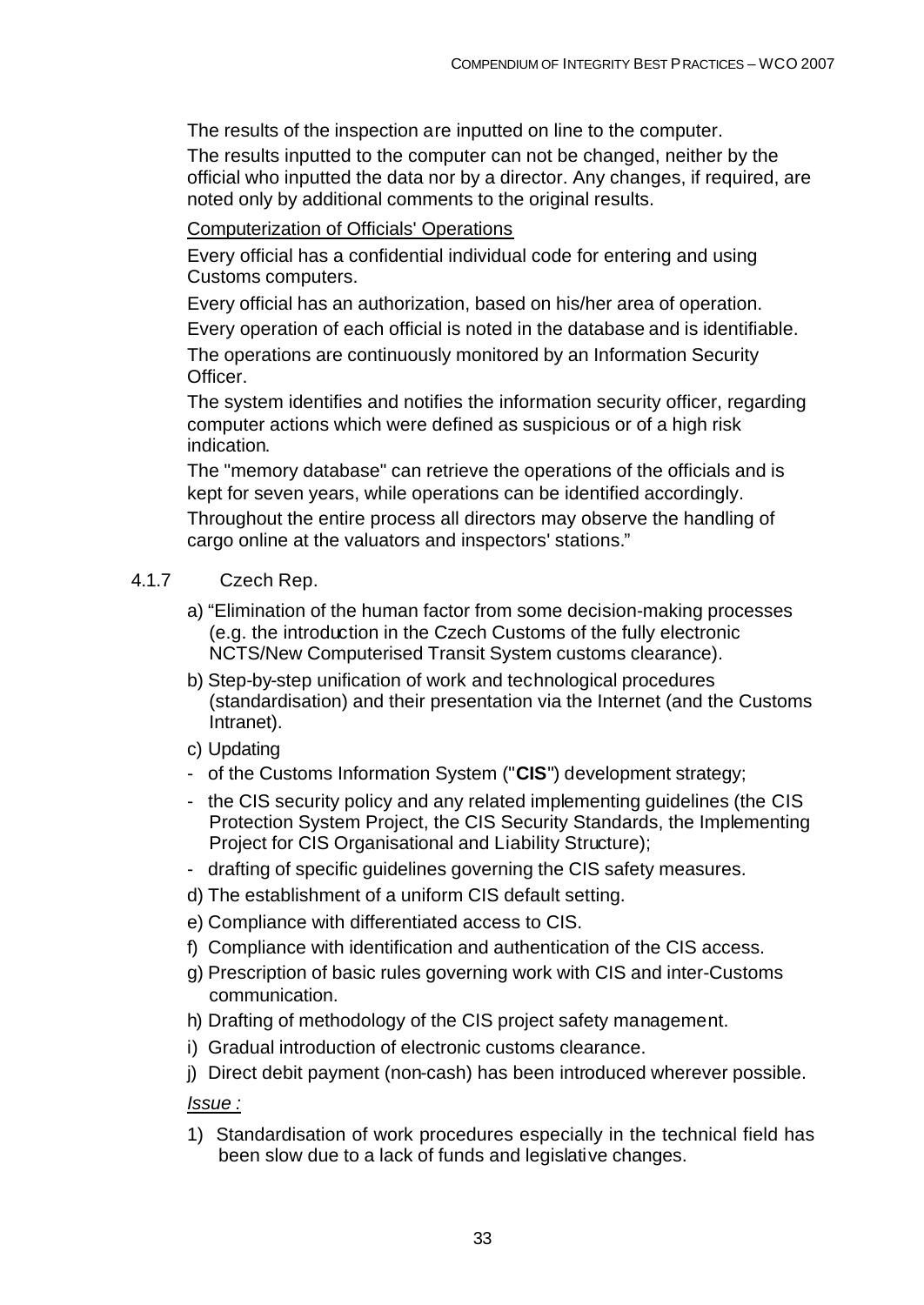2) CIS safety policy documentation has not been properly drafted.

#### *Advantages* **:**

- Elimination of the human factor from decision-making processes represents one of the most efficient tools combating corruption;
- Elimination of physical payments and cash transfers represents an efficient tool combating corruption."

#### 4.1.8 Jordan

"The application of the international standards of clearance procedures and day to day duties "ASYCUDA" – The Automated System for Customs Data This system connects the Customs directly to the clearance companies through the DTI (Direct Trade Input) which minimizes the opportunity for the inappropriate exercise of official discretion.

Establishing several Central Database Systems; such as :

- The central Value Database System
- Upgrading the Case Database System (based on CEN) and connecting it to the Risk Management Directorate and Intelligence Section
- Guarantees System (applied in the HQ and other customhouses)
- Exemptions System
- Travellers Procedures System"

#### 4.1.9 Morocco

Re-writing the automated Customs system to replace it with the new "BADR" system (Automated Customs Network Database)

- -- The new BADR automated system is characterized by a greater degree of openness, more transparency and even more comprehensive operational cover, all in a context of state-of-the-art technology;
- -- Covers the entire Customs clearance circuit.
- -- Comprising several levels, the first module of the new BADR system was launched on 2 January 2004;
- -- A Web site dedicated to the project has been set up in order to inform the various players concerned;
- -- Information and communication seminars have taken place, targeting the future users of the system;
- -- A vast training plan has been devised for Customs officers as well as traders;
- -- The project is expected to be finalized in the last quarter of 2005.

#### 4.1.10 Belgium

Paperless : Integrated computerized assistance permitting paperless implementation of all Customs and excise procedures. The Paperless project draws in each stage of the declaration process, namely preparation, validation, discharge, security, certificate, collection, etc.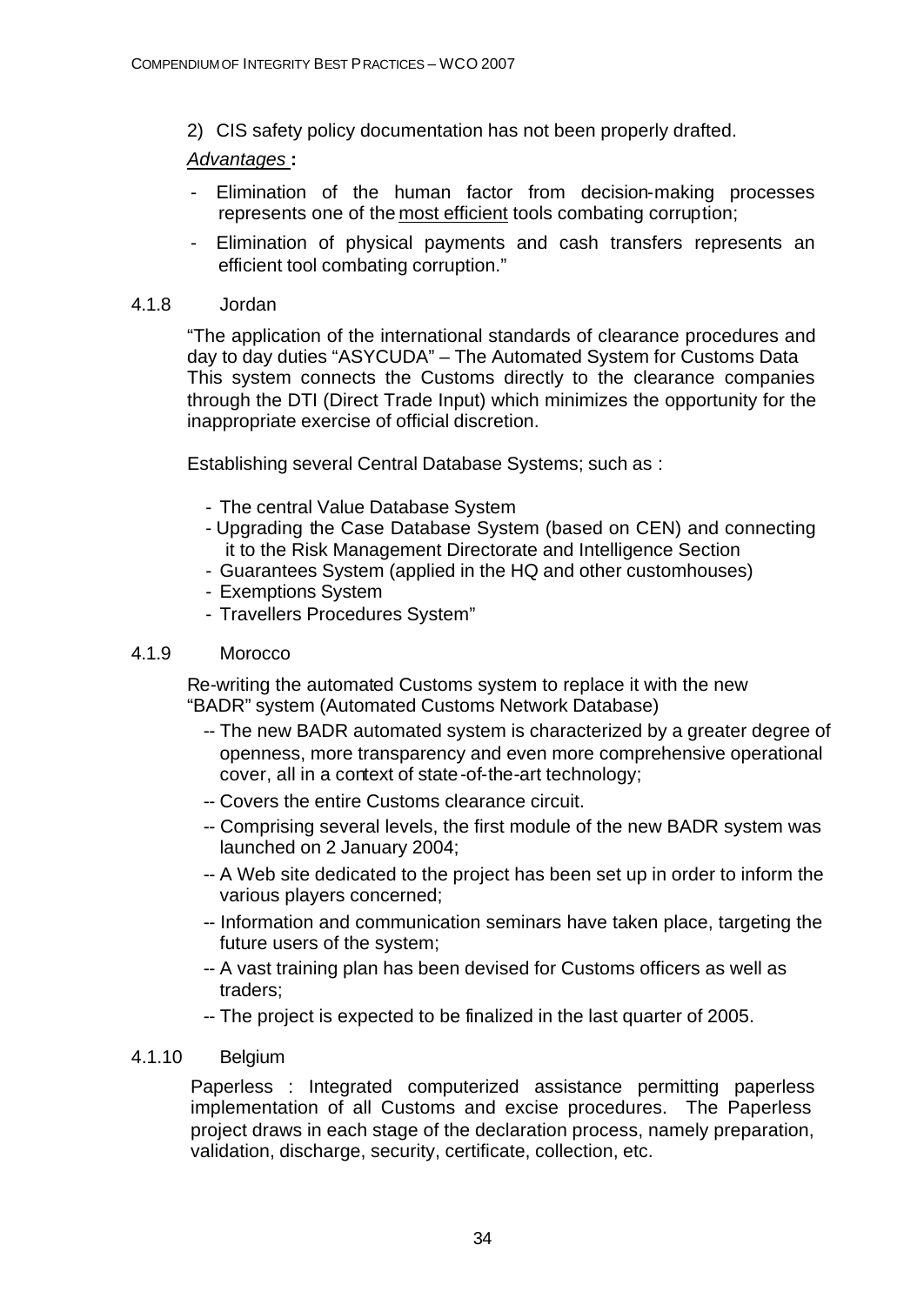- (a) Makes it possible to receive information on goods before they are presented to Customs (pre-arrival).
- (b) The information may be available at several different places.
- (c) It can be compared with other data.
- (d) Will make it possible to provide useful data (information) for risk assessment/selectivity.

#### 4.1.11 Italy

"Development of a new **Customs IT system** (**AIDA)**, which has been operational since 10 November 2003: This system manages the operational aspects of Customs offices for all clearance-related activities. This system :

- ∗ is based on a centralized structure and ensures uniform treatment of Customs operations in all Customs offices
- ∗ is based on automated workflow management and automatically forwards to the official responsible the activities to be performed, on the basis of the tasks assigned to each officer within the office
- ∗ includes an e-learning and knowledge-base management system, which is accessible from all work stations and which enables information to be disseminated by capillary action
- ∗ employs a sophisticated security system which makes each application available only to duly authorized staff
- ∗ includes a users (economic operators) interface for the EDI presentation of declarations and for EDI clearance with a digital signature. This relieves staff of the time-consuming and not very satisfying task of inputting data manually from declarations.

The risk analysis is refocused on the basis of the results of controls, to ensure the "neutrality" of the controls policy."

#### 4.1.12 Japan

"Japan Customs Clearance System is fully computerized, and the Single Window System is in operation. Computerization leads transparency in Customs procedures as well as provides equal opportunities for importers/exporters, which helps to prevent any favouritism or corruption."

#### 4.1.13 Bangladesh

"At present almost all the proceeds related to assessment, payment and clearance of the four major customs houses are done through computer. Lack of manpower is a major constraint. Data compilation, processing and transfer are faster and easier now."

#### 4.2 Automated payment system

4.2.1 Bolivia

"SIREC – Duty Collection System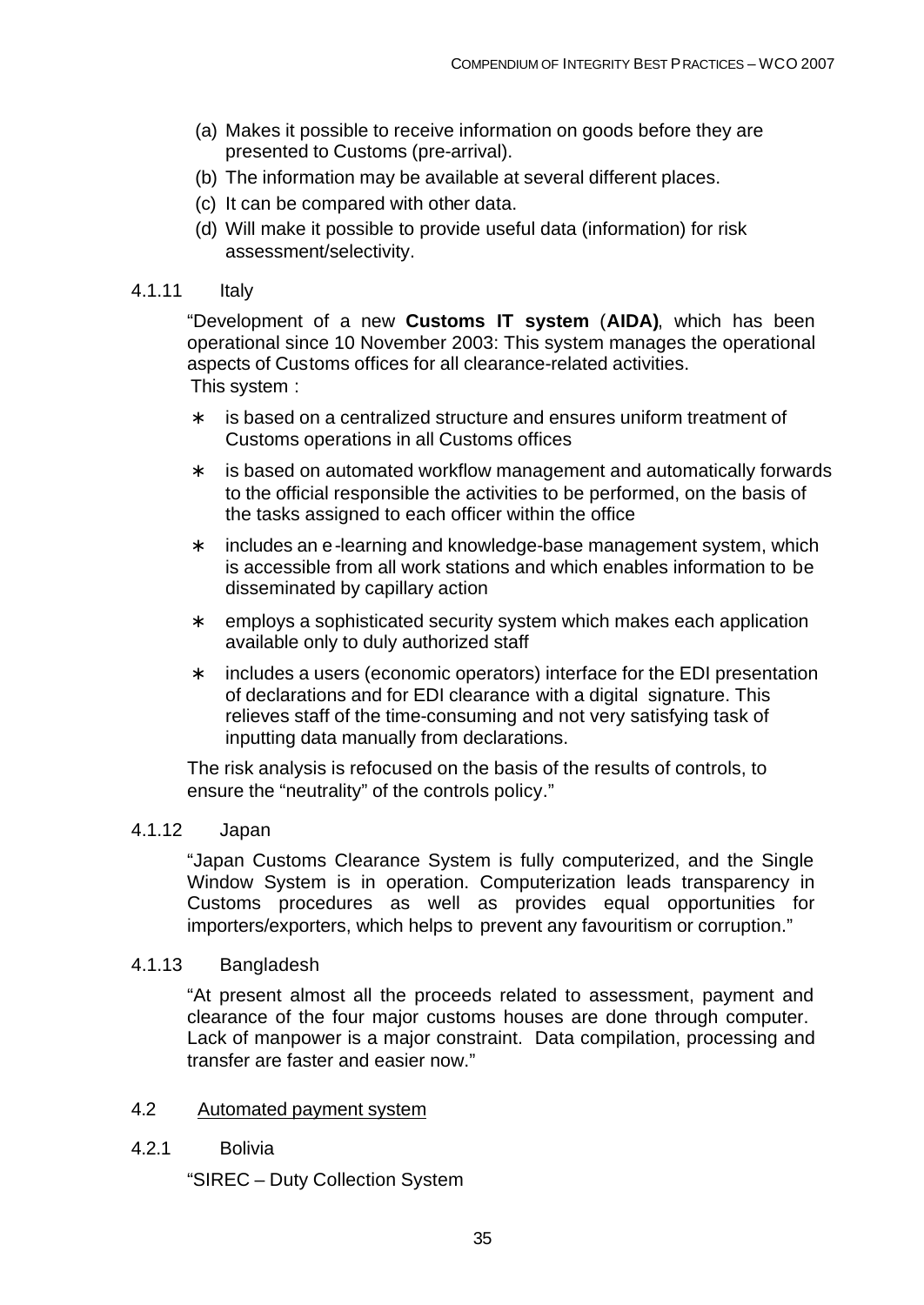Implementation of the new Bolivian

National Custom's Collection System since April 2004; the main characteristics of which are :

- Complete integration with Customs systems leading to a significant reduction in processing
- Centralised information due to the development of the ASYCUDA system a tool has been developed for incorporation of information on duty collection carried out by the SIRA system
- Process of final accreditation, daily consolidation, process of regularisation, automatic invoicing, control of centralised guarantees, immediate and registered control of accreditation periods.
- Development of the system at the national level, incorporation and creation of transfer orders carried out by the collection bank, control and follow-up carried out by the National Directorate of Administration and Finance, reports on this information available on the Bolivian National Customs' Intranet."

#### 4.2.2 Ireland

- "1. AEP provides and electronic customs declaration and duty collection system. The current AEP system has been in operation since 1 April 1991; approximately 90% of customs declarations are transmitted by DTI to the system.
- 2. Development of a 2nd generation ARP. This redevelopment of the current AEP shall provide customers with more advanced risk assessment tools, improved controls by strengthening validation and credibility checks, increased simplified procedures for compliant traders and it is intended to be more client-focused and user-friendly.
- 3. Operation of EBTI (European Binding Tariff Information) system. Ability to scrutinise all classification decisions of all EU MS aiding conformity and assisting trader audit.
- 4. Operation of NCTS (New Computerised Transit System) Rapid monitoring of transit movements throughout the EU and the Common Transit Regime with the prospect of reduced fraud."

#### 4.2.3 Belgium

Tax on Web :

Makes it possible to complete and send taxation declarations electronically. On-line calculation of the tax payable.

- Accessibility
- Transparency
- Rapidity
- Reduction in manual processing of declarations
- 4.2.4 Mozambique (NEW)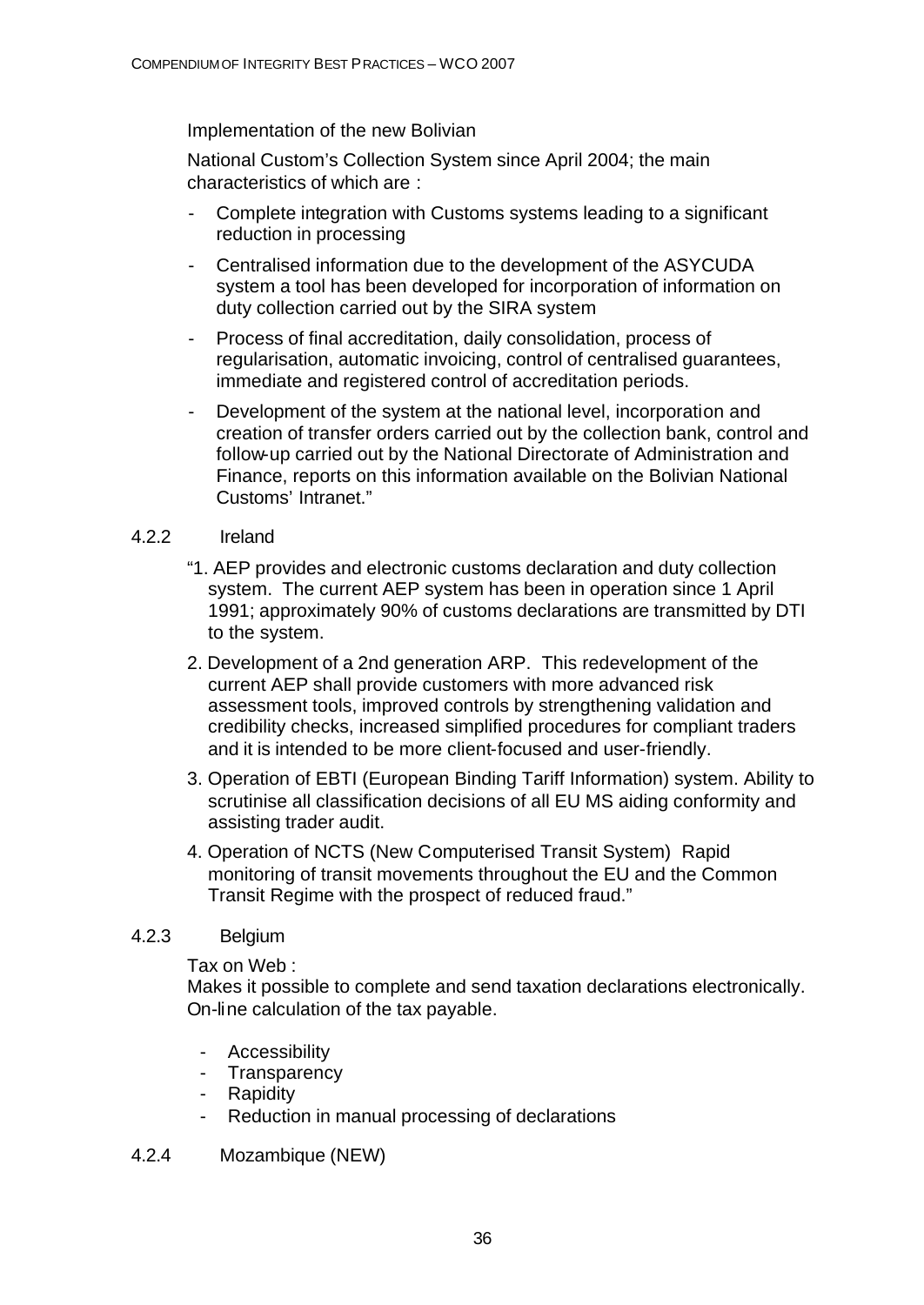"Introducing a system linked to Banks to enable transfer of funds into the State Treasury and to reduce the contact between customs staff and the stakeholders and the presence of huge amounts of live money in Customs Treasuries."

- 4.2.5 Hong Kong, China (see 4.1.4)
- 4.2.6 Bangladesh (see 4.1.12)

## 4.3 Automated risk management

### 4.3.1 Belgium

Datamining : DATAWAREHOUSE originally specifically related to VAT, from which can be extracted (using suitable software and on the basis of predetermined criteria) traders who could pose a high-risk and who will consequently be checked as a matter of priority. This system will eventually be applied to the Customs Administration.

(positive) Based on risk assessment (determining key criteria); makes it possible to limit unnecessary or even counterproductive controls (negative) Privacy issues

The "Computerized Risk Analysis System" (Customs control circuit) is used to select the import and export declarations for which the risk analysis, using risk profiles identified by the central Anti-Fraud Office which automatically selects the operations to be checked, has indicated that a documentary or physical inspection of the goods is required. With this system, about 80% of Customs declarations can be released without any further checks. The objective is to identify risk situations and simplify Customs operations, using a cost benefit analysis of the checks in order to carry out more detailed controls.

## 4.3.2 Cyprus

Cyprus operates a fully integrated web-enabled customs information system covering Manifest Management, Customs Declaration Processing for Import and Warehousing as well as Revenue Collection and accounting

Import and warehousing are supported by a fully automated risk analysis subsystem.

System is linked to the EU systems such as NCTS for the transit goods and SMS for the combating the fraudulent misuse of seals, stamps and authentication documents.

## 4.4 Single Window

### 4.4.1 Hungary

"In order to provide up-to-date and regular information to the client, a "singlewindow" service is now in operation, which survives and manages all the external electronic data connections into the organization's IT network. The system allows: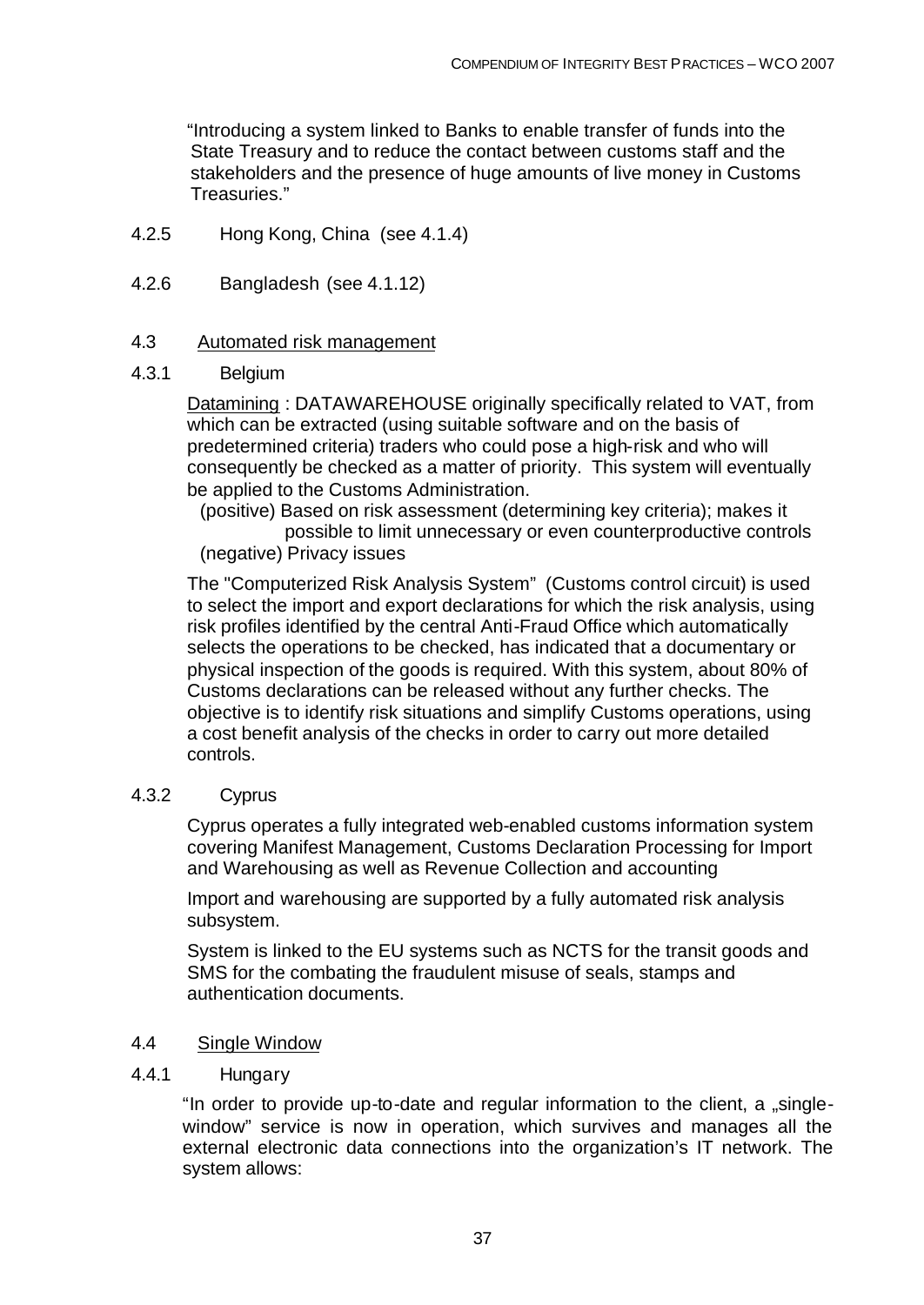- **Electronic data exchange;**
- **EXEC** Access into the databases established by the organization;
- **•** Disclosure of public information;
- Document downloads;
- The reporting of failures;
- Counselling and assistance."

## 4.4.2 Azerbaijan

"Application of the automated clearance and Customs control system, which allows information to be received in automated form from the traders and brokers, and offers the possibility of applying the "single window" principle, has begun. This system automatically calculates the Customs duties and taxes, and performs automated checks on various parts of the declaration."

"This has speeded up Customs procedures, significantly reducing delays for traders. As much of the work as possible is performed by computer, for the sake of accuracy."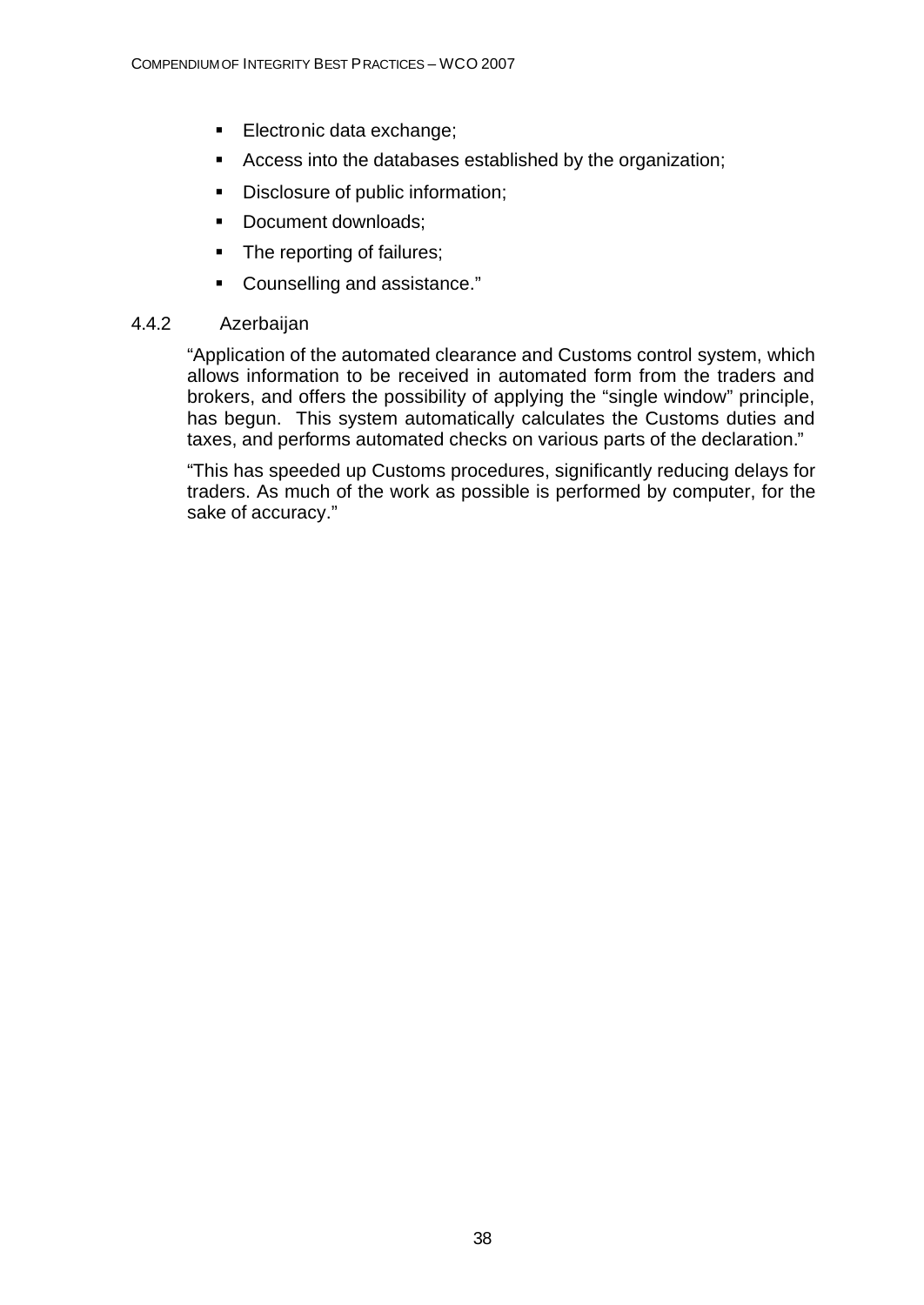# *5. Reform and Modernization*

*"Corruption typically occurs in situations where outdated and inefficient practices are employed and where clients have an incentive to attempt to avoid slow or burdensome procedures by offering bribes and paying facilitation fees. Customs administrations should reform and modernize their systems and procedures to eliminate any perceived advantages which might be obtained through circumventing official requirements. Such reform and modernization initiatives should be comprehensive in nature and focus on all aspects of Customs operations and performance. The Revised Kyoto Convention provides a sound reference point for such initiatives."*

## 5.1 Modernization

## 5.1.1 Australia

"Australian Customs is in the process of implementing a major program of reform to further simplify and automate customs procedures which will result in further reductions in the scope for discretion.

As part of its Cargo Management Re-engineering project, Australian Customs is developing a new IT system - the Integrated Cargo System. On 6 October the exports component of the ICS was implemented.

The Cargo Management Re-engineering (CMR) project aims to increase automation and integration of major customs processes, modernizing the management of imports and exports."

## 5.1.2 Canada

"The CBSA has established a new governance committee structure, the objectives of which is to : delineate the flow of decision making; set governance priorities; enhance overall communications; and, build and enhance strong linkages and accountabilities.

Under the new structure, there are two core committees: the Executive Management Committee (EMC), and the Internal Audit and Evaluation Committee. The EMC meets regularly as the Human Resources Committee, the Budget Resource Review Committee, and the Innovation, Science and Technology Committee. These committees are chaired by the President, with the Vice-Presidents as members.

Under the new structure, the Director General of Planning, Audit and Evaluation also holds the position of Integrity Officer to follow up on formal complaints put forth by employees with direct reporting to the President on key cases. Employees are also required to follow the code of conduct established for the public service. Internal Affairs also continues to follow up on complaints from the public on alleged impropriety or abuse by staff. There is follow-up in cases where abuse or impropriety is suspected. The President is bribed on the results of those investigations.

In addition, the government of Canada has just recently tabled a bill for new WHISTLEBLOWING legislation. If passes, this would further strengthen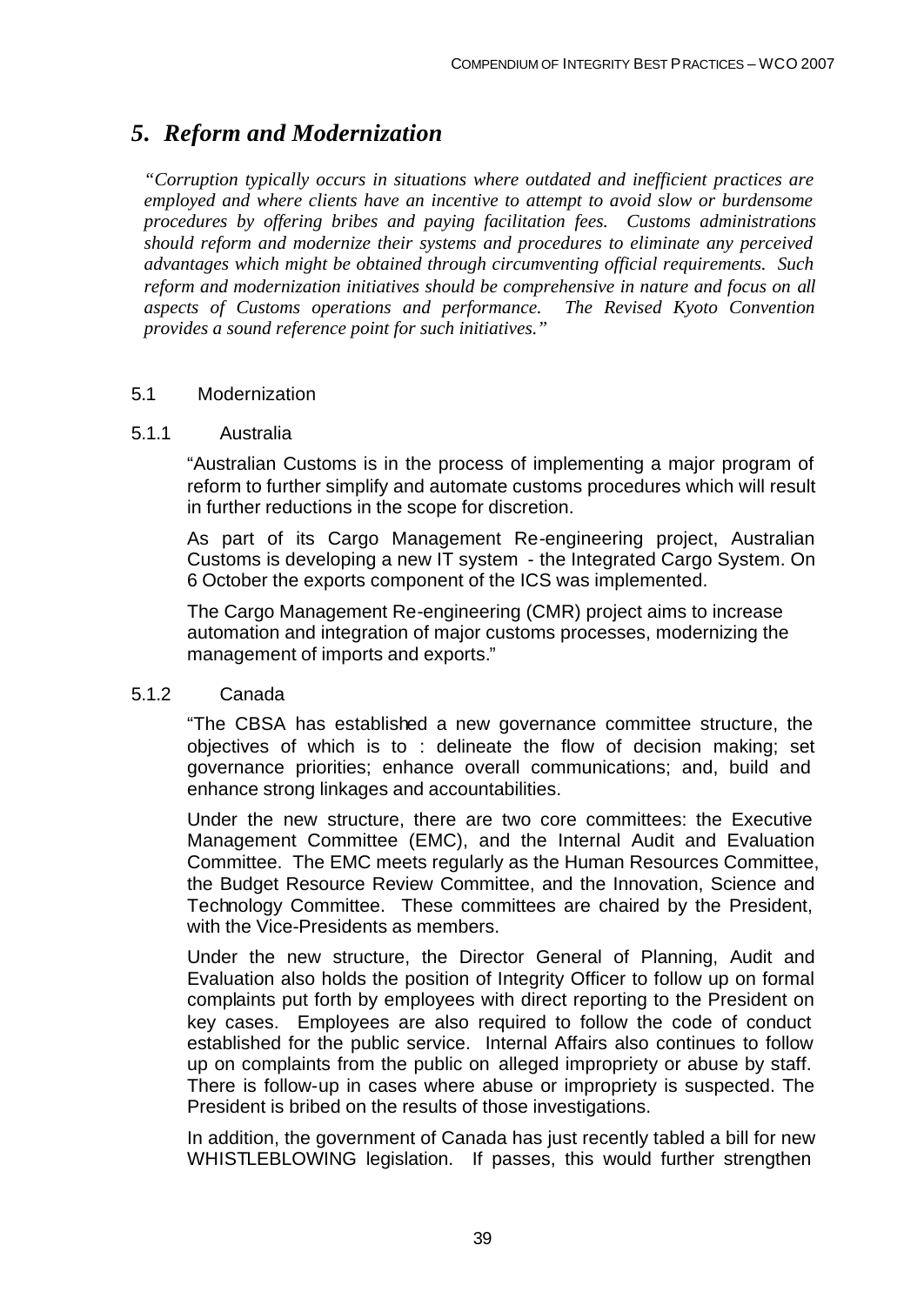integrity in the workplace, and add to the responsibilities of the Integrity Officer."

## 5.1.3 Turkey

"With the Customs Modernization project (GIMOP) conducted by the Undersecretariat of Customs, transfer to automation has taken place in 16 regional directorates, 66 customs offices and overall 99% of the customs procedures are executed in the electronic media. Within this scope, four thousand customs staff and fifteen thousand traders were trained. SAD is the standard declaration form. With the Computerized Customs Activities (BILGE) software program, real-time customs procedures of goods to/from the customs territory are carried out in a computerized media. With this computer system, traders are able to submit their declarations from kiosks in customs offices as well as from their own offices through Electronic Data Interchange (EDI) or internet. The ratio of customs declarations submitted through EDI has reached 50%.

Apart from the automation, the physical conditions of customs points are significantly improved by use of so-called "Build-Operate-Transfer model" – a special cooperation method with private sector or NGO,. Doing this, the requirements of computerised operations and concerns of integrity to ensure a minimum physical contact between operators and customs officials are the priority."

"To produce and share accurate and timely information in border gates, Turkish Customs' vehicle monitoring system has participated in ULAS-NET with other stakeholders, Ministry of Transport and International Transporters Association – a sector representative. Ulas-Net, a network linking public and private offices at 14 land border gates, provides customs enforcement with data transfer facility concerning vehicles, drivers and transport traffic and real time cross check option of declarations."

## 5.1.4 Lithuania

"An experiment of applying simplified procedures in a complex way was organized. In this regard, a working party was created composed of specialists who were advised by a Swedish customs expert. 3 companies were selected that wished to take part in the experiment and interested in applying the simplified procedures of transit, customs warehousing, release for free circulation and export in a complex way. A plan of legal and organizational measures was developed and implemented. The experience acquired during the project was presented to different business associations concerned.

The experiment served the purpose in fact. The experience necessary for the application of simplified procedures in a broader way was acquired and cooperation with the business improved. On the other hand, the customs should also take more initiative for the purpose of applying simplified procedures in a broader way and seeking the solutions acceptable to both sides."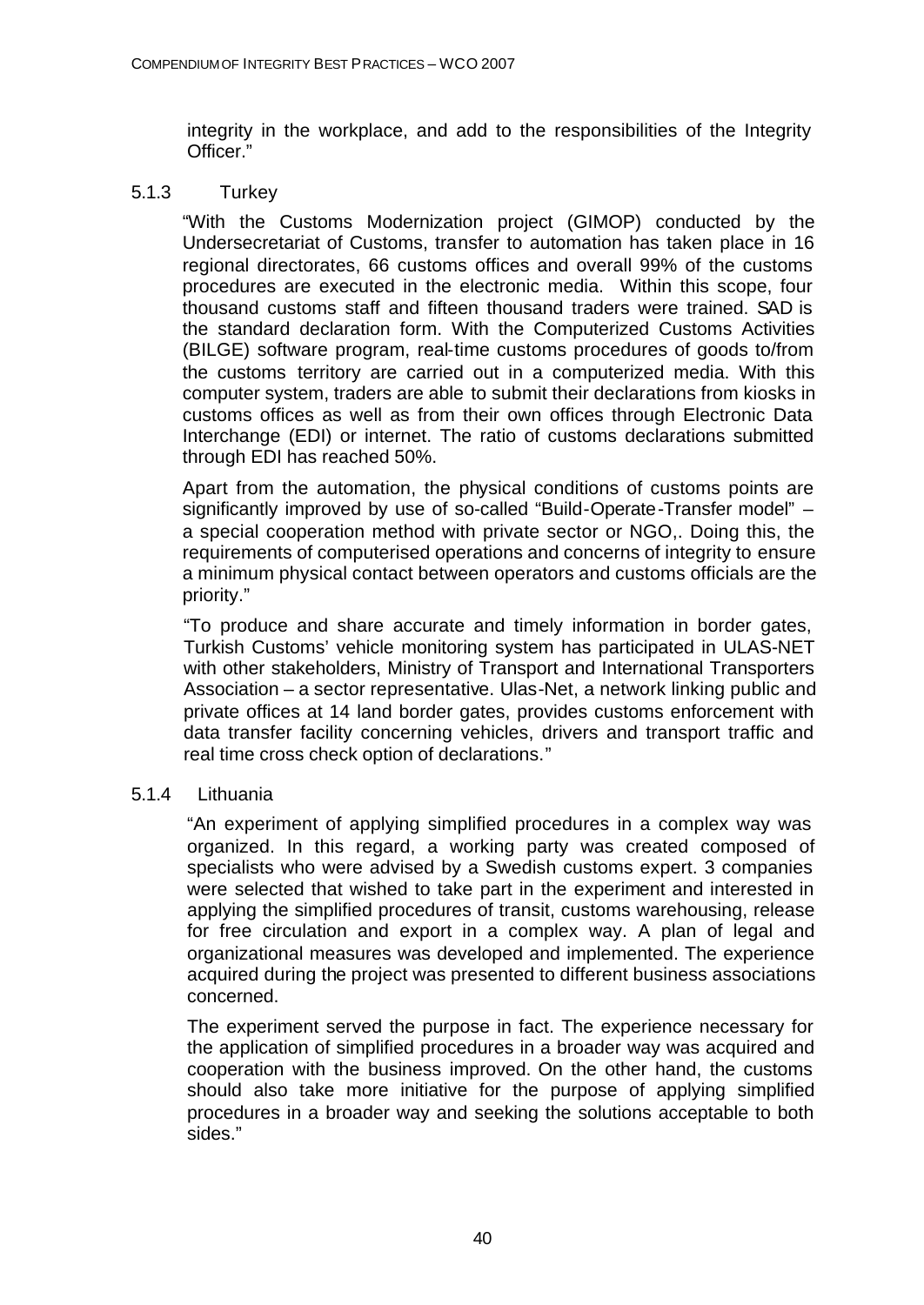## 5.1.5 Malta

"Implementation during 2001 – 2003 of the Business Change Management Plan to modernise and upgrade the procedures and processes of the Maltese Customs Administration areas covered in the Plan were :-

- 1. Legislation
- 2. Organisation and management
- 3. Human resource management
- 4. Customs ethics
- 5. Training
- 6. Revenue collection
- 7. Border and inland control
- 8. Investigation and enforcement
- 9. Customs laboratories
- 10. Infrastructure & equipment
- 11. Trade facilitation and relations with business
- 12. Transit and movement of goods
- 13. Computerisation

Some resistance to change but Management Team continuously supported the staff during implementation. Better service given to users."

### 5.1.6 Latvia

- "1. The Board of Ethics of State revenue service (SRS) has been created.
- 2. The anti corruption action plan in SRS established.
- 3. The guidelines for anti corruption measures for managers of SRS established.
- 4. Training programme on anti corruption for managers and staff exists.

The Board of Ethics can help to solve difficult ethical problems in SRS.

The guidelines for anti corruption measures for managers can assist managers to initiate comprehensive anti corruption measures in each customs unit.

IT is necessary to develop and introduce a comprehensive anti corruption plan for five years, particularly in customs."

## 5.1.7 Poland

"Introduced :

Customs declaration system (CELINA);

System of monitoring of high risk goods;

System of control performed within the official surveillance by the management in the Customs Chambers and Offices;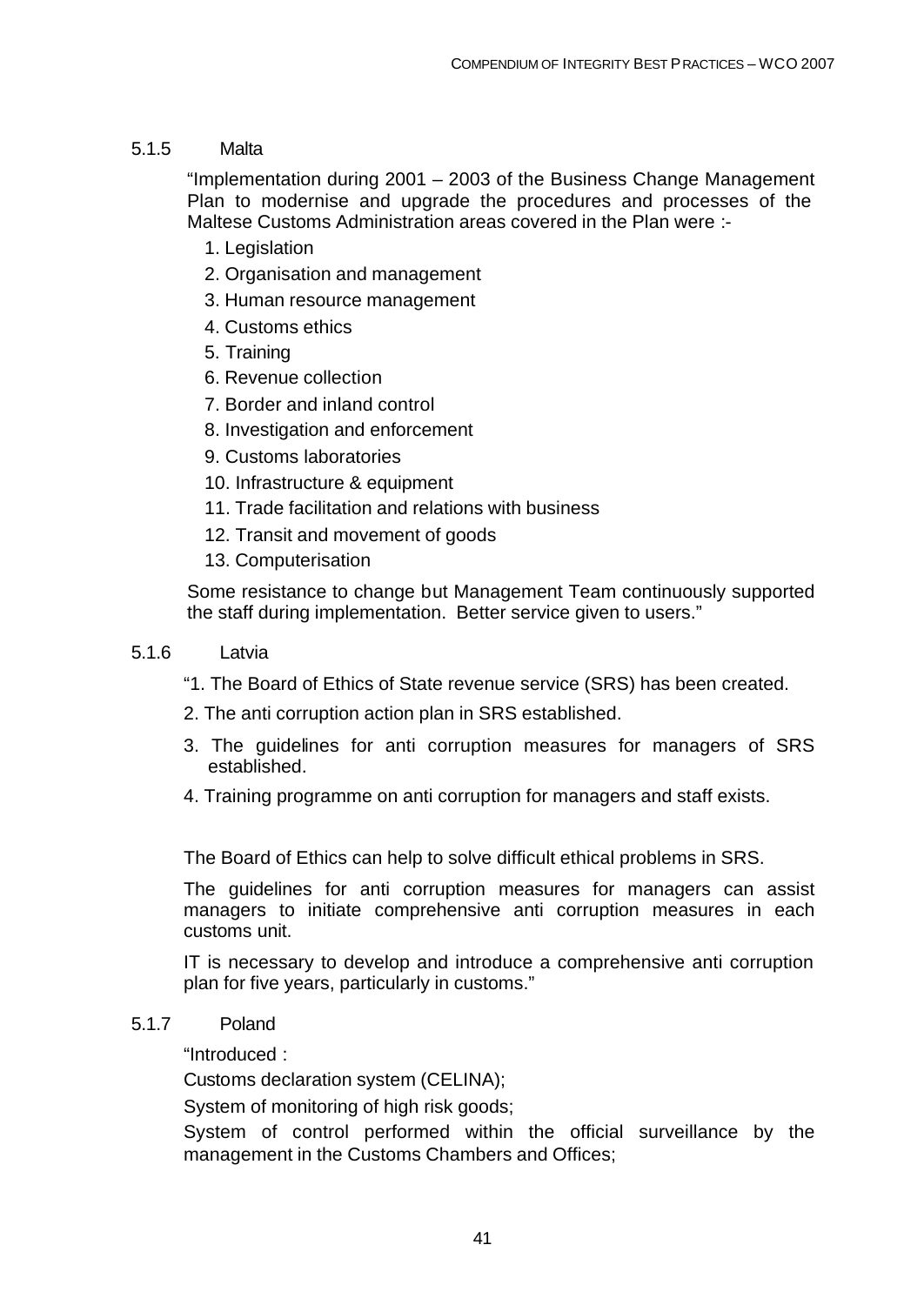Rules and procedures to be observed by customs officers when accepting customs declarations of high value goods, excise goods and goods qualifying for exemption from import duties and taxes;

Procedures aimed to limit corruption behaviour in the Customs, e.g. :

- distribution of the functions performed at the process of customs declaration acceptance and at the stages of customs clearance;
- rotation of the customs officers on their posts.

Monitoring :

- the infringements of official duties by customs officers;
- the infringements of penal law by customs officers;
- the internal auditing in the Customs.

Defined (in the Law on the Administrative Proceedings): proceedings applied in the cases of complain."

## 5.1.8 Germany

"Steps of Reform :

- **EXECTER FEDERAL GENET CONCRETE:** Federal Government Directive concerning the Prevention of Corruption in the Federal Administration of 17 June 1998 (last amended on 07 July 2004)
- **Controlling Division established (Staff Unit directly responsible to the** Head of the Regional Finance Office) consists of :
	- Safeguarding Integrity section and established (responsible for the prevention of corruption throughout German Customs administration)
	- **Designation of a contact person (independent person of** confidence; staff should be encouraged to report corrupt, unethical or illegal activity)
- **E** Internal Audit
- **Annual Agenda compiled (contains Customs performance targets)**
- Co-operation with other national agencies"

## 5.1.9 Hungary

"The customs clearance system is computerized at the Hungarian customs administration. Established on 1 January 2005, the System Development Centre is expected to produce new professional results. The Customs and Finance Guard will thus have the facility to implement all information technology developments faster and more efficiently, whether they are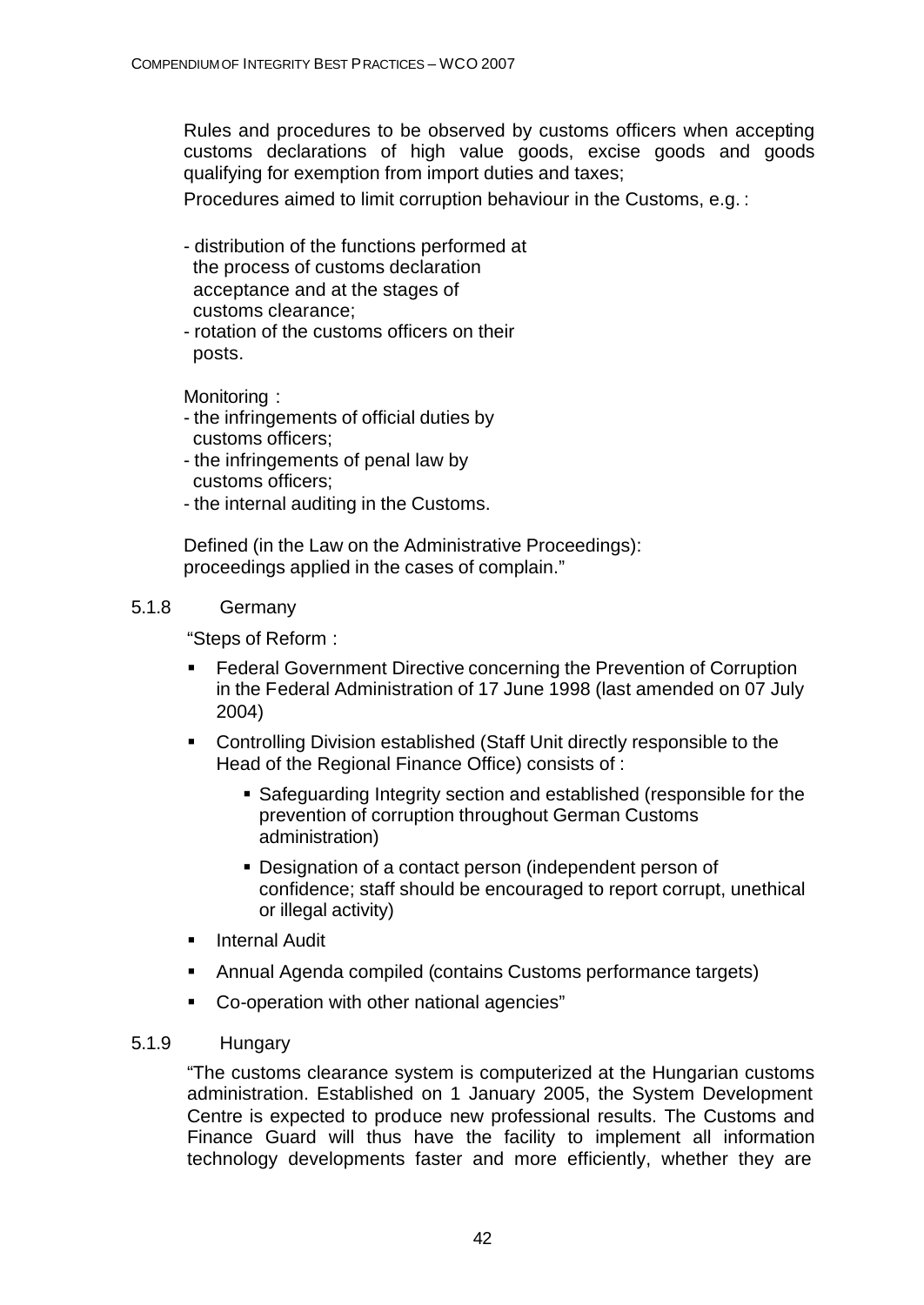related to customs, excise duty, investigation or any other area of operation."

#### 5.1.10 Cyprus

Senior Management directly involved in the current reform programme of the Department which stems from changes necessitated by joining the EU

### 5.1.11 Azerbaijan (NEW)

"Project related to nuclear safety issues have been prepared with participation of the IAEA in order to provide all the border customs check points of the Republic with the modern equipment identifying the radioactive substances and this project has been submitted to the IAEA."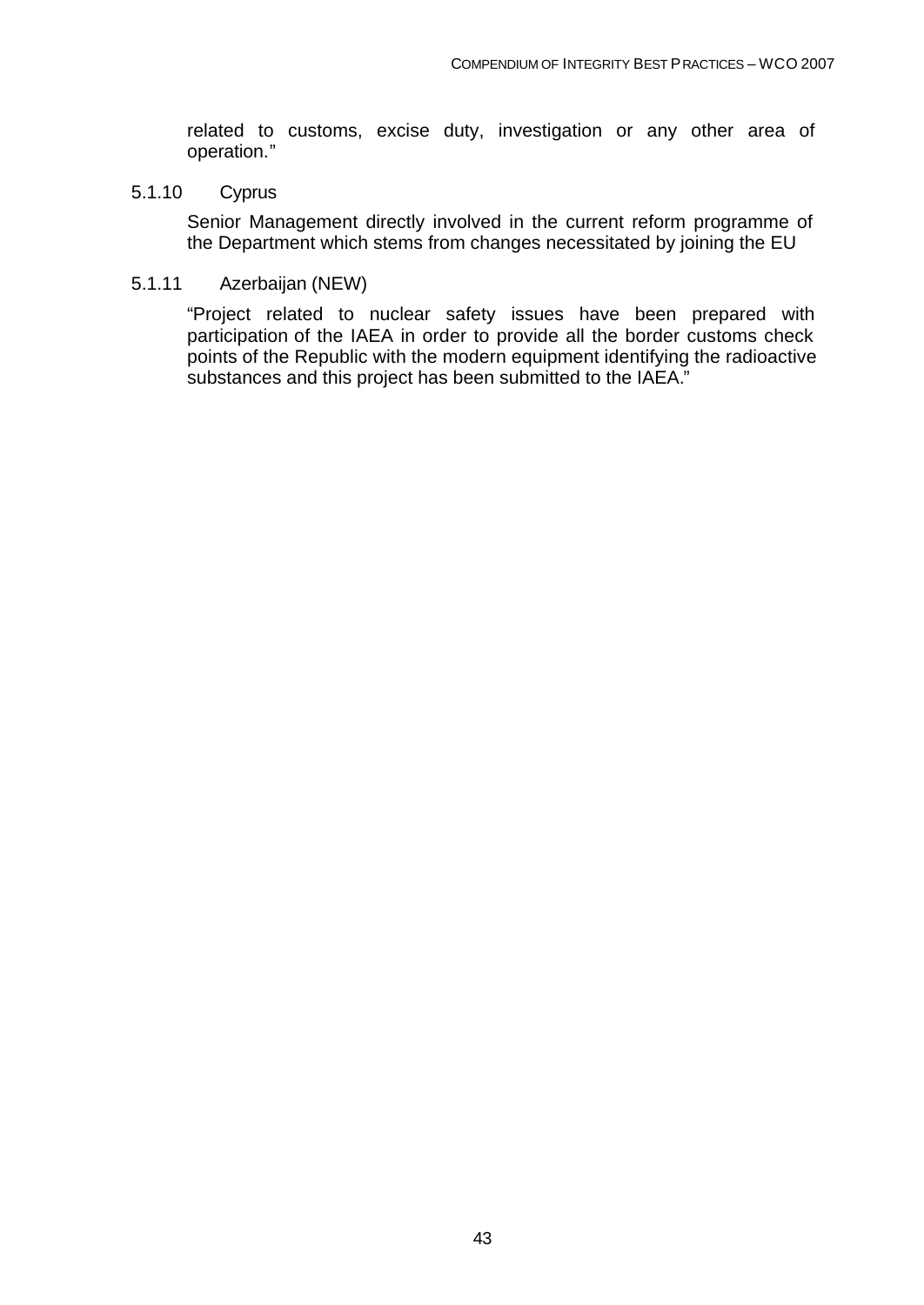# *6. Audit and Investigation*

*"The prevention and control of corruption in Customs can be assisted by the implementation of a range of appropriate monitoring and control mechanisms such as internal check programmes, internal and external auditing and investigation and prosecution regimes. Such regimes should strike a reasonable balance between positive strategies to encourage high levels of integrity and repressive strategies designed to identify incidences of corruption and to discipline or prosecute those personnel involved. Customs personnel, clients and the general public should be encouraged to report corrupt, unethical or illegal activity and, when such information is provided, it should be investigated in a prompt and thorough manner and sources should be protected. Where large scale or complex investigations are warranted or in administrations where corruption is widespread, there should also be recourse to independent anti-corruption agencies."*

## 6.1 External Audit

## 6.1.1 Lithuania

"External audit unit is in place.

Information on risks and infringements detected is compiled, analyzed and sent to regional customs houses.

A number of violations were investigated and any duties or taxes due were recovered.

Internal Investigation Service accountable to Director General (DG) of the Customs Department and responsible for corruption prevention was established.

Since 2001 44 customs officials were dismissed for misconduct.

Internal Investigation Service regularly applies checks, including random checks, to ensure that customs officials carry out their duties in accordance with the Code of Ethics.

An anonymous telephone is in place to enable the public to inform about the misconduct of officers. Persons may meet managers, write letters and get explanations.

The public is rather reluctant to present information on the misconduct of customs officials.

Internal audit service subordinated to DG was established.

Implementation of internal control standards and quality assurance system was initiated."

## 6.1.2 Kazakhstan

 "The Code of Conduct of customs officials of the Republic of Kazakhstan (Order of the Chairman of Customs Control Agency ? 270 of 4 June 2003) was adopted by all customs officers. According to the Code of Conduct every customs official undertakes moral commitments and ethic norms,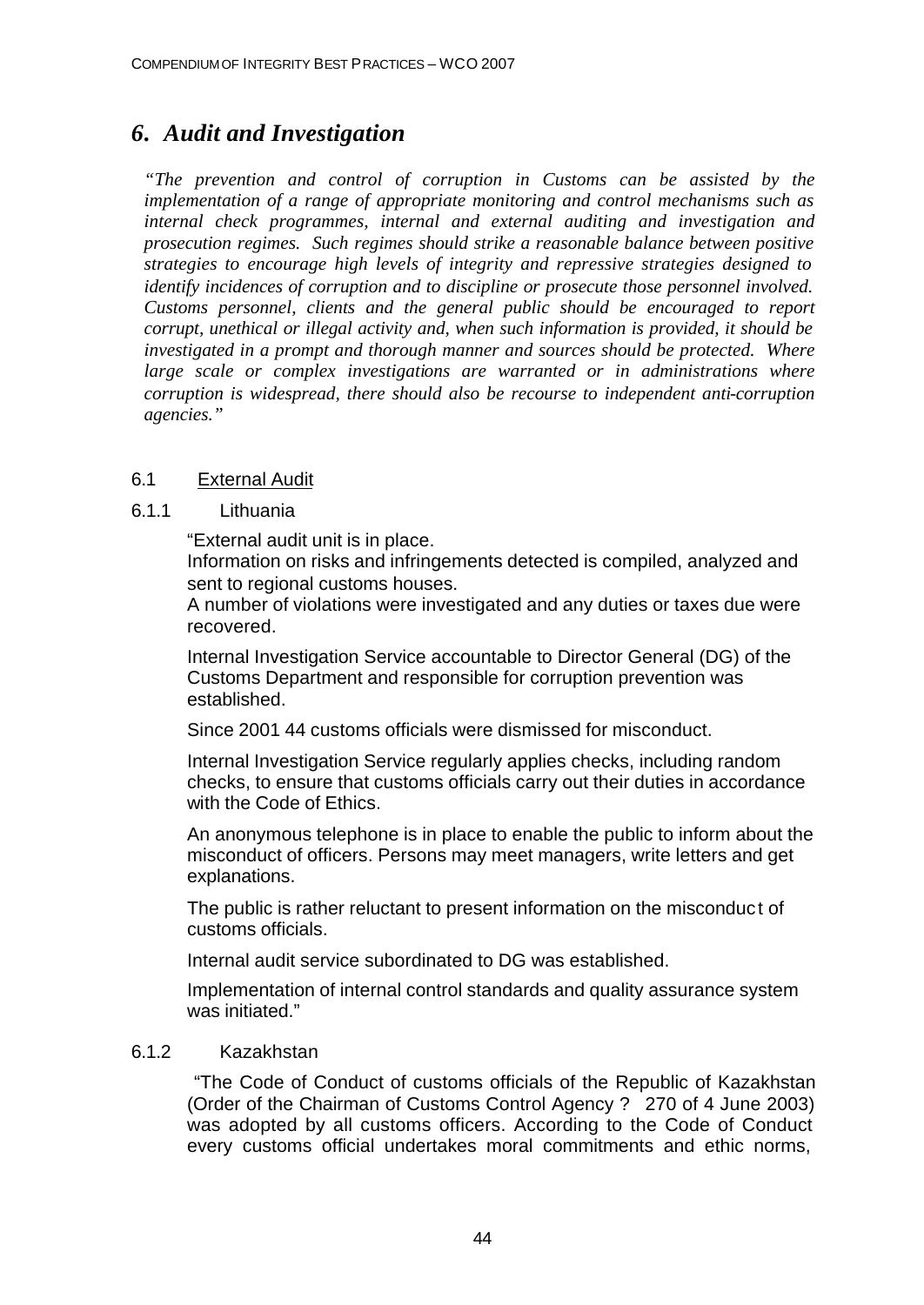should withstand corruption, be demanding to himself/herself, principled, just, objective and impartial."

- 6.1.3 Hong Kong, China
	- "(a) Hong Kong Customs is subject to both internal and external auditing conducted by the following agencies :
	- Internal auditing
		- **Formation Inspection Team; and**
		- **EXECUTE:** Internal Audit Division.

(Both Units are directly responsible to the Deputy Commissioner of the Hong Kong Customs)

- External auditing
	- **ICAC**; and
	- **Audit Commission of the HKSARG.**

(While the ICAC is directly responsible to the Chief Executive of the HKSAR, the Audit Commission works independently and submits its audit reports to the Legislative Council of the HKSAR).

- (b) All Customs offices and exhibit stores are equipped with surveillance cameras to enhance security.
- (c) As mentioned above, Hong Kong Customs has a CIG under the command of the Deputy Commissioner to handle and investigate public complaints.
- (d) Officers of CIG also provide lectures/seminars to frontline officers on how to handle complaints properly.

**Benefits** 

- The existence of both the internal and external audit systems not only sends a clear signal to the public and staff that the Administration is committed to promoting integrity and combating corruption and malpractice in the long run, it also serves as an effective check and balance mechanism to secure the integrity of the Hong Kong Customs.
- In practice, the internal auditing monitors the laid down guidelines and control systems are functioning well and the external auditing ensures that resources allocated to the Administration are deployed in an effective, efficient and accountable manner.
- Regular reviews on the operational procedures of the Customs are conducted by the ICAC to enhance the integrity and minimize the chance of corruption or malpractice.
- Audit Commission compiles value-for-money audit report on control measures undertaken by the Administration. The HKSARG will follow up on the recommendations made in the report which will be uploaded on the Audit Commission's website for access by the public."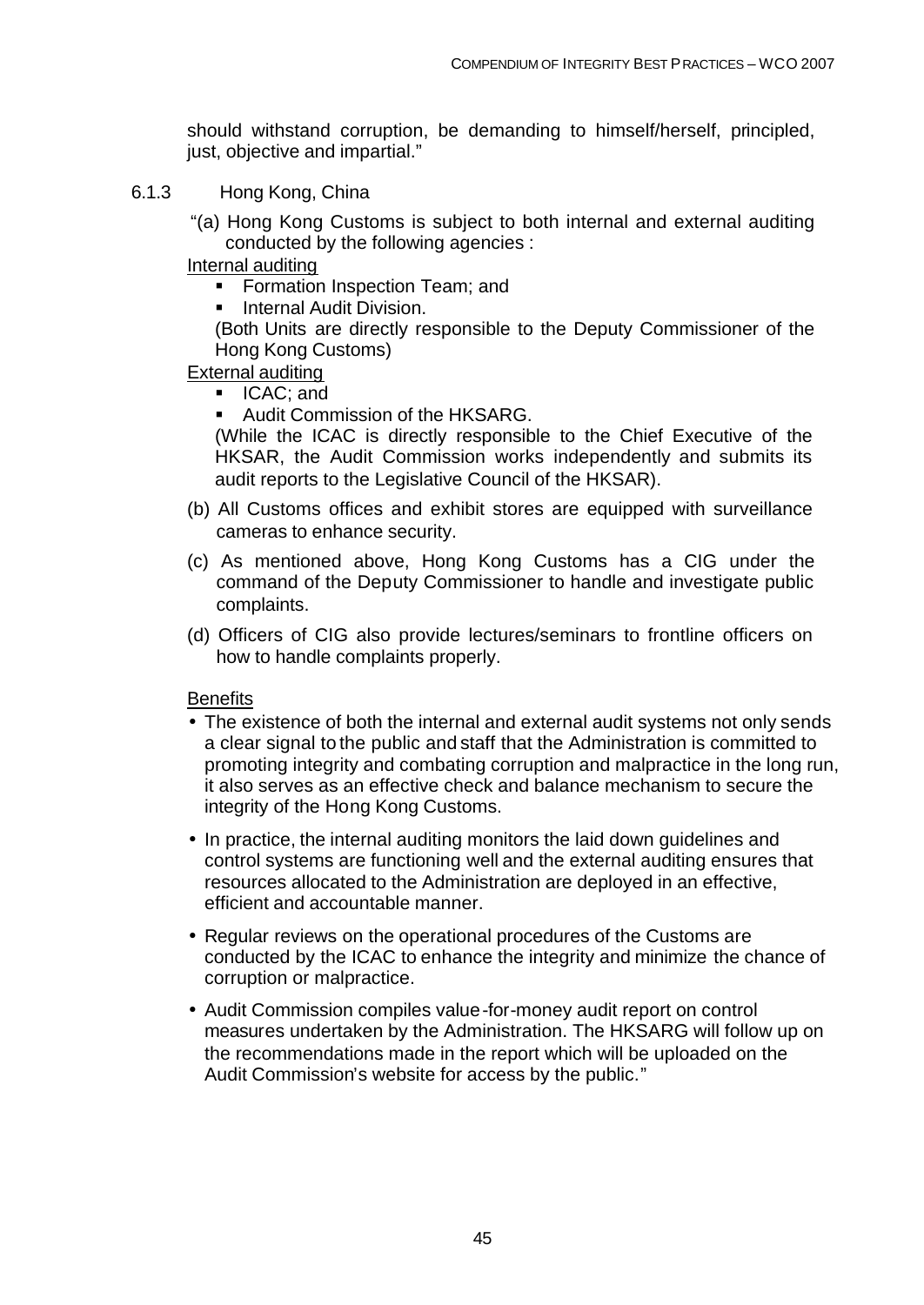## 6.2 Internal Audit

## 6.2.1 Australia

"To maintain the high level of integrity practices within the organisation, Australian Customs internal audit function is co-sourced comprising Customs officers and specialists from an external service provider. This arrangement ensures an efficient and effective independent review and evaluation of Customs procedures through a risk based program of audits.

Australian Customs Internal Affairs Unit (IAU) is responsible for the impartial investigation of all complaints of serious misconduct and suspected criminality against Customs employees. IAU staff maintain a high profile throughout Customs and encourage employees to report matters of concern.

Australian Customs Complaints and Compliments Management invites the public to comment on Customs services, principally via e-mail at comments@customs.gov.au, Internet www.customs.gov.au or Free call 1800 228 227.

The appointment of independent contractors/auditors to manage Customs Internal Audit program and Internal Affairs functions ensures an independent examination and review of Customs systems and procedures.

Customs Internal Audit plan is monitored on a calendar year basis with an Audit committee meeting held each quarter."

## 6.2.2 Czech Rep.

"A comprehensive monitoring and control system has been set up :

- a) The establishment of a specialised internal audit department Inspection of the Director-General with national authority whose responsibilities include the following:
	- pro-actively identify cases of violation of service and work responsibilities by Customs officers and employees;
	- involvement in cooperation with enforcement services (Finance Police, Anti-Corruption and Financial Crime Police) in investigations into illegal conduct of customs officers in the performance of their duties;
	- investigations into and keeping records of complaints concerning the conduct of the Customs;
	- assessment of and investigations into denunciations made via the corruption combat telephone established in order to collect such information in respect of suspected corruption in the Customs;
	- publication via the Internet of uncovered cases of illegal conduct of customs officers;
	- analyses of audits and inspections and their delivery to the management of the General Directorate of Customs.
- b) Enhancement of the role of the medium-level management inspectors at all of the eight Customs Directorates have been assigned this task.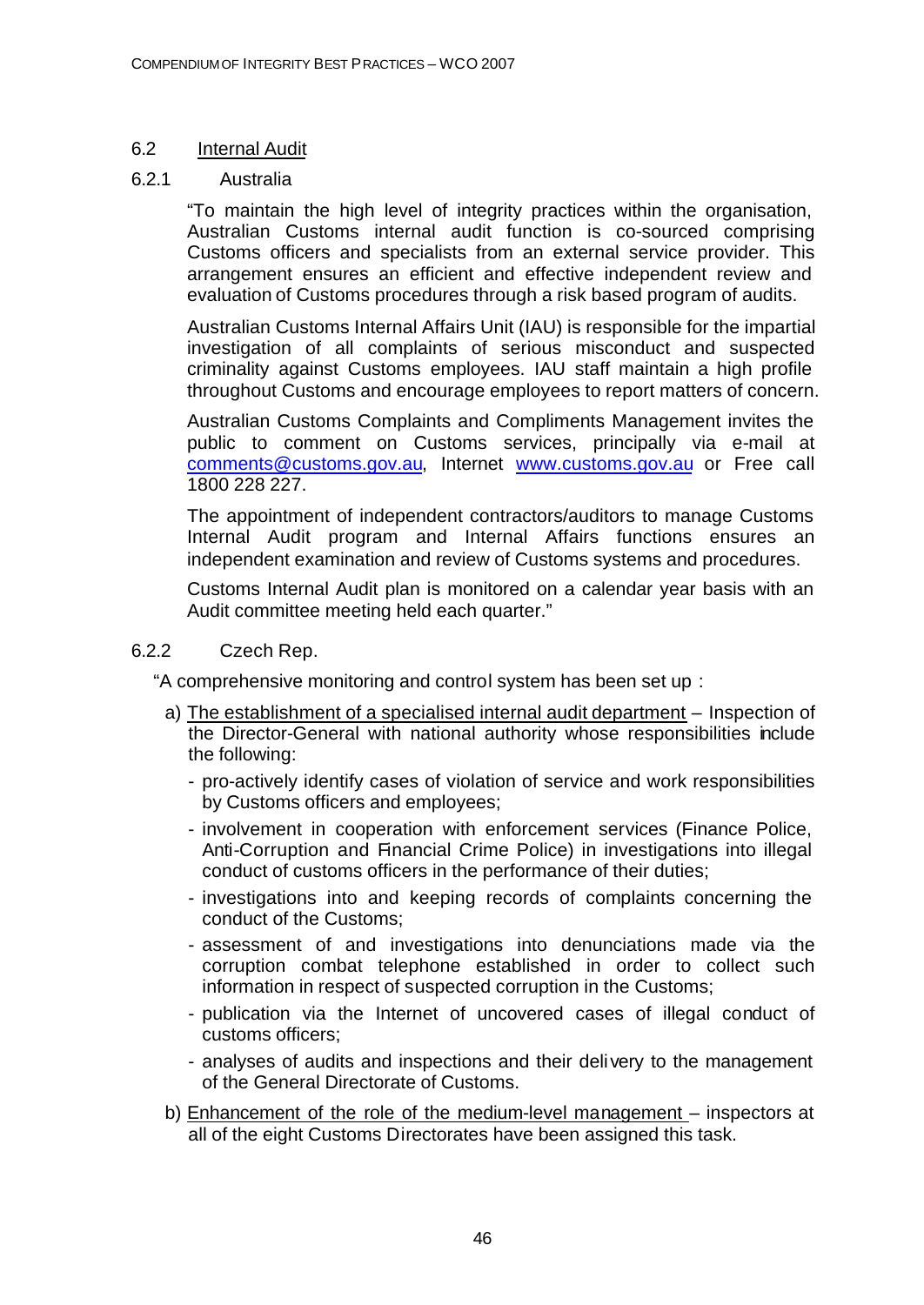c) Communication of corruption, unethical, and illegal conduct directly to the Inspection of the Director-General, and their immediate investigations.

### *Advantages* **:**

- Independent investigations regarding in the first place office holders appointed by the Director-General;
- Enhancement of the role of medium-level managers at Customs Directorates;
- The Inspection of the Director-General has emphasised prevention accompanied by concurrent repression;
- Monitoring of illegal conduct of customs officers complete with its subsequent investigations and punishment represents one of the essential measures in combating corruption.

### *Issue :*

1) Requirement for the amendment of the service rules governing the performance of inspection and audit."

### 6.2.3 Jordan

"Jordan Customs established two complementary Directorates Inspection and Internal Control. Customs Department persistently sought to enhance and develop these two directorates in a way to ensure accuracy and constant revision on regular basis for all customs declaration and inspect the various procedures gone through.

These two directorates have the authority to conduct inspection visits to the various customs centres on a random and regular basis. These visits aim at auditing and to ensure the authenticity of the customs procedures. As for the Internal Control, its job is to conduct direct and follow up auditing of customs procedures. The inspection duty is to prepare regular-random administrative inspection guide. This guide is implemented by a specialized team from various directorates whom short notice inspection rounds are conducted to customs centres in accordance with the instructive guide.

- Cooperation with Anti Corruption Directorate as a governmental agency concerned with this subject. As well as cooperating with Customs Administration in (ASEZ) Aquba Special Economic Zone.
- Establishing directorate of Risk and selectivity in order to conduct studies and feeding the selectivity system and follow up of accomplished declarations through later auditing.
- The Customs Administration keeps up producing regulations that would control work procedures which in turn eliminate random procedures to strengthen transparency principle as well as keeping individualism away so that work would be as a result of accumulative concept such as traveller instructions and expatriate furniture … etc."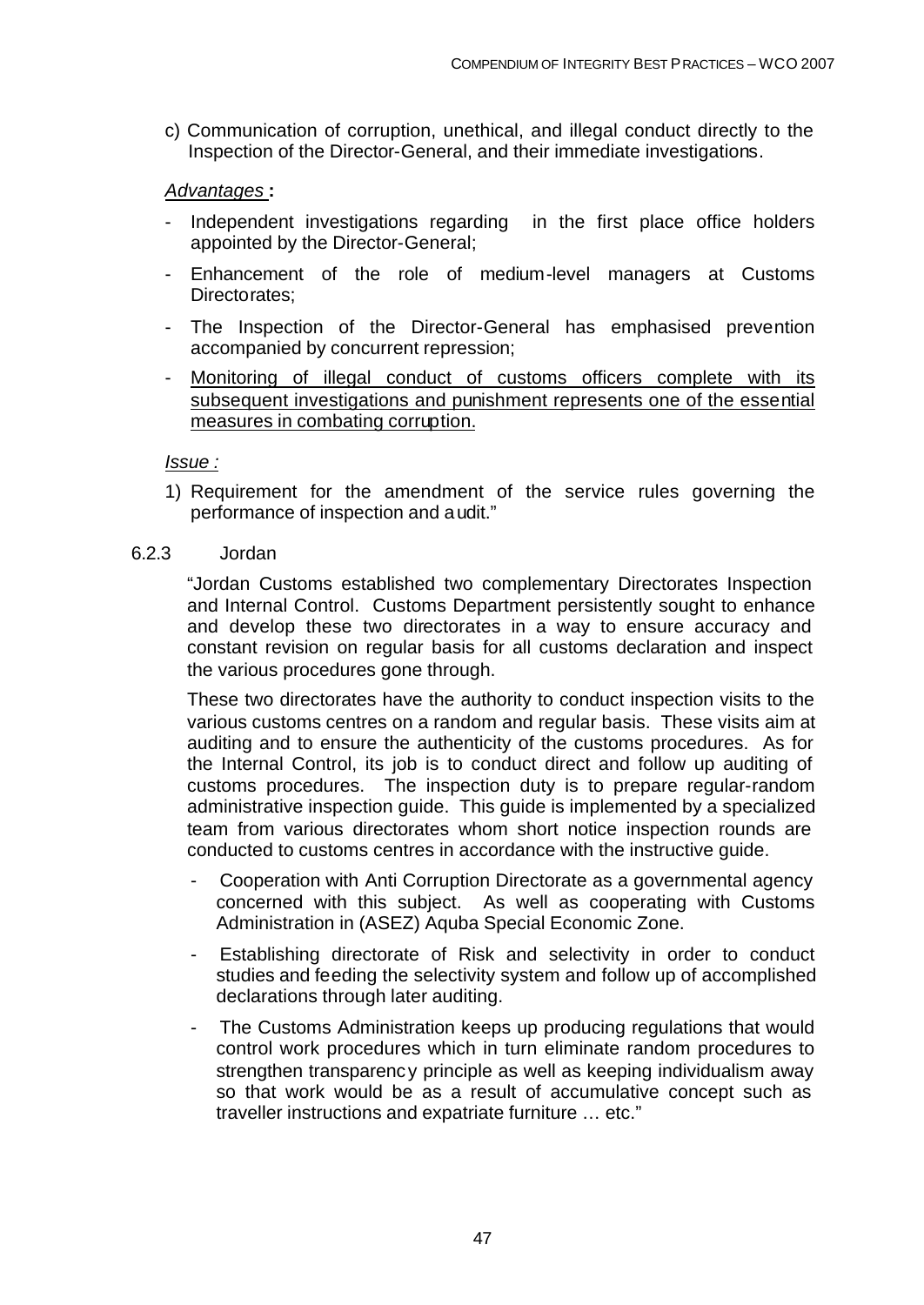### 6.2.4 United States

"U.S. Customs and Border Protection maintains a separate Office of Internal Affairs (IA) to manage security related programs, including lead responsibility for audit and investigation functions.

IA is the organizational unit responsible for internal audits and investigations with direct reporting authority to the organizational head.

IA has established a centralized allegation "intake center" to promote uniformity and consistency in the processing of misconduct allegations.

IA has developed and implemented an automated tracking system to monitor all allegations and investigations from receipt to final disposition.

IA recruits qualified, experienced investigators and auditors to conduct internal investigations and audits. IA promotes recruitment efforts by ensuring that assignment to investigative and audit units is recognized within the organization as career enhancing.

IA has established a formal background vetting process for all candidates for employment, promotion and awards.

IA has established a rotational tour of duty for internal auditors and investigators for 3 to 5 years. This practice will help morale and reduce job performance complacency.

IA created a Special Investigations Unit to conduct sensitive, high profile or complex investigations of alleged employee misconduct.

IA has developed a two-tier investigative structure where allegations of criminal and serious misconduct are performed by experienced, full-time investigators. Less serious administrative violations of organizational policy or procedure are referred to management for inquiry and action.

IA established uniform guidelines for proper investigative and audit report writing. Reports should have relevance and be fair and objective.

IA has established strong working relationships between the investigative office and the organizational entity responsible for managing the discipline program.

IA has developed a strong and proactive integrity testing program. Investigations are initiated based on raw intelligence, data analysis and results of internal audits.

IA manages an audit schedule that includes both random and routine audits.

IA has developed self-inspection protocol that all offices must adhere to between scheduled audits."

### *Benefits*

"The benefits of dynamic and fully integrated audit and investigation programs are the prevention and detection of corruption and potential misconduct."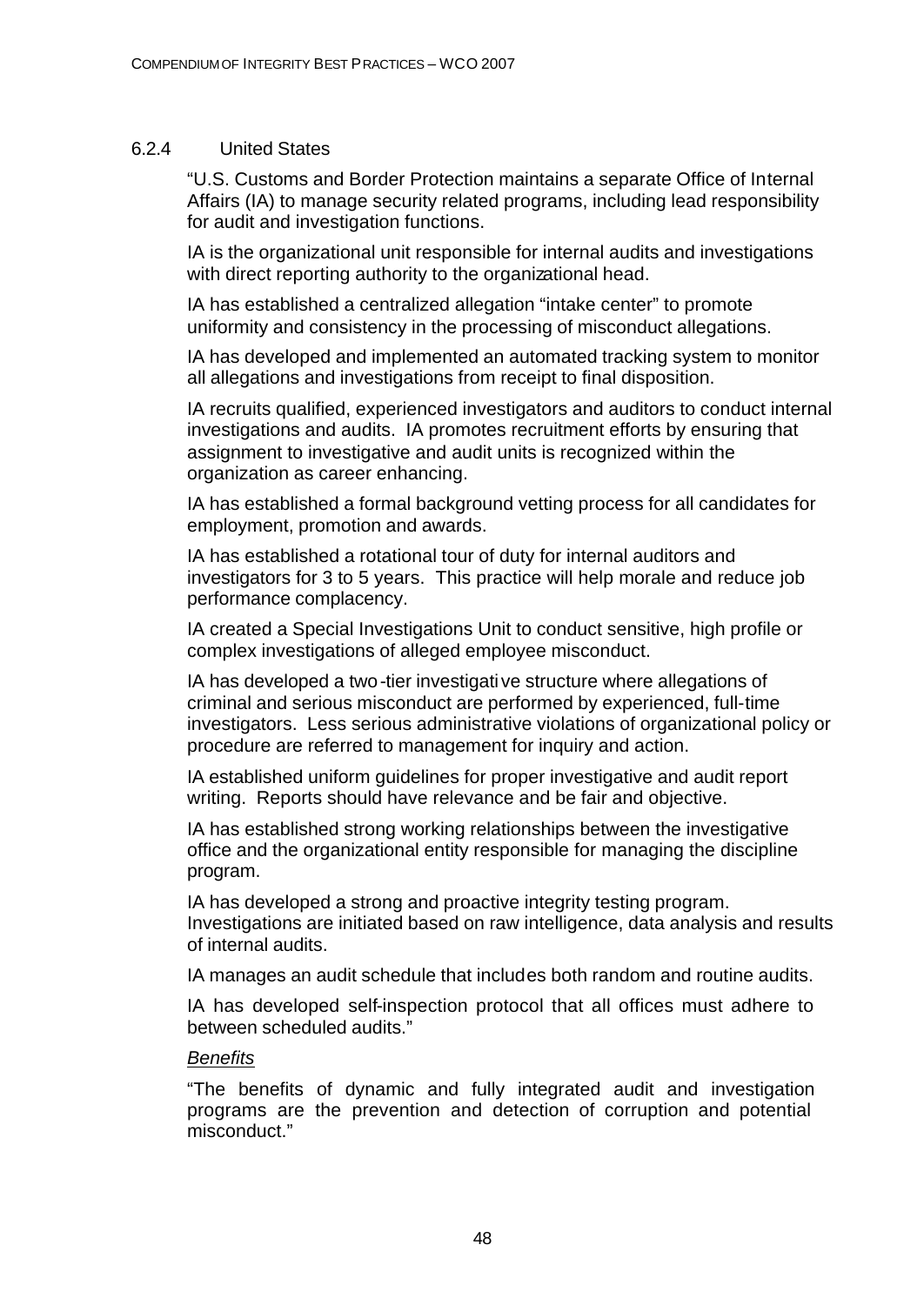## *Challenges*

"There is a philosophical argument that internal investigative programs can, in some cases, run counter to individual self-interest. A defined code of conduct that limits individual discretion and prescribes specific on and off-duty activities (e.g., Code of Conduct), although a measure to prevent corruption, can conversely be seen as a limit on freedom.

Generally speaking, there can be employee reluctance to audits and investigations regarding their performance activities and actions. Employees may, for example, use "short cuts" in the performance of their daily duties and responsibilities, which could be uncovered during an audit or investigation."

## 6.3 Audit plan, audit report, etc.

### 6.3.1 Morocco

Adoption of an annual plan of action for audits and inspections

- -- Evaluate the application of procedures and working methods;
- -- Contribute to the simplification and standardization of procedures;
- -- Evaluate the performances of organizations and assess the efficienc y of services;
- -- Contribute to the development of preventive and anticipatory controls to avoid breaches.
- -- Promotion and safeguarding of integrity rules;
- -- Monitor the Service's operation and officers' conduct;
- -- Audit procedures and organization.

### 6.3.2 Rwanda

External audits conducted by the Internal Assurance Department and by the Auditor General's Office, and whose reports are transmitted to the Government and Parliament. On a yearly basis

### 6.4 Investigation

### 6.4.1 Hungary

"Risk analyse methods are being formulated in the activity against prevention of corruption;

The investigations of complaints are performed in accordance with the authorisation as provided by law, under the given deadline with the obligation to provide the adequate reply.

Audit and Investigation: (supplement)

The Control Directorate within the Customs Administration on the basis of the Government Decree no.: 193/2003 (XI.26.) on inner control of state organs performs monitory, system- and performance controls as well as IT system check during the inner scrutiny.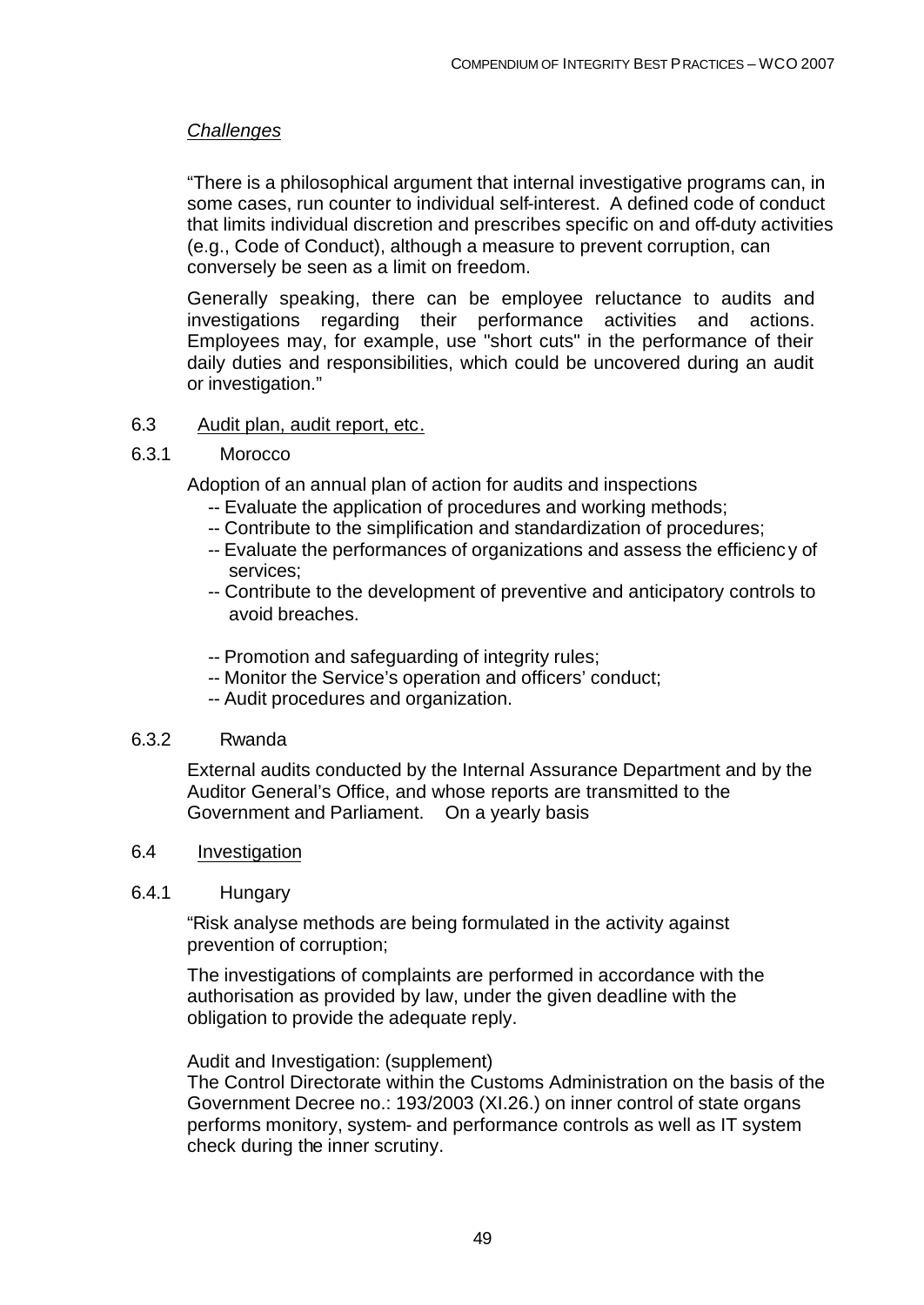The scrutiny performed by the Control Directorate is concluded by the report on it containing among others the suggestions related to the improvement and increase on effectiveness, regularity and economical realization of the pre- and post controlling procedures. Such suggestions can be assistance for the management in the formation of the consistent strategy against corruption."

The Crime Prevention and Internal Affairs Division within the Criminal Directorate of the General Directorate of the Customs and Finance Guard carries out prevention activities and co-operates with other authorities in corruption cases (providing data, joint actions, etc.).

The corruption information in connection with customs officers are sent to the Crime Prevention and Internal Affairs Division, which forwards it to the appropriate authorities.

The organizations of different levels within the Customs and Finance Guard are instructed by this Division to carry out controls on their personnel and the result of which has to be reported. The customs offices at border crossing point can be controlled by checkpoints set up nearby the borders where they control the customs documents, permits, customs seals, customs cords, registration in Customs system. The methods of rotation and unpredicted changes in duty schedules are effectively implemented.

Non-exceptional treatment of clients, control of the destruction of confiscated excise goods and acceptance of gifts constitute crucial elements of controls of inland customs offices."

- 6.4.2 United States (see 6.2.**4**)
- 6.4.3 Brazil (NEW)

"Estate Audits, the institution expects that the staff whose estate variation is in fact, incompatible with their known incomes, or that cannot prove the allowed origin of the resources used in their enrichment, are moved away from public service and, consequently, from the customs activity."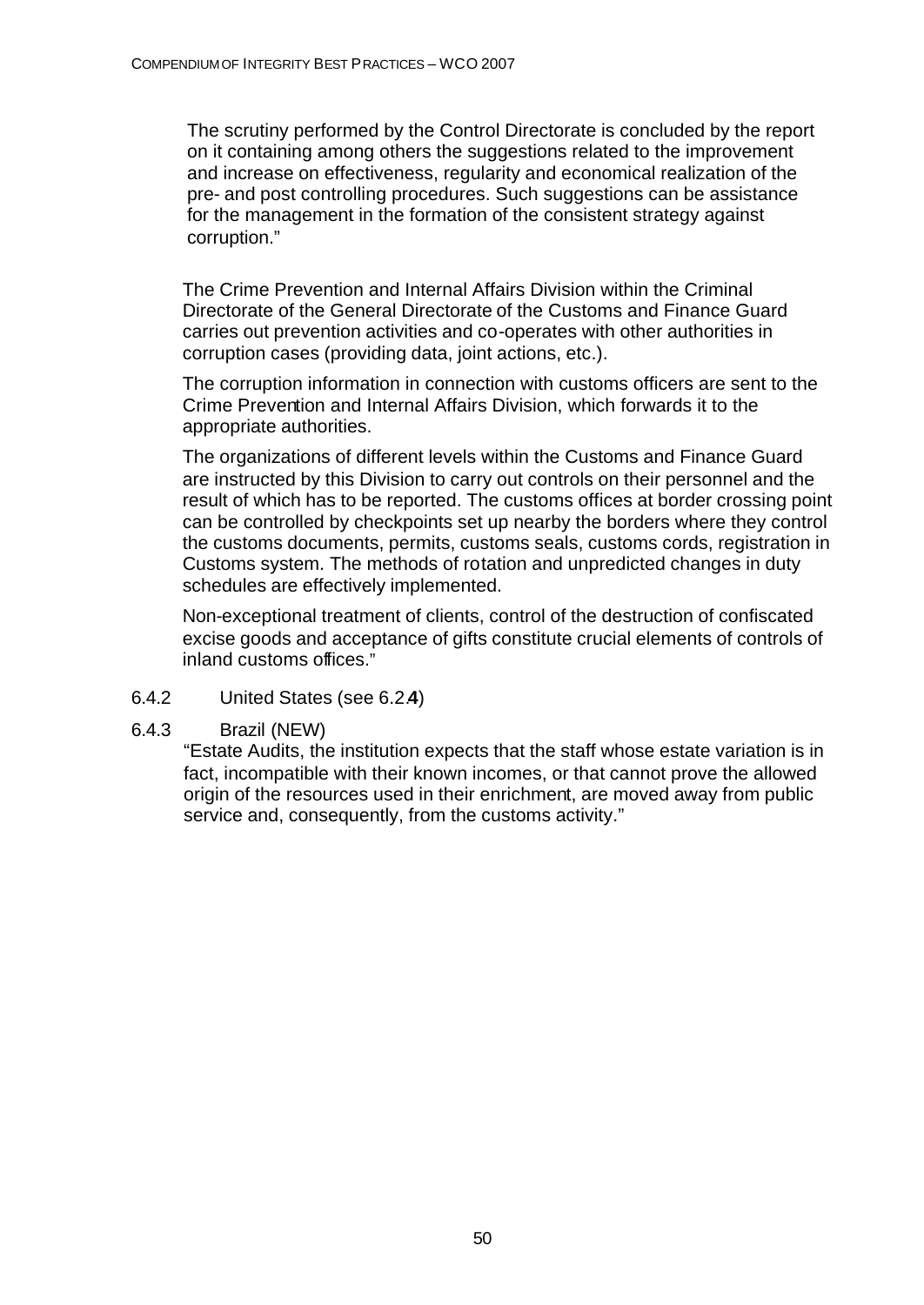# *7. Code of Conduct*

*"A key element of any effective integrity programme is the development, issue and acceptance of a comprehensive code of conduct which sets out in very practical and unambiguous terms the behaviour expected of all Customs personnel. Penalties for noncompliance should be articulated in the code, calibrated to correspond to the seriousness of the violation and supported by appropriate administrative and legislative provisions."*

## 7.1 Code of Conduct

### 7.1.1 Australia

"The Australian Public Service Code of Conduct sets out the standards of behaviour and conduct required of all employees who work in core public employment. The Code is set out in the Public Service Act 1999.

Consistent with the Code of Conduct, one of Customs corporate objectives is to have a workforce that displays high standards of professionalism, probity, ethics and accountability.

Customs has a number of avenues for communicating the requirements for standards of behaviour namely through its Intranet and during induction of staff.

Integrity is a performance measure against which all staff are assessed in the Performance Assessment and Feedback process."

Australian Customs employees must demonstrate behaviour consistent with the Australian Public Service values and adhere to the Code of Conduct.

The Code of Conduct prohibits the improper use of official information by employees.

Customs also has an Ethics and Conduct publication that complements the APS provisions and articulates the APS Values and Code of Conduct. The publication provides guidance and direction detailing the standards of personal and professional behaviour required to maintain public confidence in the probity, integrity, conduct and efficiency of Customs."

### 7.1.2 Czech Rep.

"The provisions of the Code of Conduct have been ever more consistently applied in practice.

Ethics and organisational culture have been enhanced at all organisational levels.

Customs managers must set an example for their subordinates.

Encouragement of customs officers' sense of pride in belonging to the Customs (presentation of their successes in the mass communication media, organisation of Customs sporting events and support offered to the work of the Customs Fraternity that has been founded specially on the principles of customs ethics and professional honour.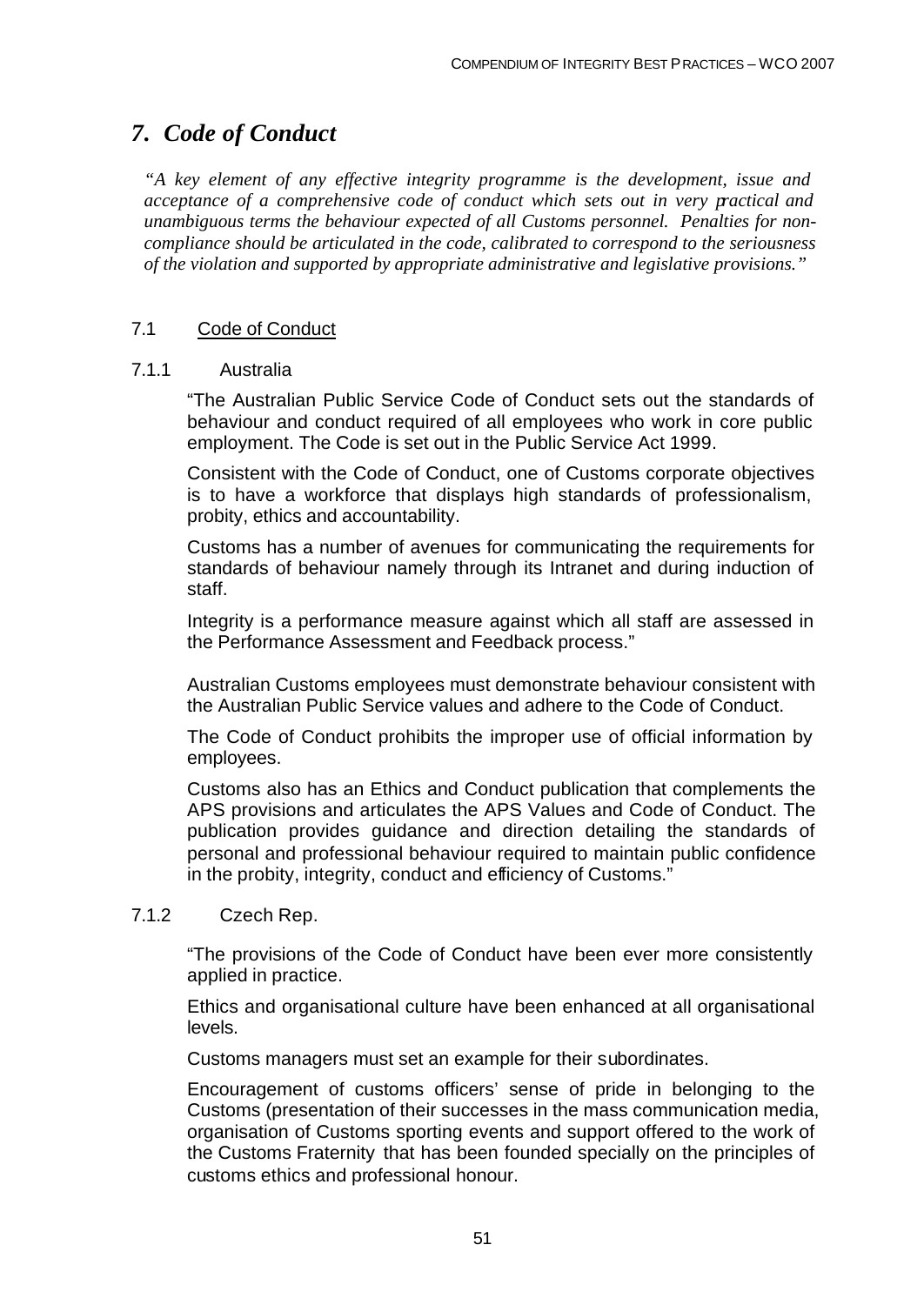Internal Audit and Inspection has organised special-purpose working seminars devoted to integrity and ethics for the target-group consisting of certain specialised teams (the new Excise and other support departments).

Ensuring objective presentation of the Customs, specially of positive information.

Procedures have been set up governing the notification of cases of violation of integrity (the anti-corruption telephone, information to the public).

Members have been trained in the relevant legislation relating to this issue, complete with requirements and norms applied to public servants in the performance of their offices.

Close cooperation with Customs psychologists including sharing of findings from the practical performance of the service, specially in respect of genuine attitude on the part of Customs officers to compliance with the Code of Conduct.

### *Issue :*

Amendment of the Service Rules governing service discipline and service courtesy, including the incorporation of the principle of compliance with the Customs Code of Conduct.

### *Advantages :*

Strengthening of direct responsibility of Customs managers regarding their disciplinary and human resources authority represents yet another important measure in combating corruption."

## 7.1.3 Lithuania

"New Code of Ethics drafted and put in use in 2002. It regulates the officials' behavior both at work and after work.

The ethics policy stresses the importance of a customer-oriented approach.

A wide-range penalty system was implemented.

Punishments restrict from a possibility to get a promotion."

"Every customs official must familiarize with the Code of ethics and make an oath to follow the rules of conduct. Despite that sometimes officers demonstrate resistance to strict discipline rules and changes which are aimed to minimize the risk of staff fraud.

An official who received a penalty for the first time during the specific year may be dismissed as soon as he breaks the rules for the second time.

## 7.1.4 Lithuania (NEW)

"The ethics policy stresses the importance of a customer-oriented approach, high standards of professionalism, integrity and accountability. The code of Ethics prohibits the improper use of public property and official status as well as official information for private interest."

### 7.1.5 Malta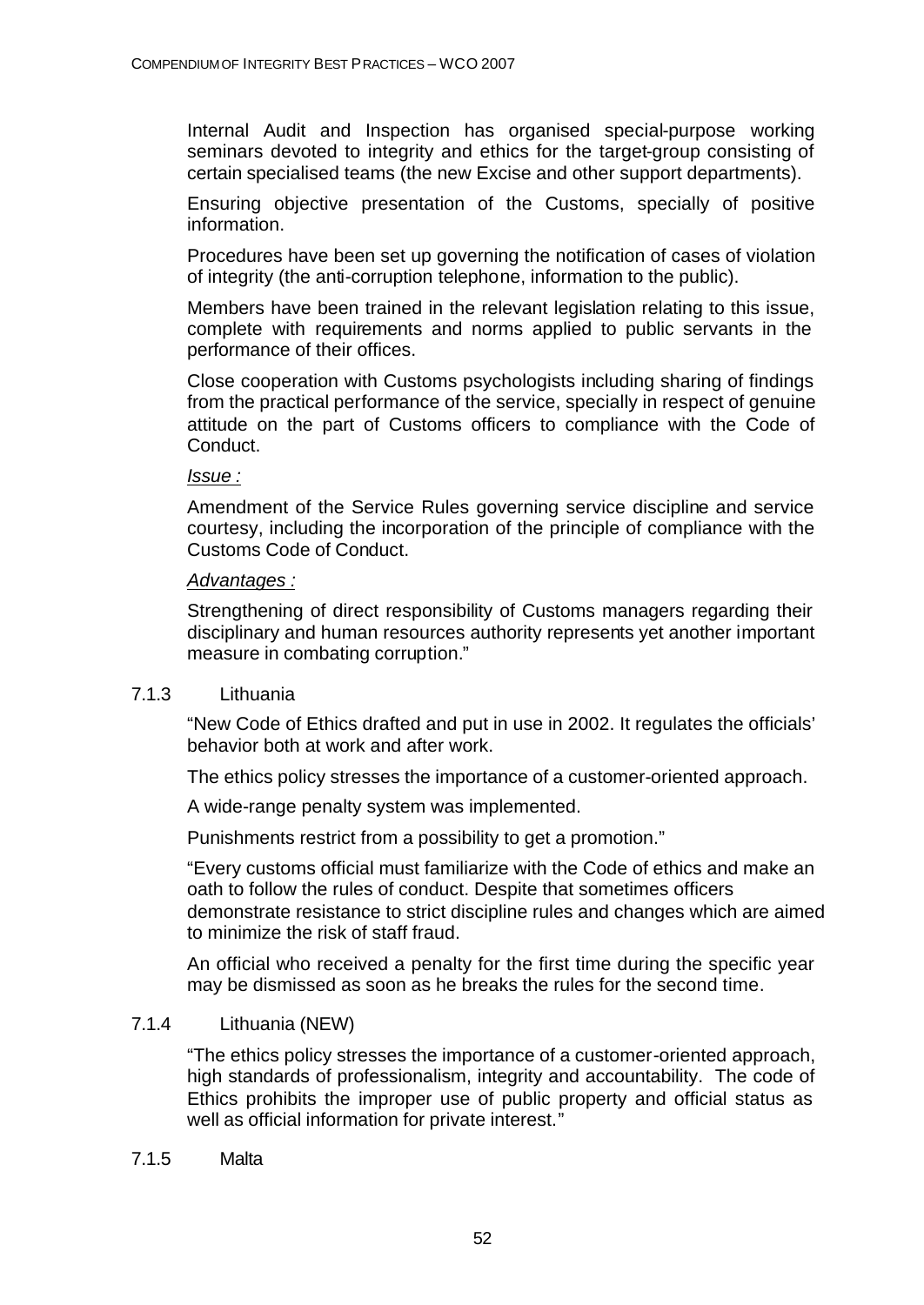"Code of Ethics has been published and reports by trade investigated immediately. Customs staff are aware of performance standards expected of them but continuous monitoring is necessary to ensure that the Code is given the appropriate attention."

### 7.1.6 Turkey

"In 2001, the code of conduct of Turkish Customs was issued both as a binding General Notice No.2001/2 and a booklet. This was the first of its kind in the customs. In this notice, the Undersecretariat states, based on general provisions of anti-corruption, its determination to ensure the integrity and the perfect behaviours for the Customs officers that they should behave in a specific way, and they should not accept any gifts and tips, and how they should do so. Also a trainers group was formed performing both in the headquarters, and in the provinces explaining the ethic rules and how it **functions** 

The consequences of improper behaviour of customs staff are heavy enough and all are aware of that. A study of effects of penalties is not available. Official publication of good or bad examples are not applicable but the incidents reflected in press.

Committment for integrity brought about over-reactions to corruption allegations which may cause to negative motivation."

### 7.1.7 Japan

"All public officers, including Customs officers, abide by the National Public Service Law, the National Public Service Ethics Law, and the National Public Service Official Ethics Code. Moreover, Customs has established the Integrity Action Plan, aiming to further improve the level of officers' ethics. In order to ensure officers are thoroughly familiar with the law, Customs

- (1) Distributes brochures on the National Public Service Ethics Law with concrete examples of incidents to officials.
- (2) Distributes brochures on Questions and Answers for National Public Service Ethics Law to officials.
- (3) Uses the brochures as training material during educational programs.

Full awareness of ethics is raised by the comprehensive laws and Code of Conduct on Ethics."

### 7.1.8 Jordan

"The Jordanian Customs Department has issued the Code of Conduct and Job Ethics Guidebook" which sets out the following matters :

- Performing duties, good management of time, good look
- Commitment to laws, instructions and regulations
- Tact<sub></sub>
- **Faithfulness**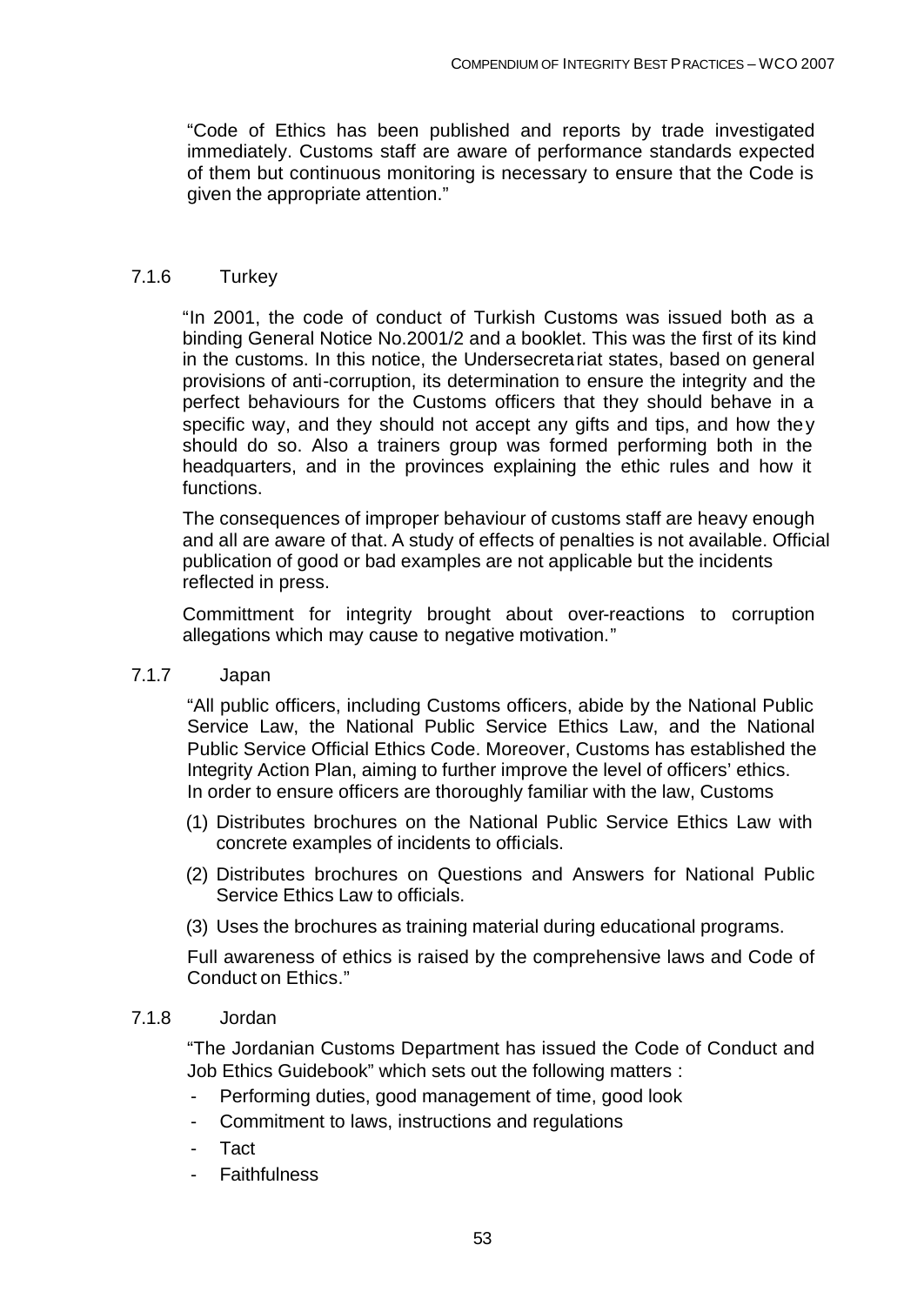- Drinking alcohol, drugging or gambling
- Dealing with criminals or violators
- Previous criminals
- Preserving the public property
- Property and goods of the country
- Keeping confidential information
- Financial matters, banning presents, accepting favour, performing responsibilities
- Conflict of interests, banning any other external work conflicting with performing the job
- Notifying violations and arrests.

The officers are acquainted with the Code of Conduct and Job Ethics Guidebook through the training courses held in the Customs Training Centre as well as through the distribution of this Guidebook to all customs personnel in the different workplaces.

Producing incentive system and honouring of employees in case of detecting customs offences."

## 7.1.9 United States

"Internal Affairs (IA) defines the organization's Code of Conduct standards in clear and concise language and distribute to each employee.

IA requires employees to acknowledge receipt of Code of Conduct. This code should be posted on the organization's website.

IA ensures that the Code of Conduct includes a requirement that an employee report suspected misconduct and criminal conduct.

IA ensures that the organization has ongoing integrity training to reinforce commitment to Code of Conduct standards.

U.S. Customs and Border Protection demonstrates organizational commitment to Code of Conduct by rewarding employees who exhibit exceptional integrity (e.g. Commissioner's Annual Award Ceremony).

IA reviews the Code of Conduct on a regular basis to ensure its relevance to changing organizational environment and activity.

U.S. Customs and Border Protection has developed a Table of Offenses with corresponding penalties. The Table should establish a penalty (or penalty range) for each offense.

U.S. Customs and Border Protection has established a Disciplinary Review Board to ensure fair and objective adjudication of all cases of misconduct.

IA communicates misconduct case dispositions (in accordance with applicable privacy laws and regulations) on a regular basis to demonstrate enforcement efforts and to use as a potential method of deterrence.

Establishment of an integrity monitoring unit to provide oversight and develop agency-wide integrity programs and initiatives.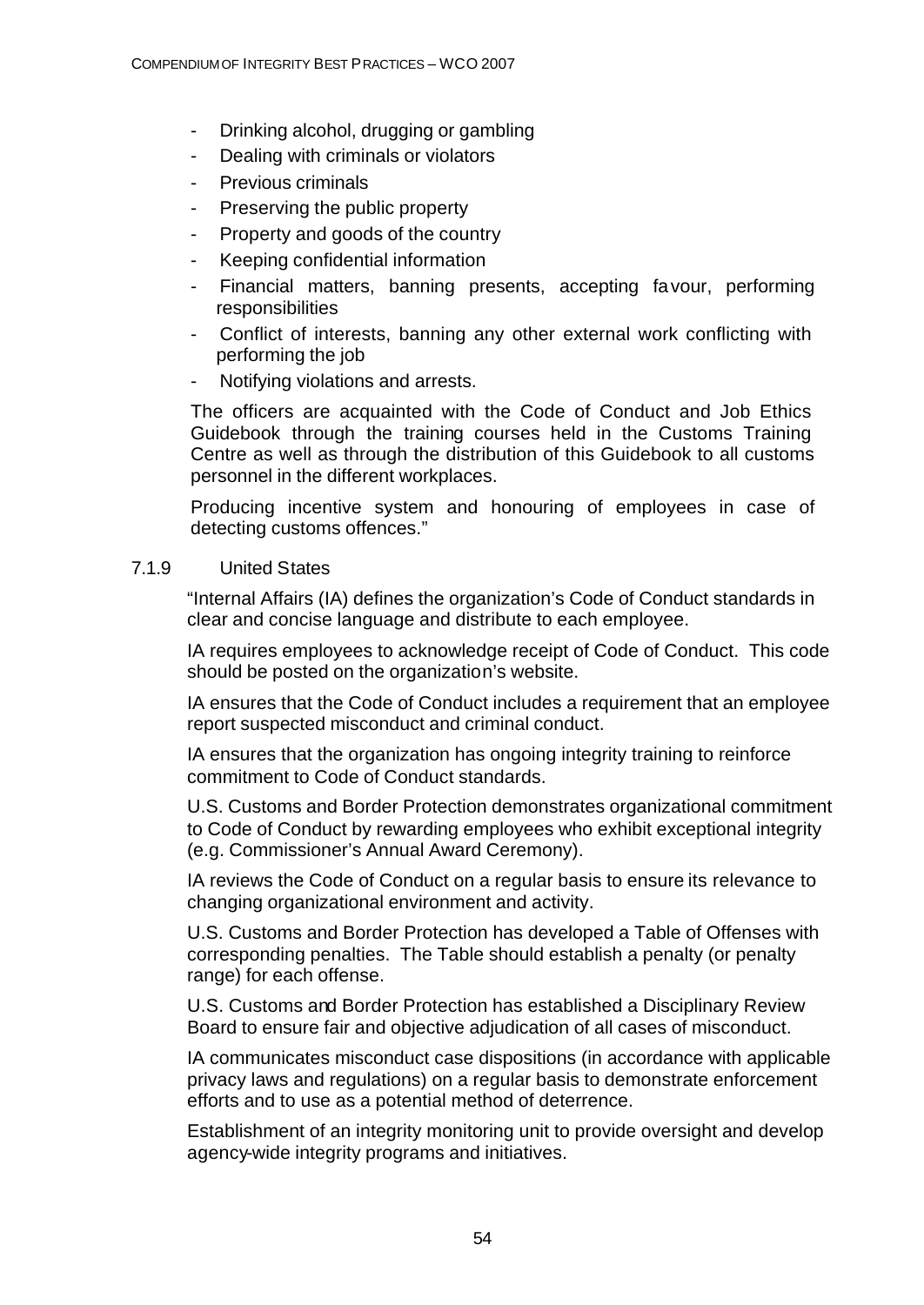Establish and publicize "Whistleblower" protection for employees so that there is a reporting mechanism and legally recognized protection against personal or professional retribution."

## *Benefit*

"A Code of Conduct defines an organization's values and establishes on and off-duty behavioral expectations. A corresponding Table of Offenses and Penalties promotes fair and consistent discipline administration.

"Whistleblower" protection encourages an environment where fraud, waste and abuse can be readily reported without fear of workplace retribution."

### *Challenges*

"Although employee protections in the workplace are highly important, formal procedures that surround and control labor-management relations can delay development and implementation of Code of Conduct. This may be seen as a constraint to the immediate deployment of conduct requirements, however there is a legitimate reason for it."

### 7.1.10 Rwanda

- Development of a Code of Conduct in conformity with the Arusha Declaration.
- This Code of Conduct sets guidelines for the conduct and behaviour expected of the Office staff.
- The Code sets out disciplinary procedures in cases of breaches of the rules and gives details of the sanctions to be imposed, taking account of the severity or frequency of the offence.
- New recruits receive training on the content of the Code of Conduct.
- The Revenue Office's Disciplinary Committee rules on cases requiring urgent disciplinary measures (requests for explanations, suspension of officials to re-establish order, proposal to dismiss officials convicted of improper behaviour (misconduct or serious misconduct, etc.).

### 7.1.11 Italy

"**Staff are aware of the integrity standards required in the performance of their duties, as they are described in the "Code of conduct of public service staff"**, which is appended to the National Collective Contract of the various categories of workers.

Where the **consequences of improper behaviour** are concerned, the Employment Contracts include **disciplinary sanctions** commensurate with the seriousness of the violation, which are applied in accordance with the general criteria laid down in the **Code of Discipline,** which (under arrangements laid down by the Employment Contract) must be displayed in all workplaces.

Where a violation committed by a member of staff constitutes an offence under criminal law, the head of service is obliged to report it to the criminal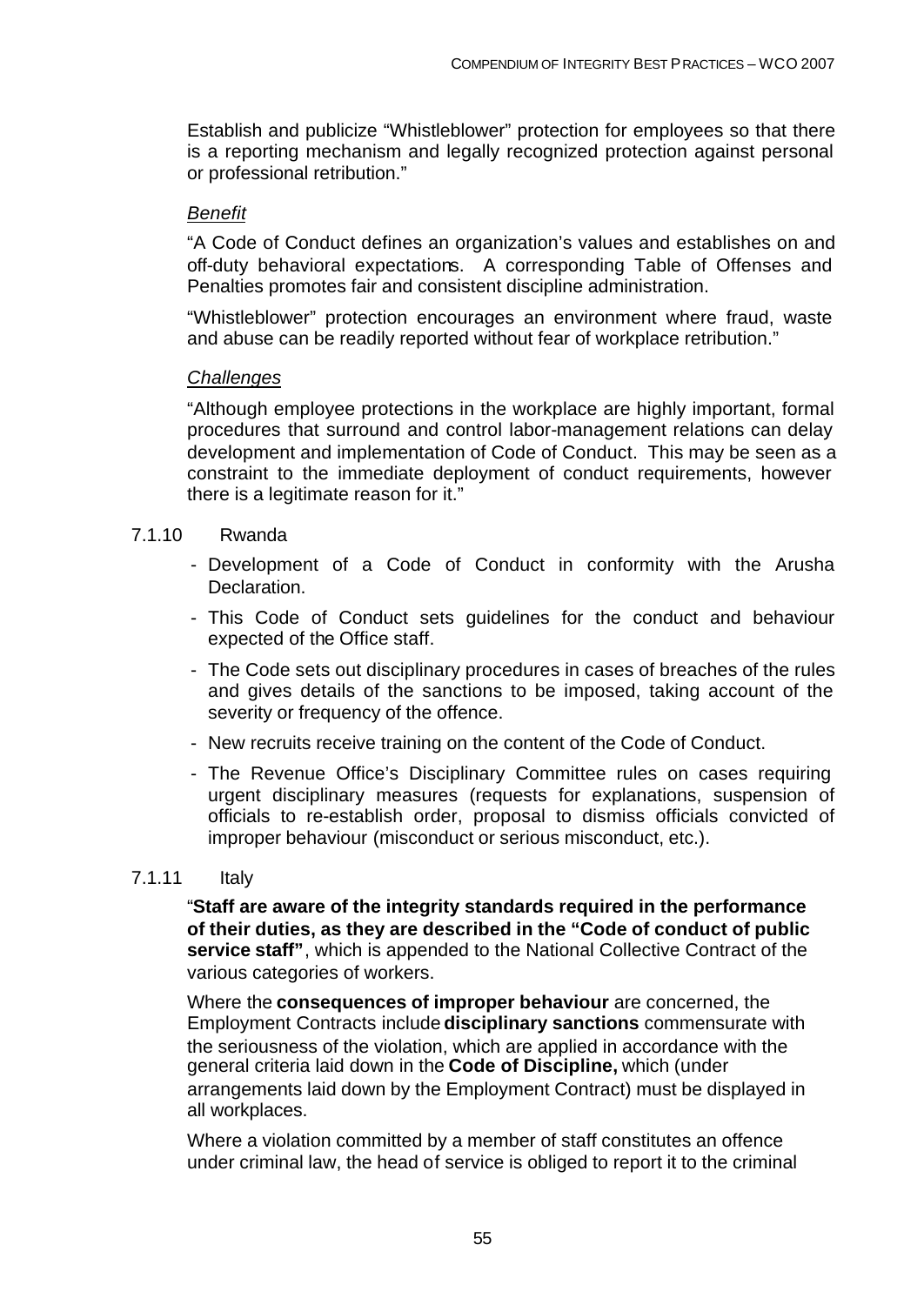court judge, who may impose the **criminal law penalties** provide for by the specific legislative provisions.

In any event, there are plans to adopt a "**Customs Agency Code of Ethics**", which an ad hoc Working Party is currently drafting. The draft "Customs Agency Code of Ethics" is being compared with the "Code of conduct of public service staff" in order to avoid repetition and give the Customs Agency Code a specific content which solely and fully reflects the reality of Customs."

## 7.1.12 Hungary

"The Hungarian customs administration designed the Code of Ethics in 2000. The Code of Ethics contains general and special requirements, which ensures the integrity of activity of the Hungarian Customs and Finance Guard from an ethical point of view. In addition, it contains guidelines for preventing from incompatibility and proper behaviour against clients.

Ethical procedures can be initiated by reports from customs officers, complains from citizens, indications from other authorities. Ethical issues are decided by Ethical Committee.

Ethical procedure primarily serves the prevention. The following sanctions can be applied written notice, to carry out personal performance evaluation, to transfer the person concerned to other position or place of duty."

## 7.1.13 Bolivia

A new Code of Conduct (Code of Ethics) ,specific to the Customs function, has been drawn up taking into account the principles and recommendations of the World Customs Organisation and OECD.

This will lead to better control and follow-up of officers' conduct whilst promoting the principles and values of the Customs function.

(see also 1.3.3)

7.1.14 Hong Kong, China (see 7.2.1)

## 7.2 Disciplinary measures

7.2.1 Hong Kong, China

"Hong Kong Customs:

- (a) has published its Code on Conduct and Discipline (hereafter refers as the Code) and distributed it to all of its officers;
- (b) has included practical examples and guidance relevant to different types of Customs jobs in the Code with a view to enabling its staff to deal with various ethical issues;
- (c) has circulated its Code to overseas counterparts for comments and comments received have been incorporated into the revised edition.
- (d) has a mechanism for officers to report suspected breaches of discipline or corrupt practices. Steps have also been taken to ensure that all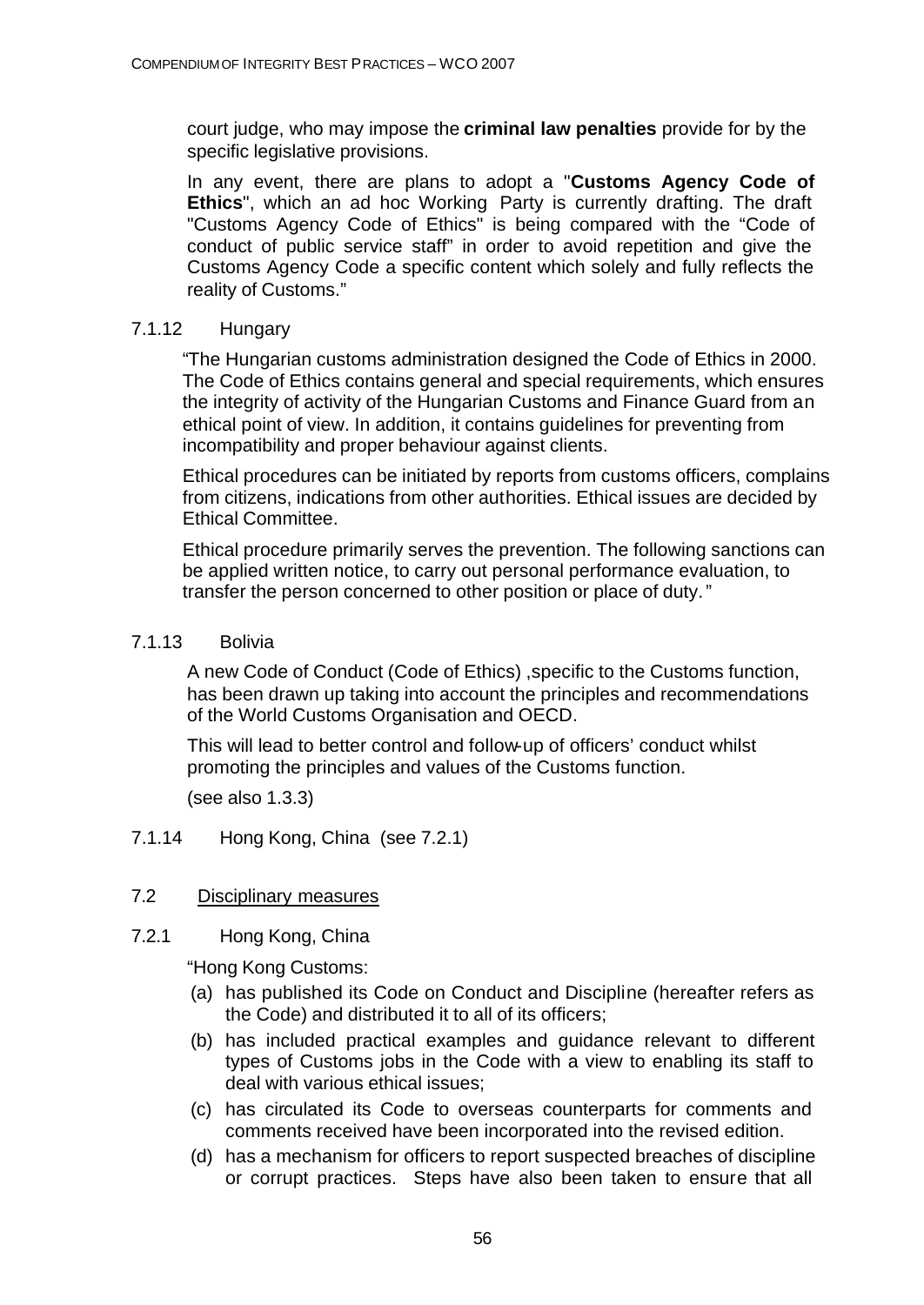allegations are handled in an impartial, appropriate and efficient manner;

- (e) has provided guidelines in the Code to prevent officers from abusing data or information made available to them in the course of duty. Officers are being constantly reminded to observe the Personal Data (Privacy) Ordinance and the Civil Services Regulations;
- (f) has constantly reminded its officers that it would be an offence under the Official Secret Ordinance if they disclose any classified information without lawful authority; and
- (g) has a mechanism to govern officers to declare conflict of interest.

### **Benefits**

- The developing and issue of the Code is a key element of any effective integrity programme. The Code sets out in very practical and unambiguous terms the behaviour expected of all Hong Kong Customs personnel. Penalties for non-compliance have also been articulated in the Code.
- The Code not only provides staff with pertinent information and helpful advice on preventing malpractice, it also provides a structured and systematic process to help staff to deal with ethical dilemmas and to arrive at a satisfactory ethical decision."

### 7.2.2 Morocco

In the event of a breach, a disciplinary file is prepared and processed as quickly as possible. -- Ensure that penalties have the desired remedial effect. Constant improvement of the disciplinary system -- Permanent quest for a balance between breaches recorded and penalties imposed.

### 7.2.3 Rwanda

- Salary increases and promotion of officials depend on the results obtained during the previous individual performance assessment.
- Disciplinary transfers for officials guilty of minor misconduct.
- Suspension of officials suspected of gross misconduct pending the results of the investigations and the Disciplinary Committee's decision.
- Dismissal of officials guilty of gross misconduct, as defined in the Code.
- 7.2.4 United States (see 7.1.8)

## 7.3 Guidance and practical examples

### 7.3.1 Netherlands

### *"The integrity rules of the game/Brochure Integrity*

Although we value the appeal to professionalism, we may not forget that rules are still important. But sometimes rules are difficult to understand. In that case, it is wise to present them in a practical and user-friendly way. Last year we launched a brochure entitled *The Integrity Rules of the Game*. This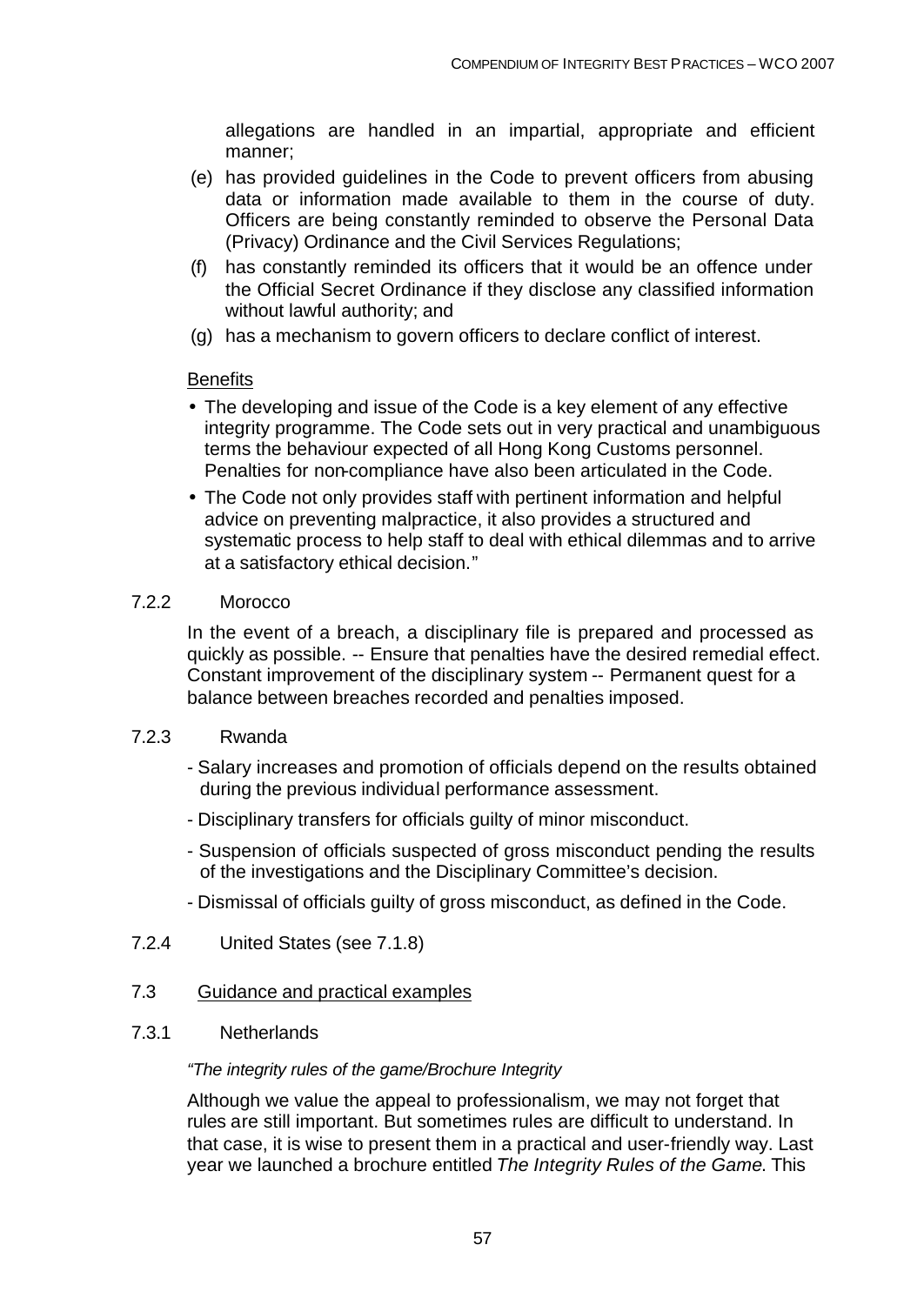brochure explains in clear, everyday terms the rules that staff members must adhere to. In contrast to the *Basic Values* brochure, this new brochure covers concrete topics such as confidentiality, accepting gifts and invitations, investing in securities (with a view to avoiding insider trading), holding additional positions or directorships and dealing with operating assets (such as official cars, computers, mobile phones, copying and fax equipment). Each of these topics is followed by an explanation of what is all right, what is not, and why. Questions that come straight from day-to-day routine are also discussed. When in doubt, talk it over with colleagues, the brochure advises staff members. *The Integrity Rules of the Game* also discusses matters such as job mobility, segregation of duties, investigations of security risks or examinations of antecedents for certain jobs. For instance, a person's antecedents are examined for customs jobs involving investigative power and for jobs that are based at the port of Rotterdam or at Schiphol airport."

7.4 Others

## 7.4.1 Netherlands – Integrity profile

"New employees can only enter the DTCA when they have a so called "declaration of good behavior". This declaration is given by the mayor of the municipality of the new employee and can only be obtained if the new employee did not commit any crime, did not make an other violation of law or did not do anything wrong in his personal life. To support the mayor in his decision whether or not a declaration of good behavior can be given, we developed a so called integrity profile. This integrity profile is based on our three basic values and describes the attitude of the ideal employee in terms like dealing confidentially, being honest and realizing that the employee as a public servant must always perform in a way he can be taken as an example for good conduct."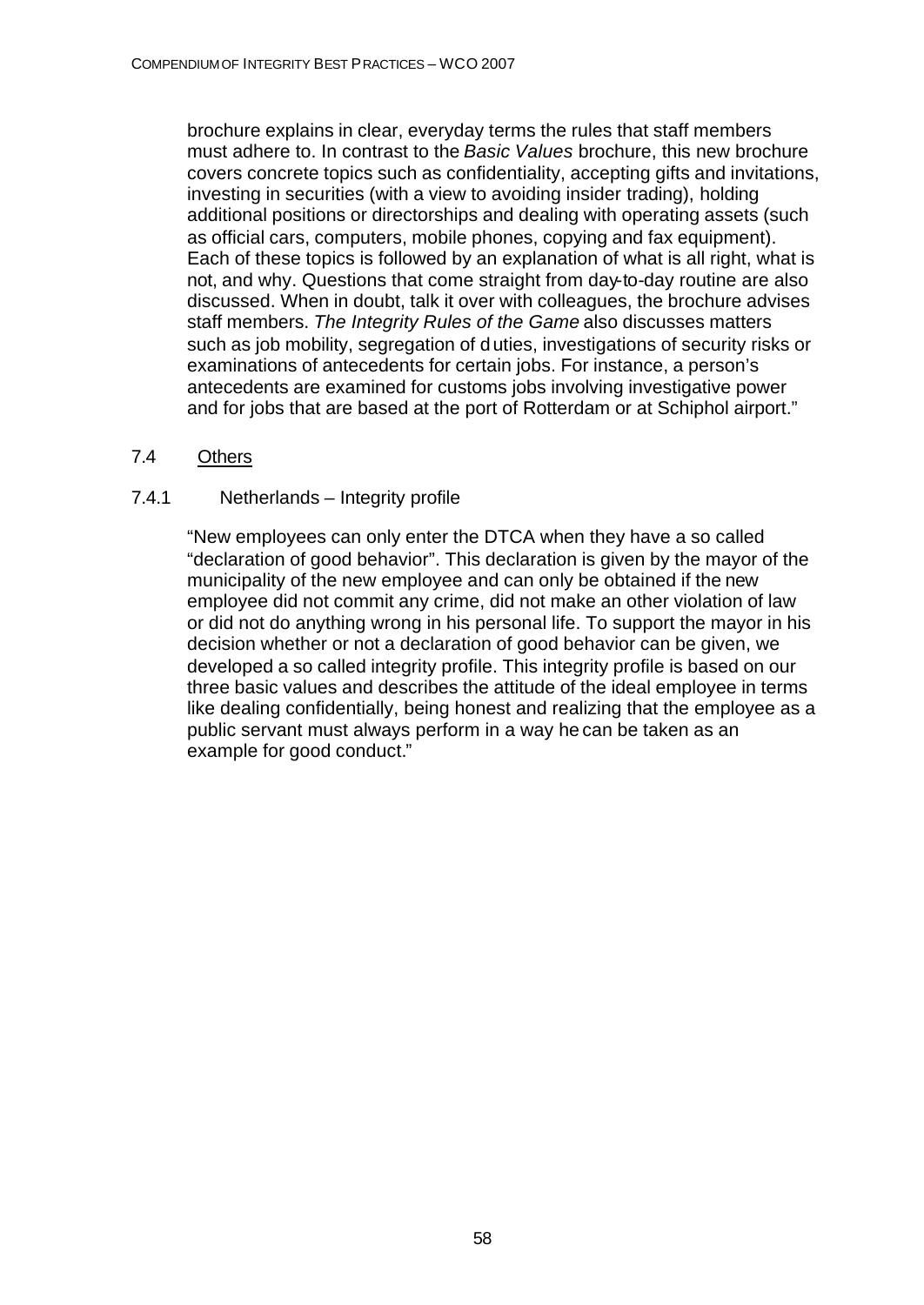# *8. Human Resource Management*

*"The implementation of sound human resource management policies and procedures plays a major role in the fight against corruption in Customs. Human resource management practices, which have proved useful in controlling or eliminating corruption in Customs, include :*

- *providing sufficient salary, other remuneration and conditions to ensure Customs personnel are able to maintain a decent standard of living;*
- *recruiting and retaining personnel who have, and are likely to maintain, high standards of integrity;*
- *ensuring staff selection and promotion procedures are free of bias and favoritism and based on the principle of merit;*
- *ensuring that decisions on the deployment, rotation and relocation of staff take account of the need to remove opportunities for Customs personnel to hold vulnerable positions for long periods of time;*
- *providing adequate training and professional development to Customs personnel upon recruitment and throughout their careers to continually promote and reinforce the importance of maintaining high ethical and professional standards; and*
- *implementing appropriate performance appraisal and management systems which reinforce sound practices and which foster high levels of personal and professional integrity."*

### 8.1 Salary, other remuneration and conditions

### 8.1.1 Lithuania

"Article 30 of the Statute of Service within the Customs provides that customs officials who carry their duties in an exemplary manner may be encouraged by a premium, letter of honor, personal gifts, commemorative medal, badge of honor."

### 8.1.2 Kazakhstan

"Admission to work in customs bodies of the Republic of Kazakhstan is made on the competitive basis, by means of computer testing and passing the competitive commission, by maximum exclusion of candidates without special education and not corresponding the qualification requirements.

The recruiting policy was innovated with the contest among the graduates of academies, universities with the specialized field "customs business". The winners are admitted to work in customs bodies, included to the urgent personnel reserve for the vacant posts.

In order to keep and improve personnel professionalism customs officials are trained at international seminars, the Academy of state service of the President of the Republic of Kazakhstan, courses for qualification improvement receiving certificates and diplomas. Every week the customs officials of the Head-quarter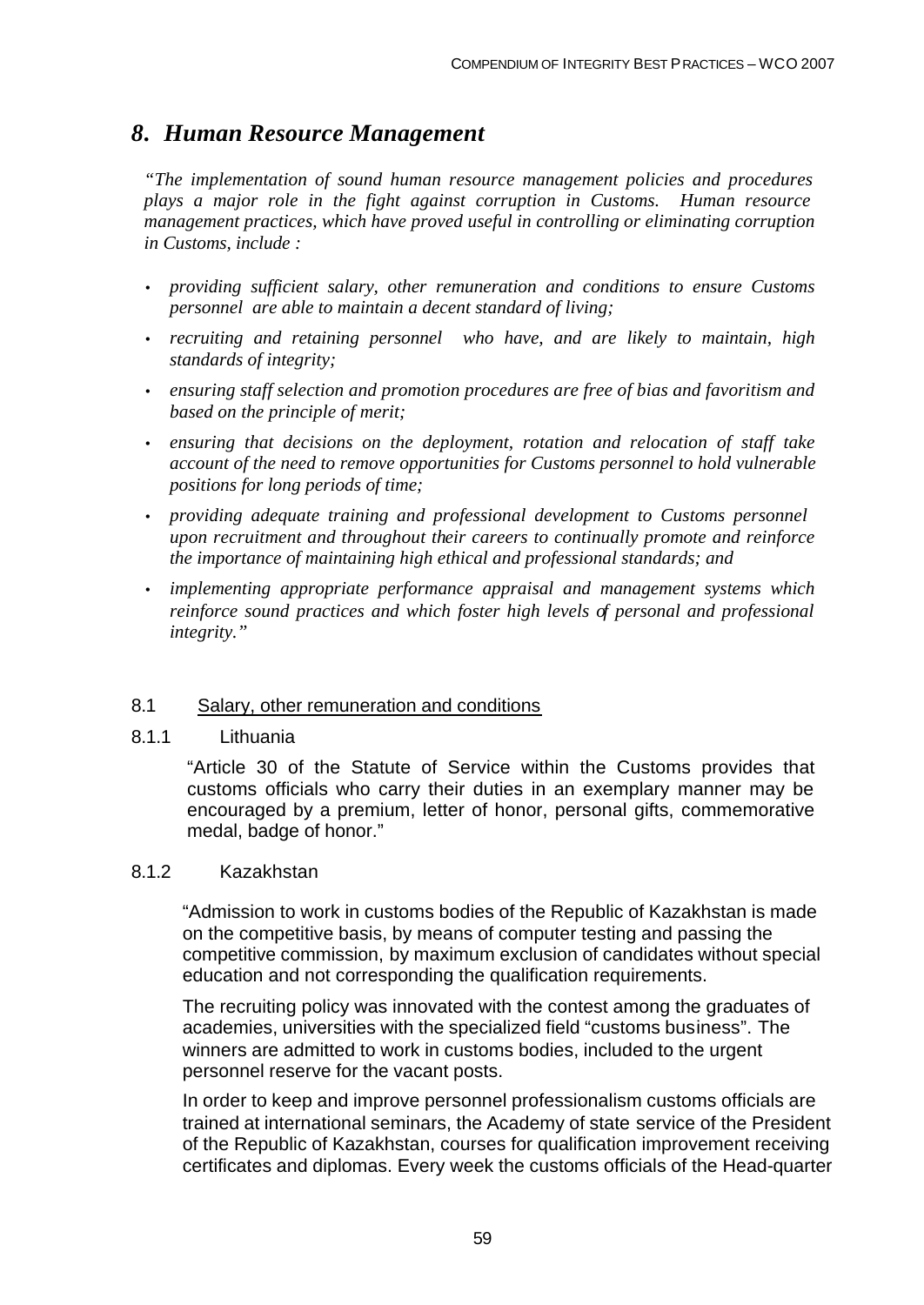and the field customs attend the courses of professional and legal training to learn the laws and legal acts.

Those customs officers who have good certification results by decision of certification commission are included into the personnel reserve for promotion.

The moral stimulus for customs officials in the process of service is rewarding for special merits with the Governmental awards on the Chairman's recommendation, the chest badges of the  $1^{st}$ ,  $2^{nd}$ ,  $3^{rd}$  degrees depending on the length of service in customs bodies of the Republic of Kazakhstan. There are also other kinds of encouragement of the Chairman of the Customs Control Agency of the Republic of Kazakhstan ("Honoured customs official of the Republic of Kazakhstan", "The Best customs officer", etc.)"

## 8.1.3 Hong Kong, China

"Hong Kong Customs :

## Remuneration and Conditions

- (a) has drawn up common indicators to identify officers with indebtedness problems;
- (b) has developed a set of training materials on prudent financial management to prevent staff from getting into serious financial difficulties. Prominent university professors are also invited to give lectures to officers on financial management; and
- (c) has produced a VCD and issued a booklet on healthy life style and prudent financial management.

## Recruitment, Selection and Promotion

- (a) has been keeping applicants informed of the selection criteria and details of the selection process. This enhances transparency and ensures fairness; and
- (b) has kept its recruitment practices under regular reviews. Currently, the entrance qualification and criteria are currently kept under review.
- (c) has established a fair mechanism for conducting performance appraisal and promotion of staff.

## Deployment, Rotation and Relocation

- (a) has formulated posting policy to ensure fairness and effectiveness in deploying staff.
- (b) has worked out separate rotation schemes for officers with specialized skills, e.g. investigators and patrol launch crews.
- (c) has set up posting panels to oversee staff rotation.

## Training and Professional Development

- (a) has developed succession plan to prevent officers from holding "high risk" positions for long periods of time;
- (b) has included "integrity" as a core subject in its training and development programme. The Code has also been added as materials for the qualifying examinations for promotion from Customs Officer to Senior Customs Officer and Inspector to Senior Inspector; and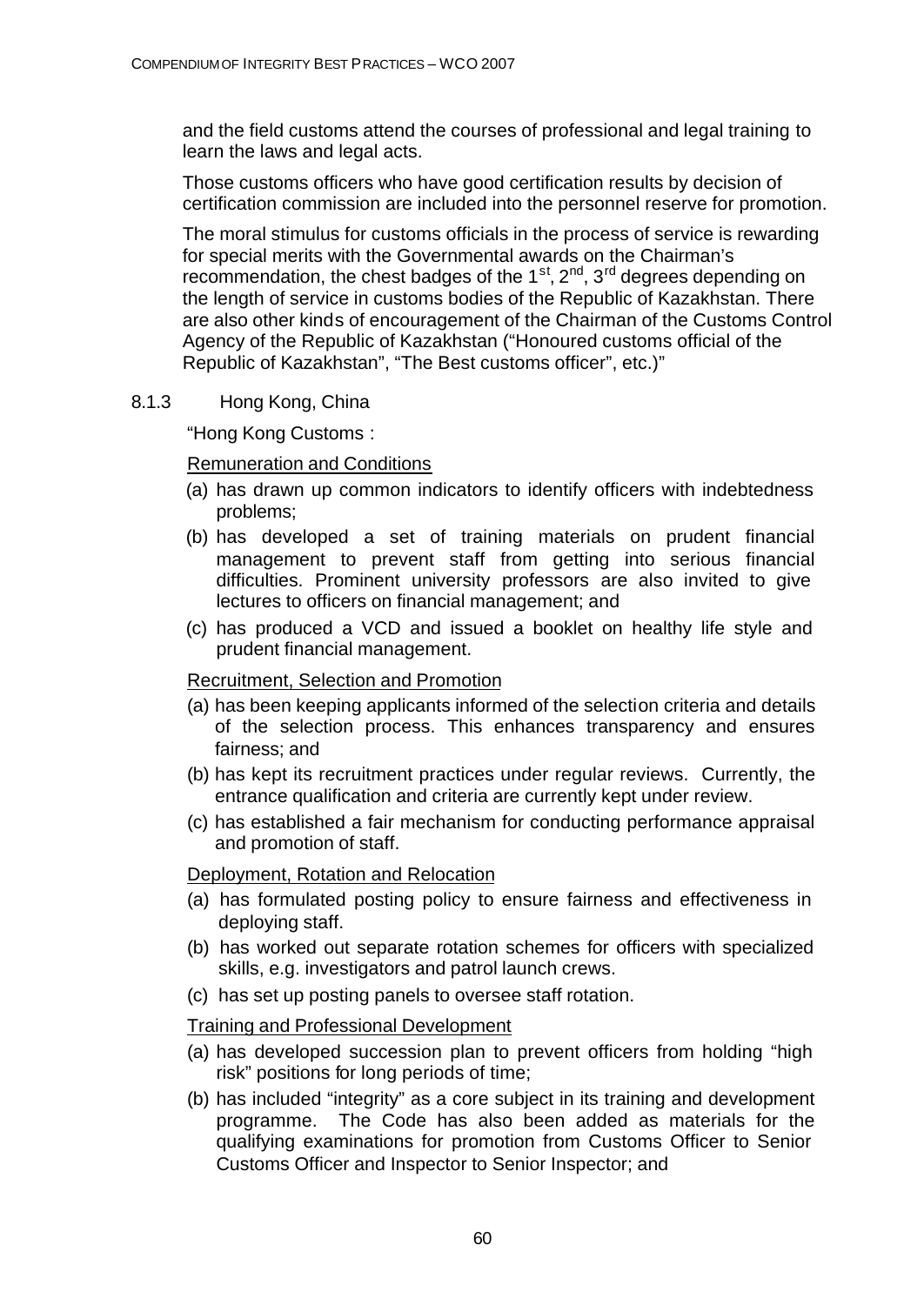(c) has been implementing the e-Learning Pilot Scheme since 2002. Phase II of the Scheme rolled out on 1 March 2004. The Administration has so far uploaded four interactive training programmes onto the e-learning platform at the Cyber Learning Centre of the Civil Service Training Development Institute's Homepage. Staff can access to the interactive training programmes at any time via the Intranet or Internet.

## Performance Management/Appraisal

- (a) has set up assessment panels to ensure objectivity and transparency of staff performance appraisal;
- (b) has included integrity as a core competency in performance appraisals for its officers.; and
- (c) has worked out job descriptions for each post. Supervisors are required to work out a Duty List with each of their subordinates at the start of an appraisal cycle.

## **Benefits**

- The adopted measures not only help boost staff morale and enhance staff communication, but also enable the Administration to enlighten its HRM practices.
- Those measures ensure that staff selection and promotion procedures are free of bias and favoritism and based on the principle of merit. Appropriate performance appraisal and management systems reinforce sound practices and foster staff professional integrity."

## 8.1.4 Morocco

Adoption of a two-tier salary scheme: a basic salary plus performance-related pay

- -- To a certain extent, the salary levels contribute to a feeling of satisfaction displayed by the staff in relation to other civil servants.
- -- Customs officers' salaries are higher than the average for civil servants.

Increase in performance-related pay

- -- Gradual application of a single scale for staff in the central administration and external services;
- -- Reduction in disparities between the different categories of staff.

The increase in the performance bonus awarded to Customs officers was implemented incrementally between 1999 and 2001. The achievement of these objectives was reflected by a doubling of the bonus awarded to staff from external services not occupying positions of responsibility, i.e. almost 3,900 officers representing 80% of the total Customs staff.

## 8.1.5 Slovakia (NEW)

"By the Act on State Service in Customs is regularly increasing base salary, which is considered as positive instrument against corruption."

8.1.6 Azerbaijan - reward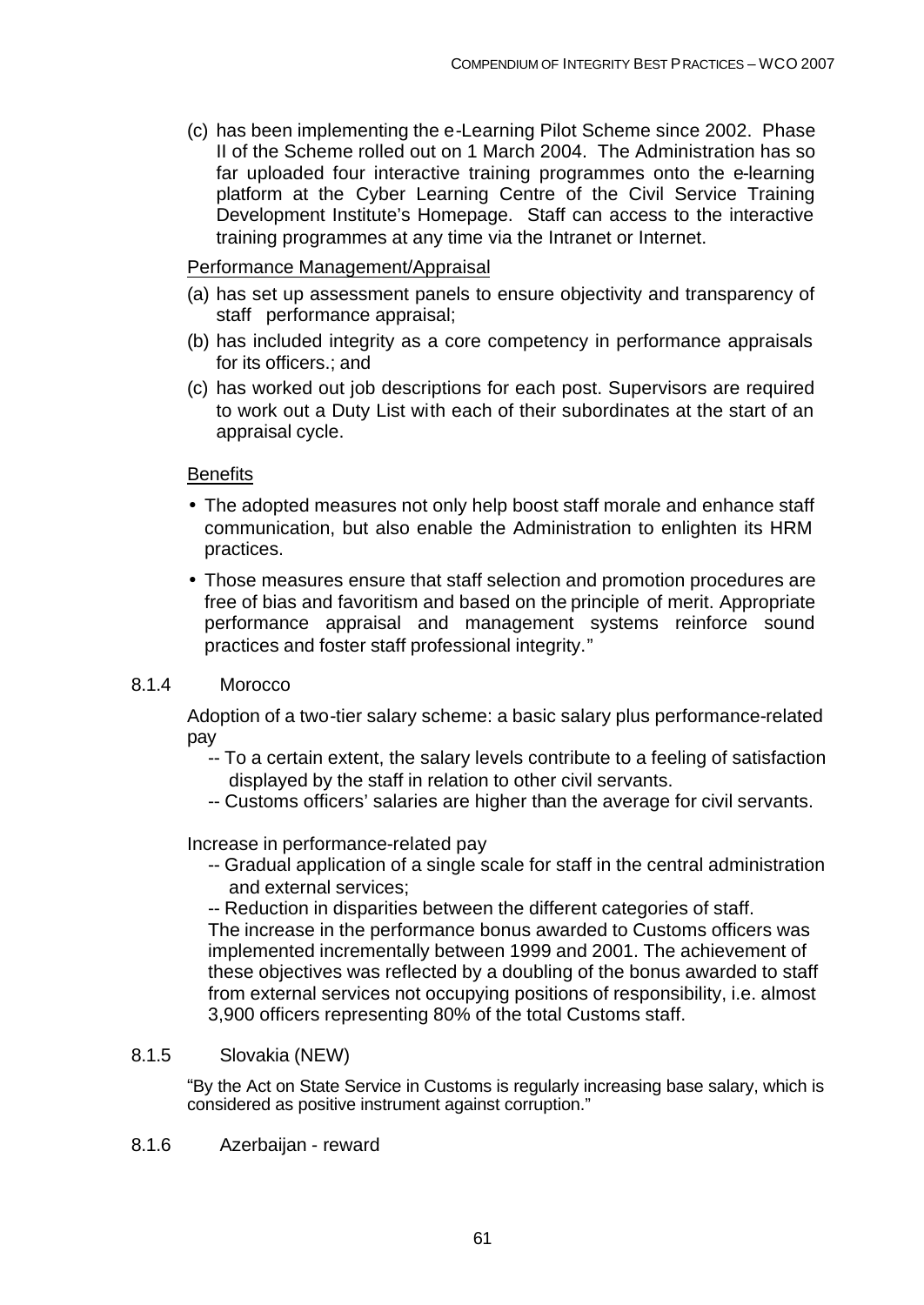Customs officers who distinguish themselves by their exemplary conduct should be rewarded for this, their material and social living conditions should be enhanced; fairness and transparency in the system for encouraging exemplary conduct must be guaranteed.

Individual awards are paid using financial appropriations which are placed in a Fund. These appropriations are equal to the financial penalties and administrative sanctions imposed by Customs officers.

## 8.2 Recruitment, selection and promotion

## 8.2.1 Lithuania

"Candidates are screened according to the rules of special checks through the records of the Information Center of the Ministry of the Interior. Persons to be selected for service are subject to high requirements with respect to their qualification and reputation. Special examination procedure is applied with respect to persons applying for a job. Applicants with adverse criminal records are not even included in the lists of applicants. The recruited persons have to suspend the membership in any political party. The ethical standards of applicants are tested during the interview with the established recruitment commission. Qualified and honest persons are selected. The procedure takes a lot of time due to a special examination of candidates."

## 8.2.2 Turkey

…

"Recruitment system is largely based on general rules and governed partially by an independent authority.

… A published rotation system nationwide is applicable.

In the provinces, the customs managers have the authority on their subordinates and they carry out the rotations with objective performance criteria and the customs managers also do promotions in an objective way.

Recruitment system is open to improvement which requires specialised staff and financial supports. It is not designed independently according to the customs needs.

Promotion system is open to improvement as promotion routes of each career groups are not clear enough.

The effectiveness of measures to encourage qualified staff to work for/stay in customs need to a review.

Means of motivation are inadequate. Rotation system is criticized by the staff as it may result unjust assignations."

## 8.2.3 Finland

"In connection with recruitment, the background of the persons considered to be selected is examined from the security point of view and they are also required to furnish a written proof of a drug test is requested already on the job application form.

Customs trains its own staff. The training takes mainly place at the Customs School and is divided in vocational basic training and task-oriented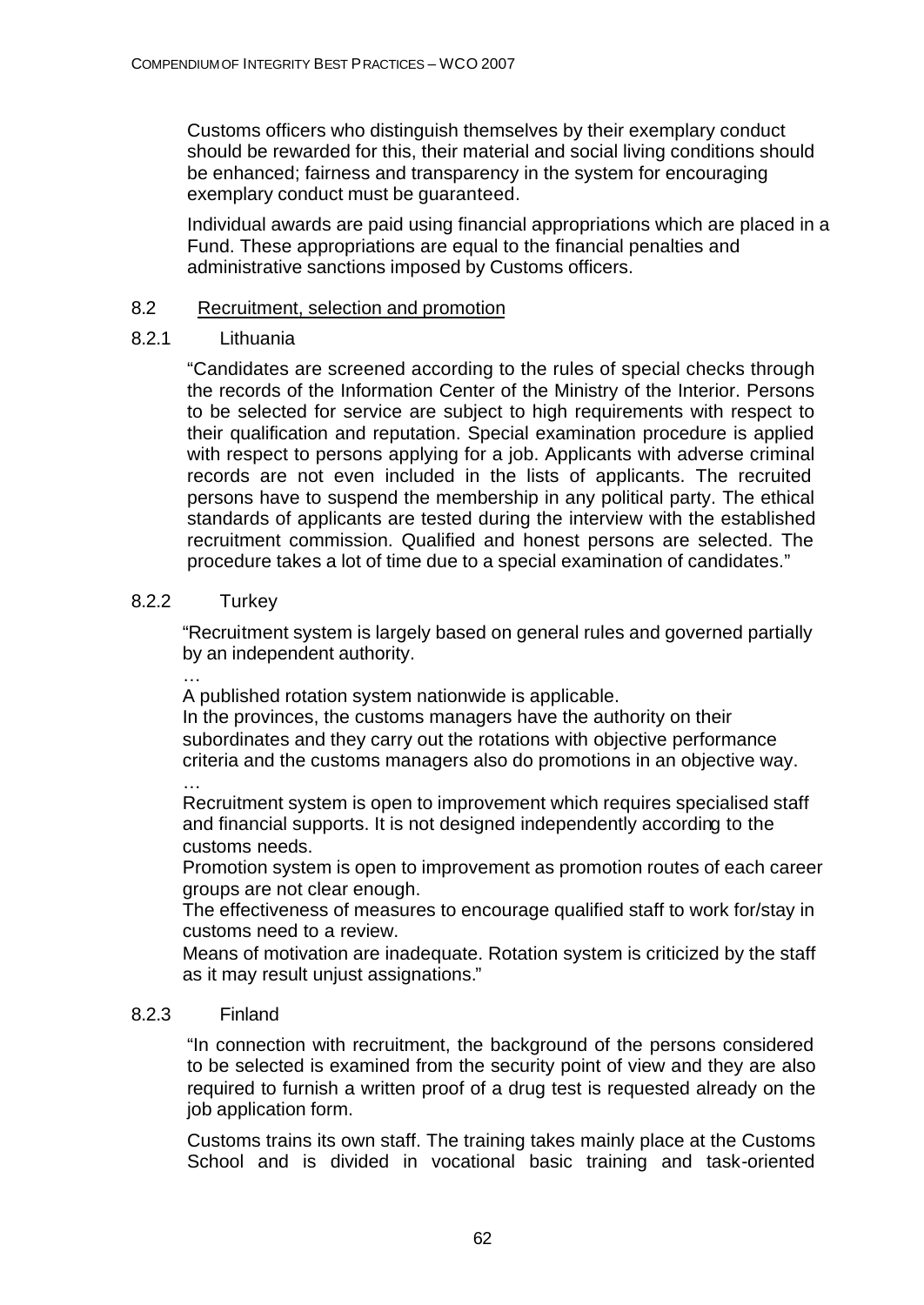continuation training. Conferences and meetings on various themes are also arranged for training purposes.

Vacancies are openly informed about within Customs. Domestic and international job and staff rotation is supported at all levels of organization. The workplace atmosphere is regularly monitored."

### 8.2.4 Australia

"Customs workforce characteristics are clearly reflected in its selection criteria for employment and include relevant technical and managerial capabilities. Selection decisions are based on merit and utilise a range of selection tools and trained selectors.

Customs decision to advertise vacancies is determined by workforce planning requirements.

The selection process employed by Customs :

- ß attracts the best calibre applicants from both inside and outside of Customs;
- **EXECUTE:** provides comprehensive and accurate information on roles and requirements;
- **uses screening and testing processes and trained selectors in** decision making.

The Australian Customs Service recruits a wide selection of staff from the community.

Recruitment and selection in Customs engages, transfers and promotes highly skilled and motivated people for all levels/positions.

Customs Human Resource policies and procedures are premised on the APS Values and Code of Conduct.

Screening processes used for entry level recruitment help to ensure a good organisational fit particularly in regard to values.

Staff are able to identify key areas for skills development and incorporate these into a personal development plan which forms part of their performance agreement."

## 8.2.5 Jordan – transfer and rotation

"Policy of Transfer and Rotation: For the purpose of promoting transparency and participating in this subject, Jordan Customs Department relies on the following /

- Consultation with the managers of Directorates and Customs Houses regarding the transfer of officers
- Forming a committee to consider the transfer applications in accordance with the Department's need and circumstances.
- Using the transfer and rotation policy on the partial level (inside the Directorate or Customs House) in such a manner that experiences and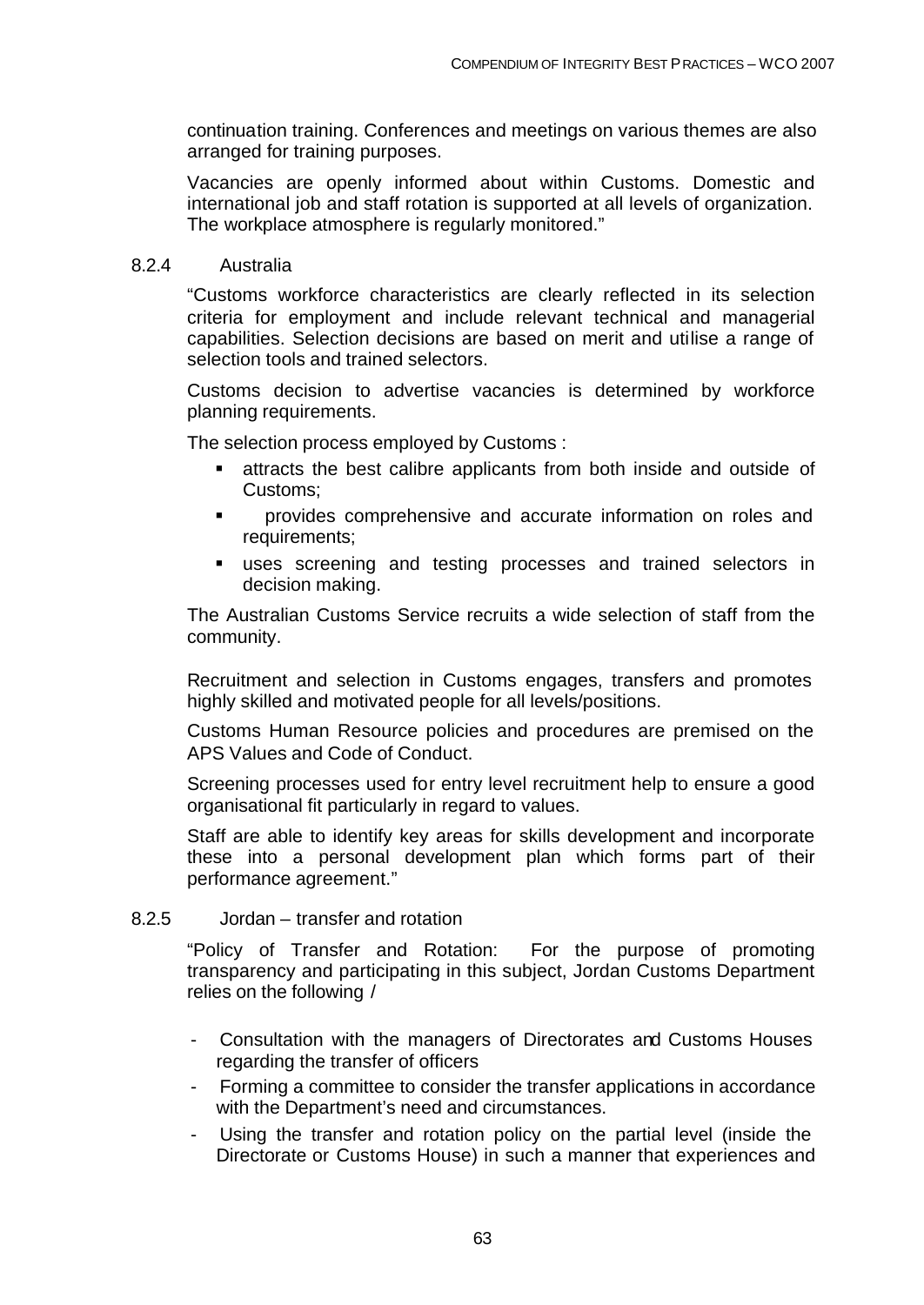abilities of officers are developed as well as acquainting them with the different jobs tasks in the Customs House."

## 8.2.6 United States – background investigations

"Sound administration of human resource employment practices includes identification, selection, promotion and retention of candidates that demonstrate a high degree of personal and professional integrity.

The Office of Internal Affairs assists in this endeavor by performing background investigations (of varying degree of intensity) for new candidates, in order to determine fitness for employment.

Internal Affairs also performs regularly scheduled periodic reinvestigations for those that remain employed with U.S. Customs and Border Protection. These investigations generally determine if the employee should retain their position by exploring aspects such as personal financial profile to determine possible bribery risk, arrest history, potential for perceived or actual "conflict of interest" in performance of duties, etc.

Provide employees with opportunities for career growth and personal satisfaction that would normally prevent their taking risks at losing their legitimate livelihood. Opportunity for advancement also assists in generating employee satisfaction by building morale and a positive esprit de corps within the organization."

## *Benefits*

"Through rigorous background investigation standards, that continue to apply throughout the career of each employee, the agency maintains the potential for the highest possible degree of workforce integrity.

Through positions that provide a clear pathway for varied career experiences and advancement, a highly motivated workforce can be retained. Motivation and professionalism in the workplace thereby foster an environment where integrity principles can flourish and self propagate."

## *Challenges*

"Integrity can be tested when personnel (even those with high levels of authority and/or job satisfaction) are offered lucrative benefits for some action or dereliction of duty on their part. This will remain the timeless challenge in the promotion of integrity throughout the professional Customs organizations of the world."

## 8.2.7 Rwanda

- Listing of vacant posts.

- Defining the profile and qualifications of the candidates (they should generally possess academic qualifications + there should be female representation within all the services).
- Publication of job vacancies via radio and television as well as the Web site of the Rwanda Revenue Office.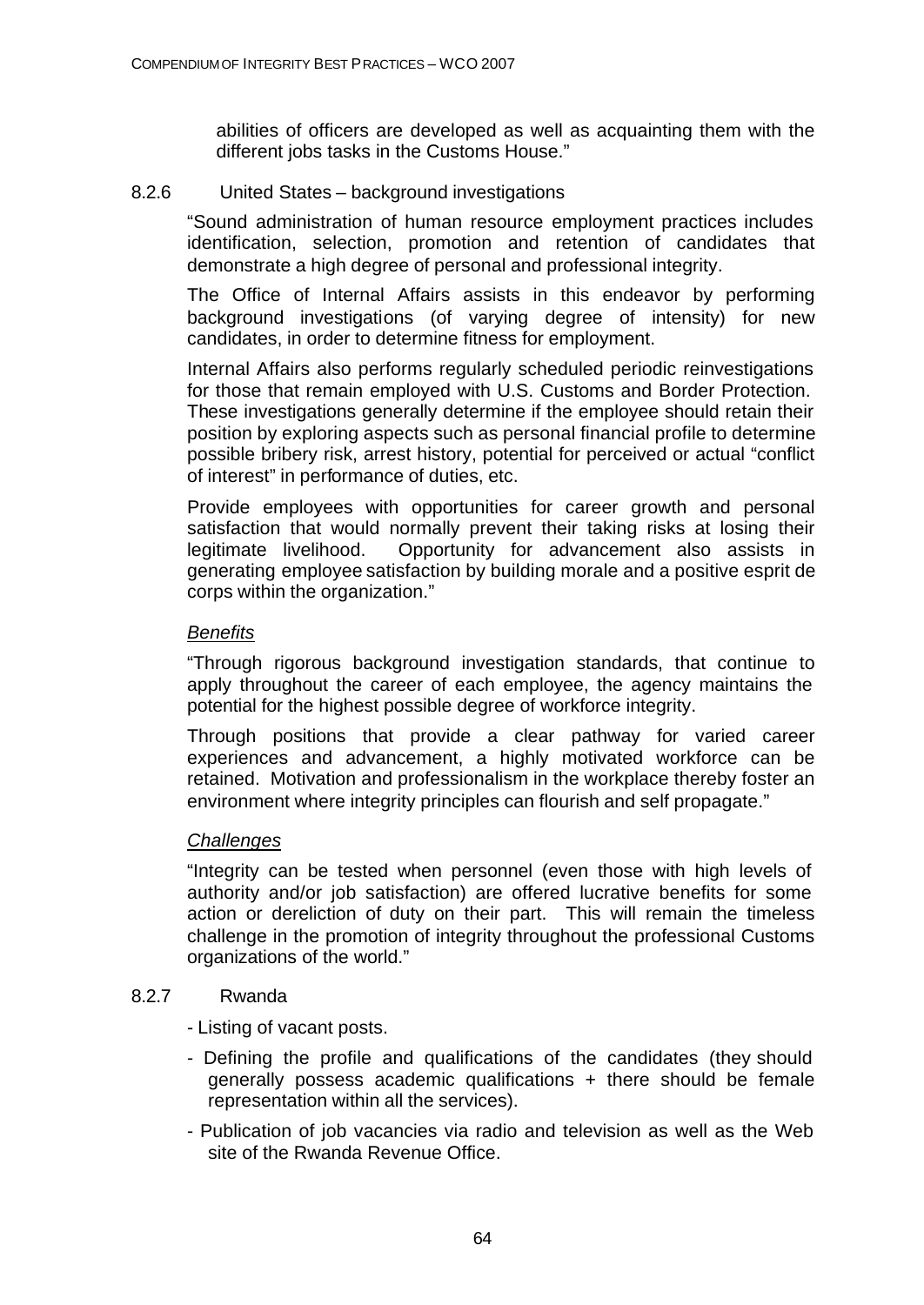Organization and marking of tests by a committee set up for each type of recruitment.

- As the Office is administratively and financially autonomous, the salary scale is no longer aligned on that for the Civil Service.
- The Government assigns the Office 2.6 % of the total taxation revenue collected as its annual operating budget.
- Existence of an internal promotion policy. When recruiting for a vacant post, priority is given to the Department employees if they meet the conditions required for the post to be filled.
- The system encourages the best officials to prepare themselves for senior posts and to continue to work for Customs.
- It is less expensive to promote staff within the service than to call up external human resources.
- This system is also effective, as the candidates are already very familiar with the institution.

### 8.2.8 Uganda (NEW)

"Customs Department is involved in the recruitment process. It is part of the selection committee. A Human Resource Planning unit of the Revenue Authority handles succession plans for the organization."

### 8.3 Training & Professional development

## 8.3.1 Training in general

### 8.3.1.1 Cambodia

"5-year training plan which breaks up to annual training program; implement rotation principle, but influence from outside on staff rotation; transparent and competitive recruitment; lack of funding; low remuneration & incentive."

### 8.3.1.2 Hungary

"From the preparatory type of training, which was typical in the past, the focus has shifted to shorter training courses that address specific issues/problems, for which the Hungarian customs administration has appropriated substantial resources.

The courses, delivered at the training centre and the institutions of further education, covered all the relevant aspects of the European Union, including the institutions, and the regulations concerning customs administration. The regional training centre of the Word Customs Organization in Budapest has recently hosted a range of courses and seminars, dealing with, among others, border traffic, law enforcement, tax control, TARIC, IT, customs value, origin and excise.

The Hungarian customs administration accepted the WCO E-learning programme and has already started to organize the usage of program as a training tool."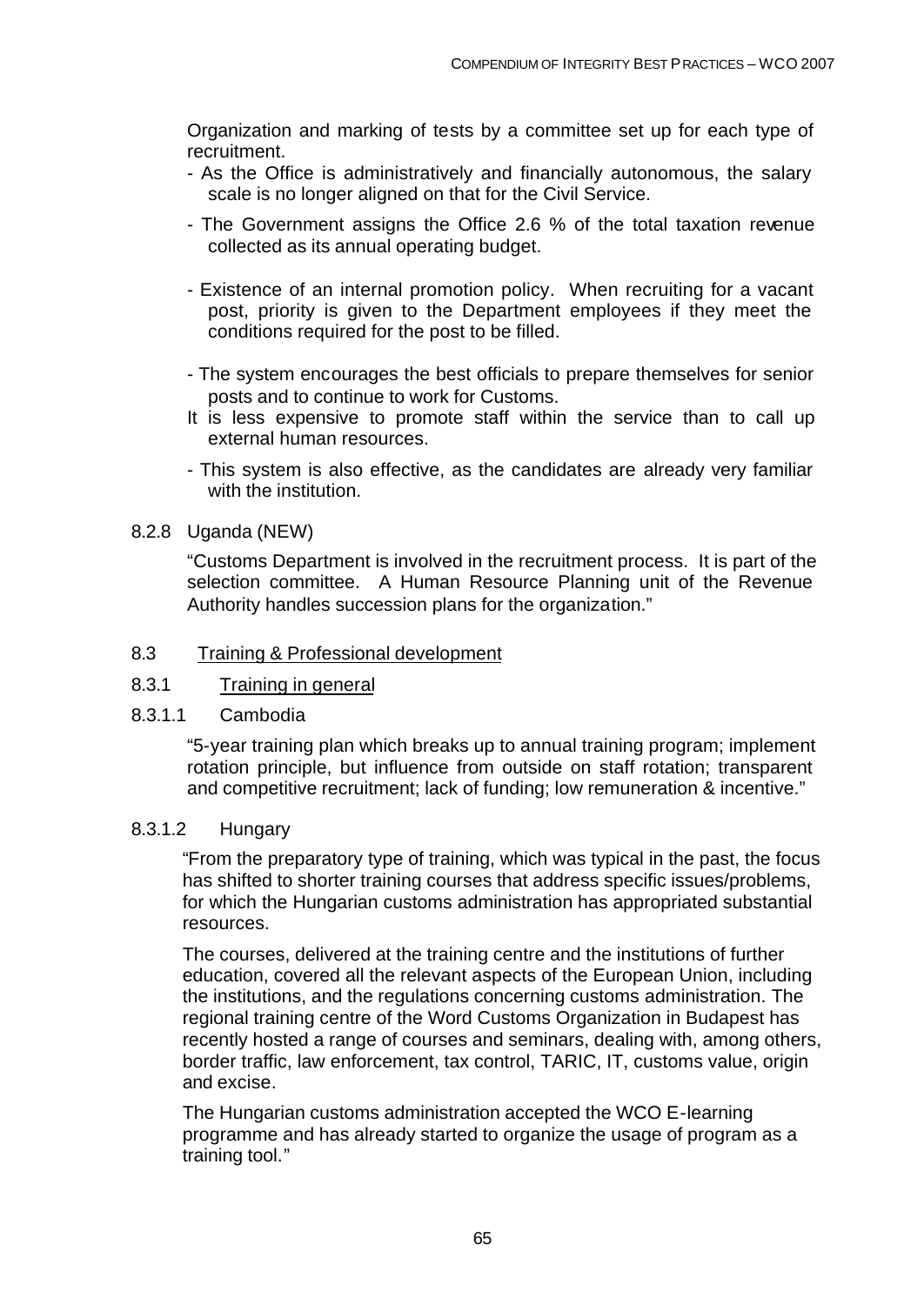## 8.3.1.3 Ghana (NEW)

"Courses in Change management have been organized for staff at both senior and middle levels to adopt modern trends to eliminate delays, increase revenue by applying customer friendly methods and exposure to the ills or dangers of corruption to the nation."

## 8.3.1.4 Hong Kong, China (see 8.1.3)

## 8.3.2 Integrity Training

### 8.3.2.1 France

"Preventative action in the context of vocational training :

Initial training for officials from all categories (senior managers, A, B and C category officials) focuses on the risks they face when performing their duties and warns them against a wide range of enticements and attempts at corruption that may be directed at them.

Methods of detecting potential fraud are also covered in training courses for supervisory staff.

Ongoing training : This involves reminding officials throughout the course of their career about professional ethics and rules of good conduct in terms of the obligations incumbent on them (for example, professional ethics file relating to the requirement for officials to be independent, issued to all the services), and the risks faced in cases of shortcomings by dirculating the sanctions imposed annually by the Directorate General (publication in the official Customs bulletin, which is for internal use only). This information is disseminated at local level (Directorate, services, units).

Turning the spotlight on noteworthy cases of corruption detected by Customs, by means of articles in the official magazine "Douanes infos" and on the home page of the Customs Intranet site. It is worth noting that officials also receive letters of commendation, which may be signed by the Regional Director, Director General or Minister."

"There is no charter or code of conduct for Customs officers. This offers the advantage of not having to draw up exhaustive rules, although a potential disadvantage is that there is no reference compendium. However, officers can refer to the professional ethics files and the framework instructions relating to administrative discipline, which are available and can be easily accessed via Intranet."

## 8.3.2.2 Netherlands

"Managing integrity also means that the managers of the DTCA must trained in using the right tools. The integrity project ARDI therefore also includes training. In the first place, there is the integrity training program (so called dilemma-training) developed in collaboration with the European Institute of Business Ethics at Nyenrode University. This program presents various work-related dilemmas and methods for dealing with them. The program thus not only expands the integrity awareness of staff, but it also provides a concrete and structured way of dealing with this issue. Participation in the dilemma training course by teams and units is voluntary.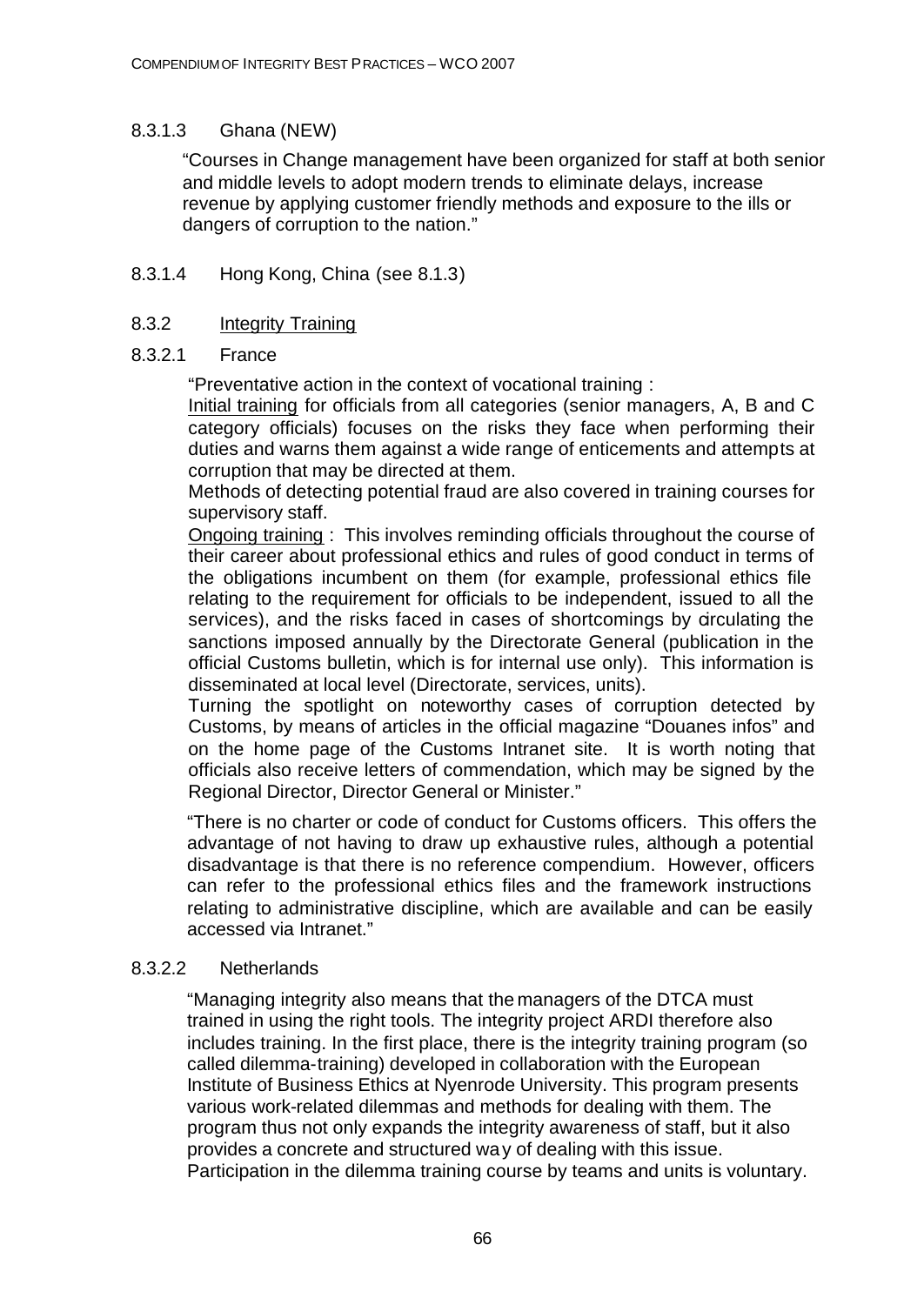On another front, there is the basic training that each new staff member must attend, which includes an initial module on integrity.

In addition to dilemma training–which has been operating for some time and which is very popular—a new training course on official integrity for managers has recently been developed. This new course is not hands-on dilemma training, but it gives managers a set of tools with which to guide their staff in promoting integrity. This new training is compulsory.

Right now we are in the process of developing extra modules on management-training. These modules give extra focus on the tools of coaching and supporting their employees on the subject of integrity."

### 8.3.3 Training for management

#### 8.3.3.1 United States

#### "*Actions*

Mandatory 2-week leadership training program to be attended by newly selected supervisors (within 90 days of appointment), as well as annual ethics and integrity training required for all managers and supervisors. Disseminate updated integrity training standards and information (that represents the current agency policy) to all employees, including presentation through an internal Web portal and other automated training means.

Management development conferences include training sessions on professionalism, integrity and other leadership concepts.

All formal training courses for supervisors and managers include sessions or references to integrity, ethics and professionalism."

### *Benefits*

"Qualified and motivated managers and supervisors act as mentors to subordinate staff and continually support and enhance the integrity of Customs operations.

Managerial staff, through a constant regime of high-quality professional development, remain highly attuned to integrity best practices and endeavor to reinforce these principles while in their leadership capacity."

#### *Challenges*

"Adherence to these principles requires continual attention, feedback and monitoring. Therefore, the task of continually delivering a cyclical training regime is manpower intensive and requires a fiscal commitment to the training investment.

Integrity principles that are gained through constant training do not always result in a fixed and tangible (measurable) "product" of those efforts, although overall professionalism can certainly be viewed as a by-product of quality integrity training programs."

#### *Notes*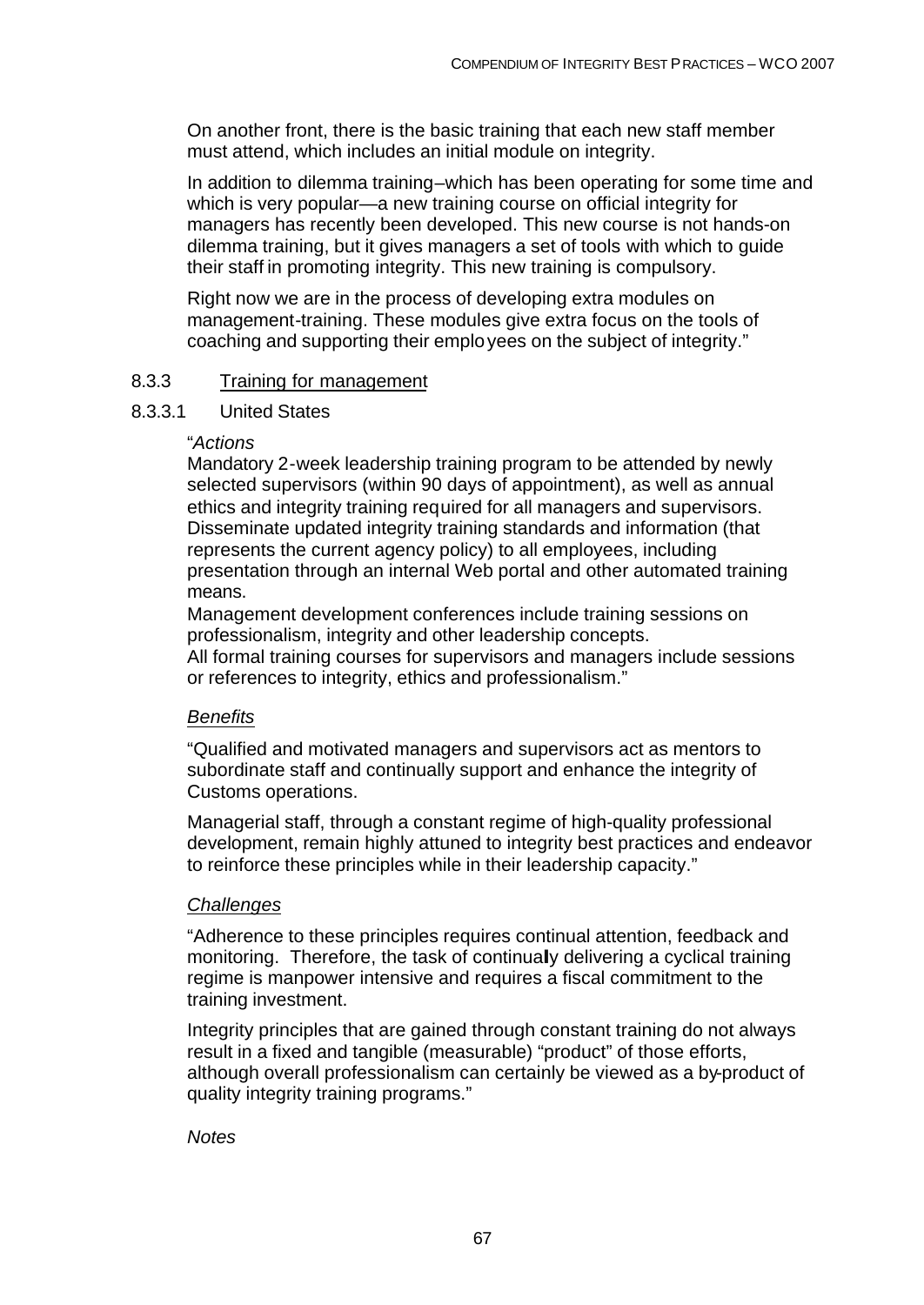"Managerial integrity-based training programs have long been in place for U.S. Customs and Border Protection.

Integrity programs in formal training regimes are continually updated based on new developments and student feedback.

Integrity training is an ongoing process that requires the agency to monitor the effectiveness of the training being delivered and ceaselessly work to adapt integrity concepts to the various duties that Customs performs.

U.S. Customs and Border Protection has embarked on an ambitious "Professionalism" initiative for all employees. The goal of this program is to continually enhance interpersonal skills for U.S. Customs and Border Protection personnel when dealing with the public, as well as internal customers. Integrity and professionalism (as reinforced to subordinate staff by all managers) are critically linked qualities in the performance of Customs activities on a global perspective."

## 8.3.4 E-learning

## 8.3.4.1 Australia

"Customs offers a number of on-line learning opportunities to assist employees perform core tasks. The Customs Development Program identifies the core skills required of all staff and specialist skills that will vary depending upon assignment. The Program incorporates existing education programs including the Commercial Education Program, Border Education Program and the Public Sector Quality Management Program.

The Program is competency based, and enables staff and supervisors to satisfy individual as well as organisational needs. It also works in conjunction with the Performance Assessment and Feedback System."

## 8.4 Performance management & appraisal

## 8.4.1 Morocco

Annual in-service satisfaction surveys carried out for all Customs officers

- -- Measures the level of satisfaction in relation to working conditions, career advancement and the social climate. Very positive results have been recorded in this domain, and the survey carried out in 2003 highlighted pride and a strong sense of belonging to the Customs institution.
- -- A final report, produced at the end of each survey, then issued to all staff;
- -- Results are presented to the staff, with the Director General in attendance.

## 8.4.2 Rwanda

Existence of a performance evaluation system reflecting the output and behaviour of officials over the period in question.

At the start of each year, the official and his/her line manager discuss and agree on the objectives to be attained by the end of the year.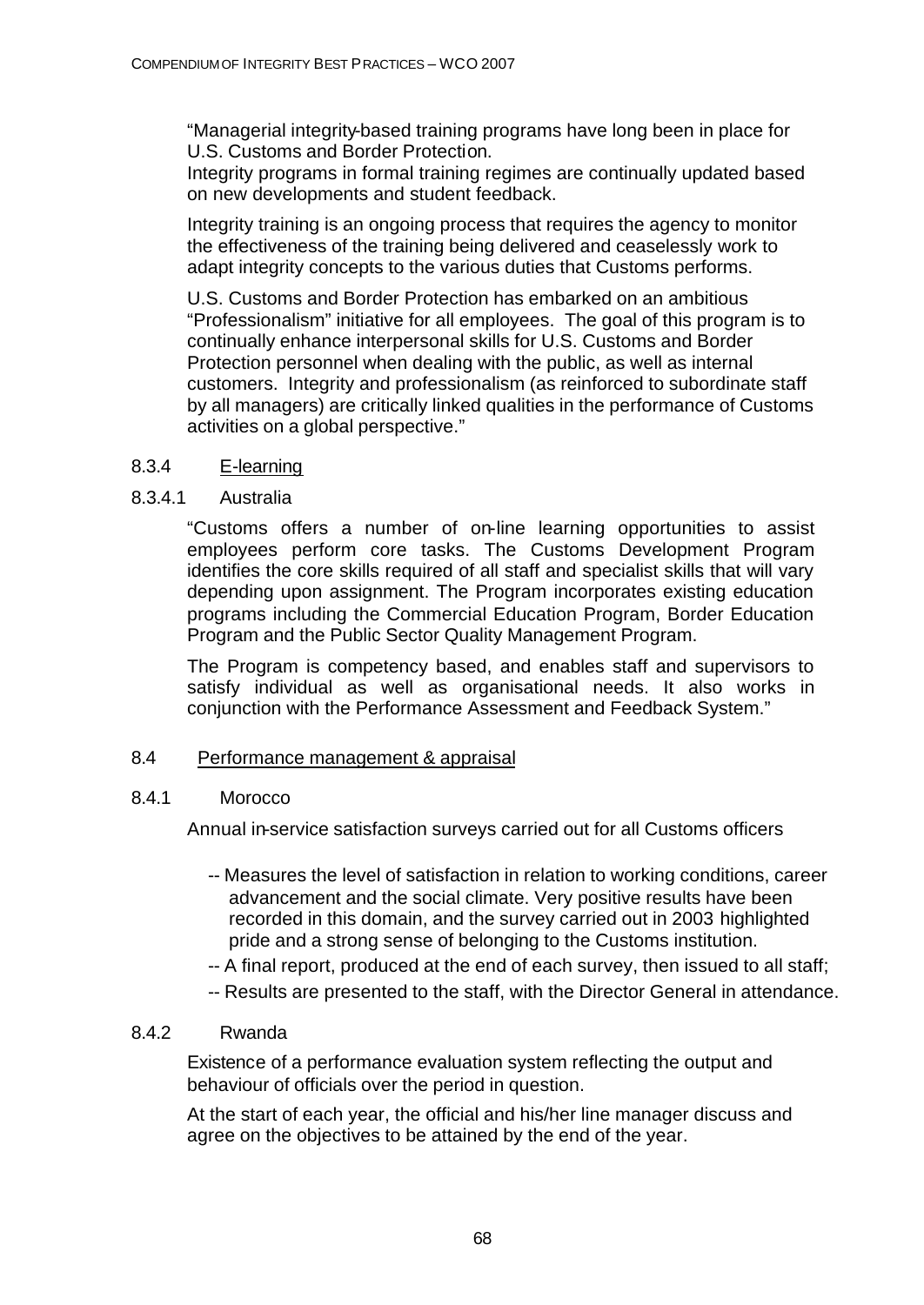At the end of the year, they discuss whether the objectives have been achieved, and evaluate and establish the action plan for the following period.

This system has not yet been fully mastered by certain senior staff, despite the fact they have received a great deal of training.

- 8.4.3 United States (see 8.2.6)
- 8.4.4 Hong Kong, China (see 8.1.3)

### 8.5 HRD in general

### 8.5.1 Morocco

Implementation of an Integrated Resource Management System (SIG) containing a module devoted to human resource management

- -- The Customs administration wishes to have a means of organizing and recording its officers' skills;
- -- Objective determination of the training to be provided to each audience;
- -- Ensure that the official who occupies, or might occupy, a post is suited the task; etc.

In the present module, this aspect is the subject of what is commonly called strategic human resource management: organization management, employment and posts management, profile and competence management, recruitment management, training management.

The HR domain consists of a number of processes relating to the management of social assistance, including loan management and monitoring, allocation of summer vacation centres, transport of civil servants, etc.

## 8.5.2 Belgium – Job description

In-depth review of human resources management within the Federal Civil Service in order to ensure the officials' profiles correspond as fully as possible to the tasks they perform (this reform has implications for officials' administrative careers, mobility policy, training policy, etc.) The job description is the cornerstone of any Human Resources policy.

## 8.5.3 Zambia (NEW)

"Introduction of the Staff Disciplinary Code Grievance Procedures. Performance management and development systems have been introduced. All staff get opportunity to contribute towards formulation of Organizational Strategic Action Plan."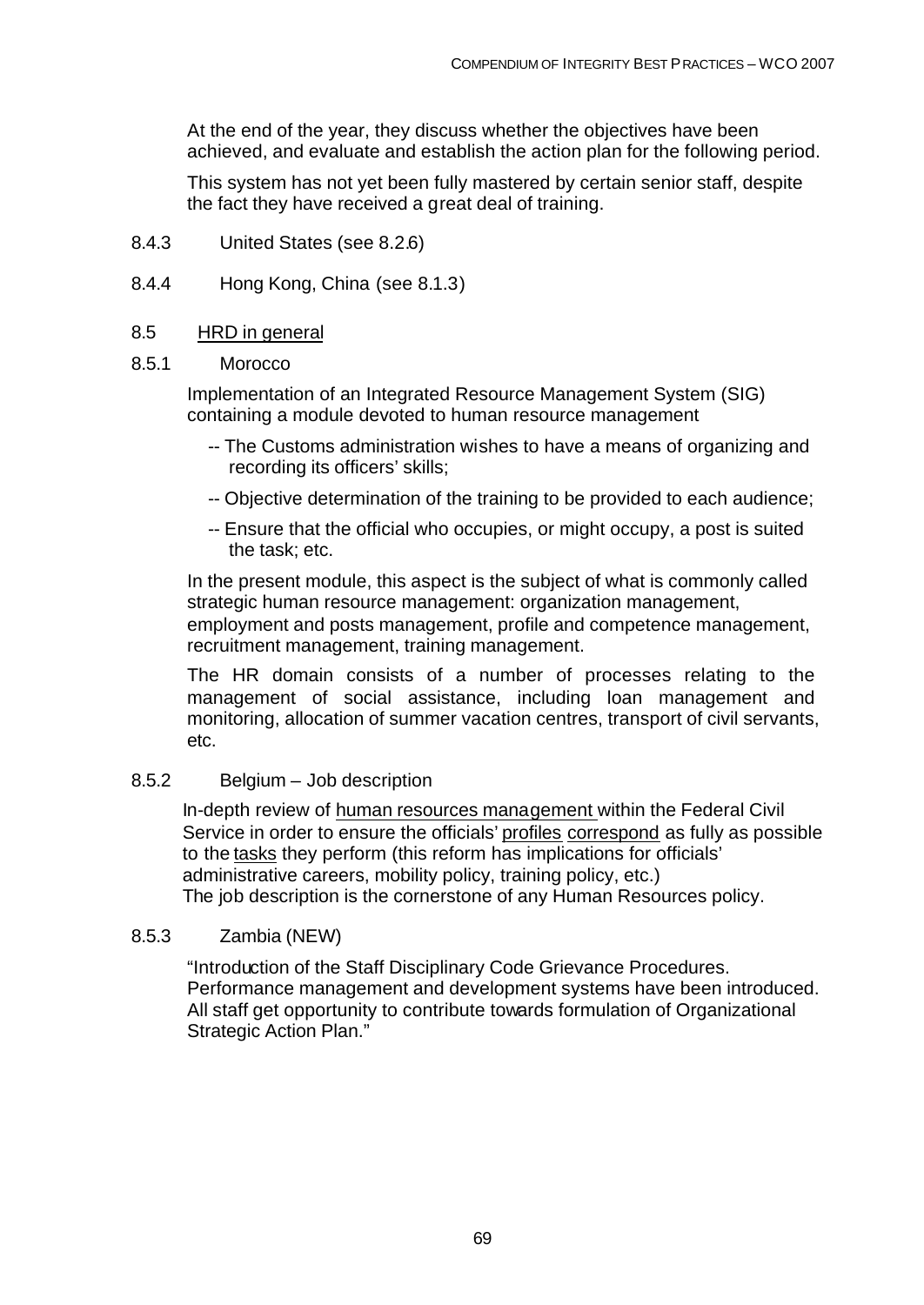# *9. Morale and Organizational Culture*

*"Corruption is most likely to occur in organizations where morale or 'esprit de corps' is low and where Customs personnel do not have pride in the reputation of their administration. Customs employees are more likely to act with integrity when morale is high, where human resource management practices are fair and where there are reasonable opportunities for career development and progression. Employees at all levels should be actively involved in the anti-corruption programme and should be encouraged to accept an appropriate level of responsibility for the integrity of the administration."*

## 9.1 Moral and Organizational Culture

## 9.1.1 Netherlands

## "*Integrity counselors*

Another aspect of the integrity policy involves the appointment April 2001 of 40 integrity counselors. Directorates and units have recruited and selected these integrity counselors. The positions they hold are new. We already had a central integrity counselor, but—partly to bring the entire issue closer to staff—it was recently decided to appoint counselors at unit level. Integrity counselors are ordinary employees who serve as sounding boards and advisors to other employees when they have questions in relation to integrity. They do so on a voluntary basis, as a secondary responsibility. The questions may be about a staff member's own integrity or a suspected infringement by others. A protective regulation is being drawn up for both integrity counselors and people who report suspected abuse. These whistleblowers enjoy protection of their legal status (against dismissal, transfer, etc.) when they report abuse in accordance with an internal procedure. However, people who take information about possible abuse outside the organization, or report it to the media, lose this protection.

## *Digital discussion groups and website for security and integrity*

Because we think that an important aspect of integrity policy is communication we are currently developing a website for security and integrity, and setting up digital discussion groups on our Intranet. The idea is to offer a permanent and low-threshold means of communication to all our staff where they can follow developments in security and integrity policy both inside and outside our organization. The site also offers an easy-to-use reference function for integrity rules and frequently posed dilemmas, moral or otherwise, and presents cases taken from real life. We are attempting to set up digital discussion groups where staff can discuss their questions involving integrity and can submit their own dilemmas for discussion."

## 9.1.2 Hungary

"The prevention of corruption activities is included in the curriculum of the Customs School with a view to stop corruption activities and to co-operate in the discovery of such cases.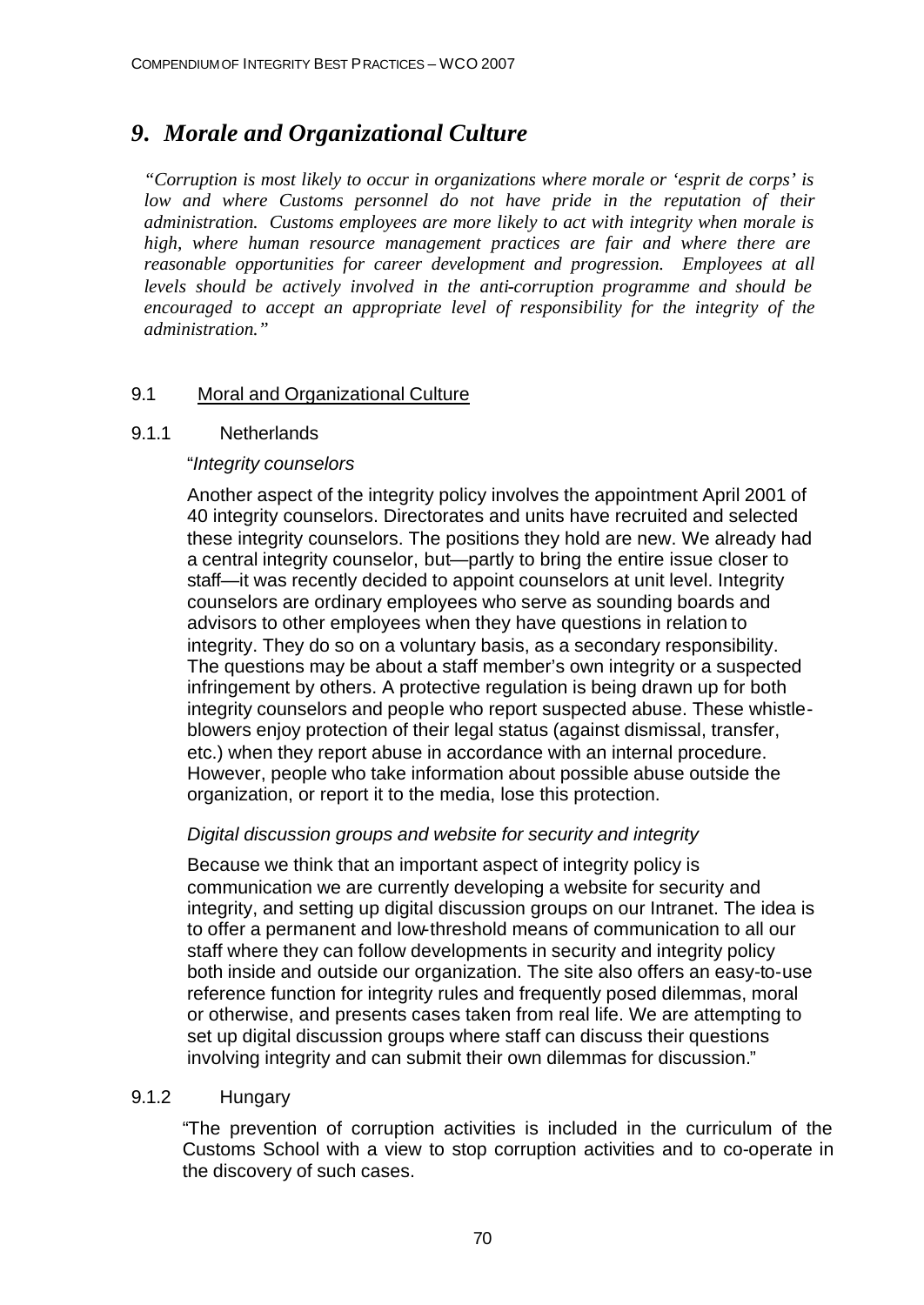The aim of these presentations is to raise awareness within customs officers towards the binding legal provisions concerning the definitions, sanctions of corruption activities and the procedures to be followed in such cases.

In addition, the presentations include the practical aspects of prevention and detection methods in order to prevent those emotionally not affected officers with corruption activities to commit as well as to actively assist in such a crime.

The major themes of the presentations :

- **•** Definition of corruption, social affects, necessity of prevention;
- Crimes related to corruption activities in the Penal Code, reporting obligations of officers and sanction related to non-compliance;
- **Introduction of authorities involved in detection and investigation of** corruption activities, detailed description of their jurisdictions and competencies;
- Recognising the intention for corruption and its proper handling;
- **•** Presenting of the Anti-Corruption Strategy and Action Plan of the Customs and Finance Guard."

### 9.1.3 Slovak Republic

"Introduction so called panel system of customs clearance inland customs houses - the system provide for transparency of customs agents disposals in the same order as was recorded their on-coming, the customs office is separated from waiting room by glass wall so the customs agents are not in direct contact with customs officers clearing their consignments."

### 9.1.4 Turkey

"The new customs offices are designed to ensure maximum transparency both effectively and symbolically by virtue of glass-walls and open-offices and to minimise the contact with the operators owing to automation."

## 9.1.5 Hong Kong, China

"Hong Kong Customs :

### Morale

- (a) has enhanced staff communication by holding regular meetings with the respective staff associations;
- (b) has published newsletter quarterly -- Customs News. to strengthen internal communication;
- (c) has conducted staff opinion surveys on various issues such as Human Resource Management and staff communication. As mentioned above, Hong Kong Customs has recently commissioned the University of Hong Kong to conduct a survey with a view to enhancing staff communication; and
- (d) has regularly organized Departmental Seminars for staff to discuss integrity and ethical issues."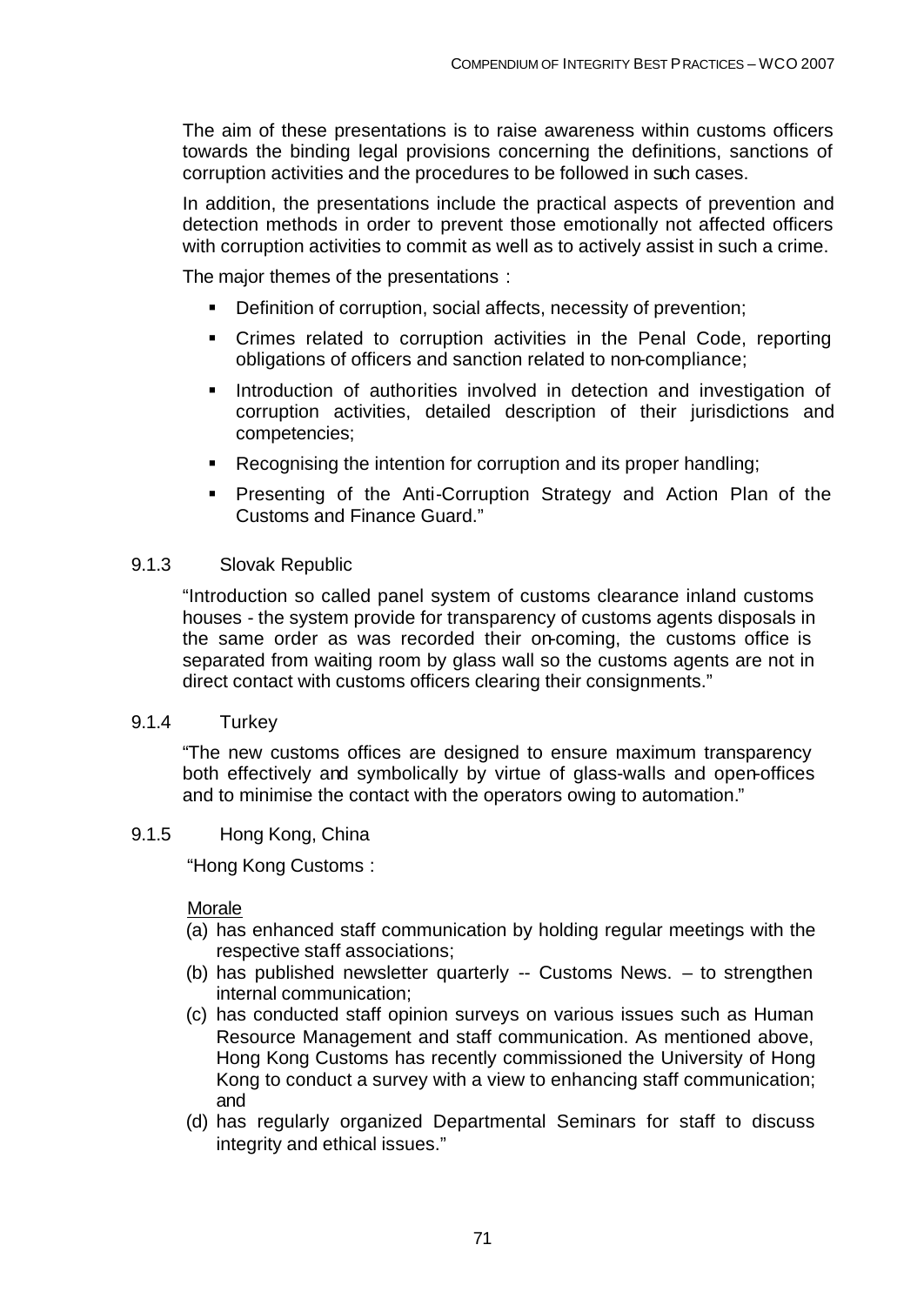## 9.2 Others

### 9.2.1 Netherlands - *Handling a moral dilemma*

"The method of *Seven steps to handle a moral dilemma* is a mutual product of DTCA and the Nyenrode University. In seven steps one can formulate a moral dilemma into one sentence, including the answer what to do next. These seven steps are :

- *1. What is the core problem?*
	- Make an inventory of the more or less principle points of discussion
	- Select the most relevant discussion-points
	- Formulate the core-problem (in de form of a question or a statement)
- *2. Who are involved?*

Persons involved are all who can claim a *right* or a *interest*.

- *3. Who are responsible?*
	- Who has to make a decision?
	- Who are  $-$  more or less  $-$  partly responsible?
- *4. Which information do I need?*
	- Is extra information needed?(possibilities are: enough, welcome, necessary)
	- If yes, which information is necessary?
- *5. Which arguments can be advanced?*
	- Collect *pro-*arguments
	-
	- Collect *contra-*arguments<br>- Mark the arguments as: If Mark the arguments as: (C) consequential ethics or (P) principal ethics
- *6. What is the conclusion?*
	- Weigh the pro- and contra-arguments against one another
	- Formulate a definite standpoint towards the core problem. The most used form is: "It is morally accepted / forbidden / inadmissible …that actor A does X, because of … in spite of …".
	- Check the conclusion to (a) the core problem, (b) the rights and interests of all involved and (c) the formulated principles or basic values.
	- Define the concrete actions, that (a) do right to the conclusion and (b) as much as possible take into account the contra arguments.
- *7. How do I feel now?*
	- Am I prepared to announce the decision?
	- Will I in the same circumstances make the same decision again?
	- Fits this decision into my picture of *integrity*?"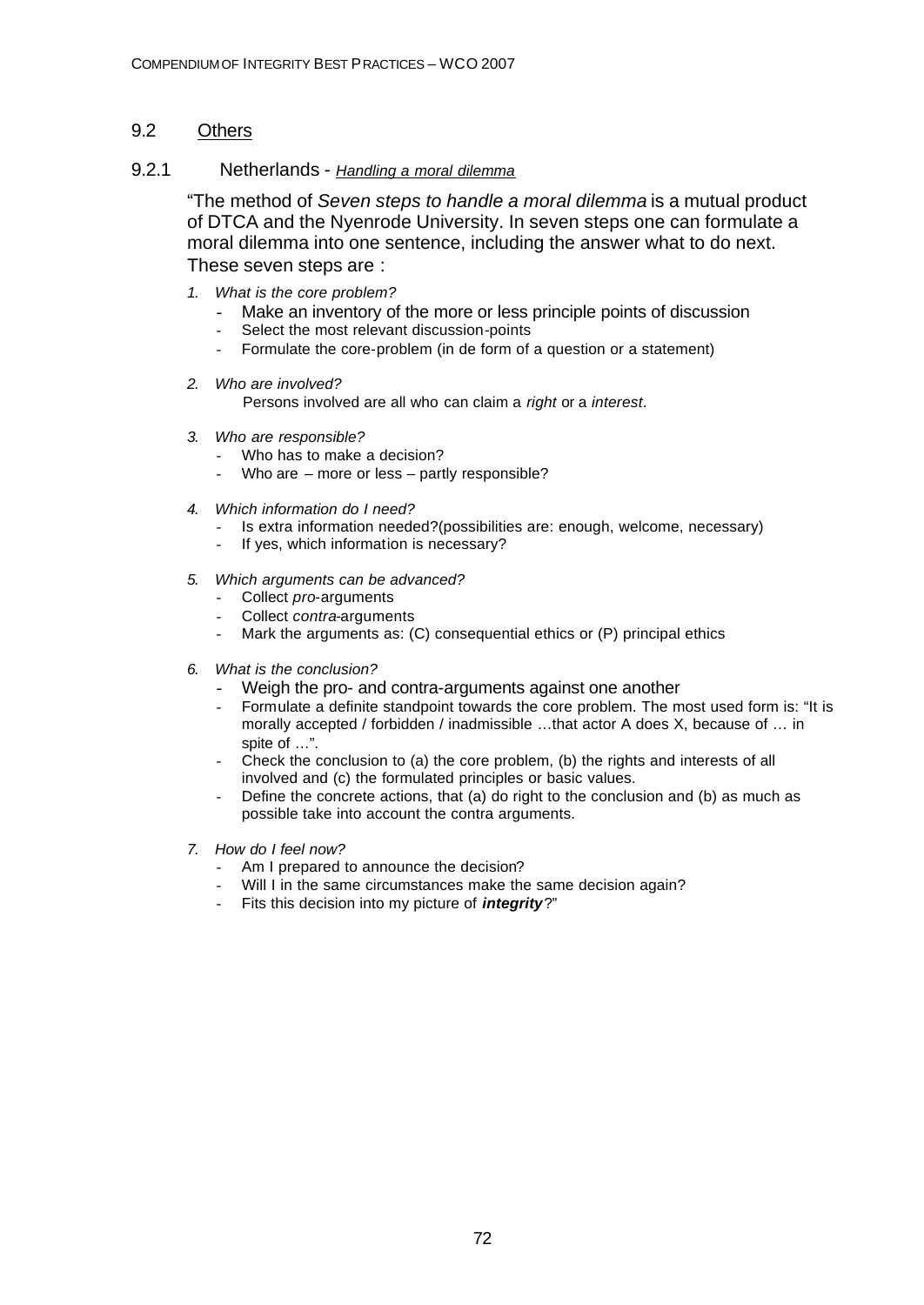# *10. Relationship with the Private Sector*

*"Customs administrations should foster an open, transparent and productive relationship with the private sector. Client groups should be encouraged to accept an appropriate level of responsibility and accountability for the problem and the identification and implementation of practical solutions. The establishment of Memoranda of Understanding between Customs and industry bodies can be useful in this regard. Likewise, the development of codes of conduct for the private sector, which clearly set out standards of professional behaviour, can be useful. Penalties associated with engaging in corrupt behaviour must be sufficient to deter client groups from paying bribes or facilitation fees to obtain preferential treatment."*

### 10.1 Cooperative agreement with private sectors (including MOU)

#### 10.1.1 Australia

"Customs National Consultative Committee (CNCC), established in 1991, provides an opportunity, at national level, for discussion of Customs policies, practices and procedures relevant to the trading community, and to work in partnership to resolve any difficulties.

Customs Frontline program is a cooperative liaison program with industry aimed at preventing the movement of illegal goods and people across the Australian border. Frontline members sign a Memorandum of

Understanding with Customs to formalise this cooperation. Currently there are in excess of 700 Frontline members Australia wide.

Customs security policies and procedures mean that it is difficult to arrange exchange programs with the private sector for training purposes. However, Australian Customs offers the opportunity of exchange of information, and official visit programs."

#### 10.1.2 Hong Kong, China

"Hong Kong Customs :

- (a) has worked out cooperative agreements with private corporations on various enforcement fronts :
	- suppressing illicit cigarette;
	- combating illicit fuel;
	- eliminating faked pharmaceutical products; and
	- tackling IPR-related offences.
- (b) has commissioned the University of Hong Kong to conduct a customer satisfaction survey with a view to identifying areas for improvement and providing quality service to the public; and
- (c) has signed Memorandum of Understanding (MOU) with its business partners such as the express cargo industry and cross boundary transportation industry.

#### **Benefits**

• The actions taken have foster and open, transparent and productive relationship with the private sector.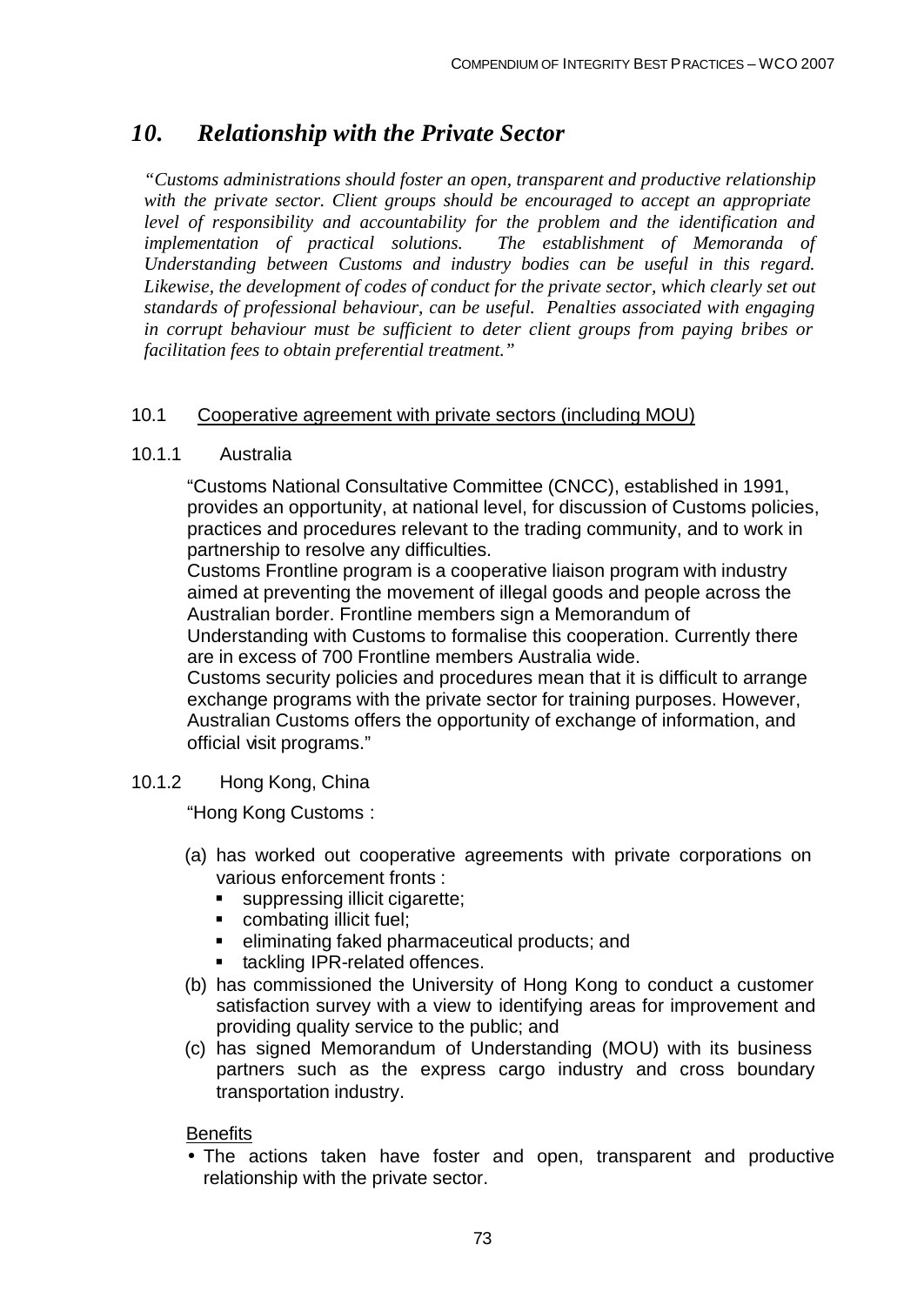• Signing of MOU has strengthened cooperation and trust between the Administration and the private sector."

### 10.1.3 Belgium

MOU through which a company undertakes to provide information over and above that legally required. The information can also be provided more rapidly. In return, the Administration will apply less stringent procedures to the company. In fact, based on the information provided, the Administration is able to conduct better-targeted and faster controls. To date, the Belgian Customs Administration has signed four MOUs with companies or professional associations.

On the basis of the information received, the Administration is able to conduct more targeted and faster controls.

### 10.1.4 Lithuania

"Currently, 19 memoranda of mutual understanding have been signed with business associations and 11 agreements concerning cooperation have been concluded. Information is exchanged on mutual basis and the confidence in the Customs by the public grows constantly.

The business sector is informed on changes in the business conditions; thus, the partnership between the Customs and business sector is increased."

### 10.1.5 China (NEW)

"Since 2004, it started and launched integrity build together activity of "customs-enterprise" and "port" between business sectors and law enforcement authorities of the port. The cus toms signed the cooperative agreement with nearly 5,000 business sector."

### 10.1.6 Colombia (NEW)

"Agreements with sectors of the trade susceptible to contraband, piracy, counterfeit, and other smuggling activities by working jointly to prevent trade from being compromised."

### 10.1.7 Maldives (NEW)

"Business partnership programme implemented with traders (17 MOUs with ship operators and 1 with courier service agent) on 1<sup>st</sup> November 2005."

### 10.2 Regular meetings, consultative committee, working group

### 10.2.1 Turkey

"The Undersecretariat is getting more tentative to consulting to and cooperating with private sector and NGOs in its operations and legislative works. "Build-Operate-Transfer" system is a unique method of cooperation. New customs law and anti-smuggling law took into consideration the views of sector representatives, transporters and customs brokers. They are heard when policy decisions are taken.

The new regulations on which consultation took place reflect compromise and are clearly more responsive to their needs. However facilitation, which is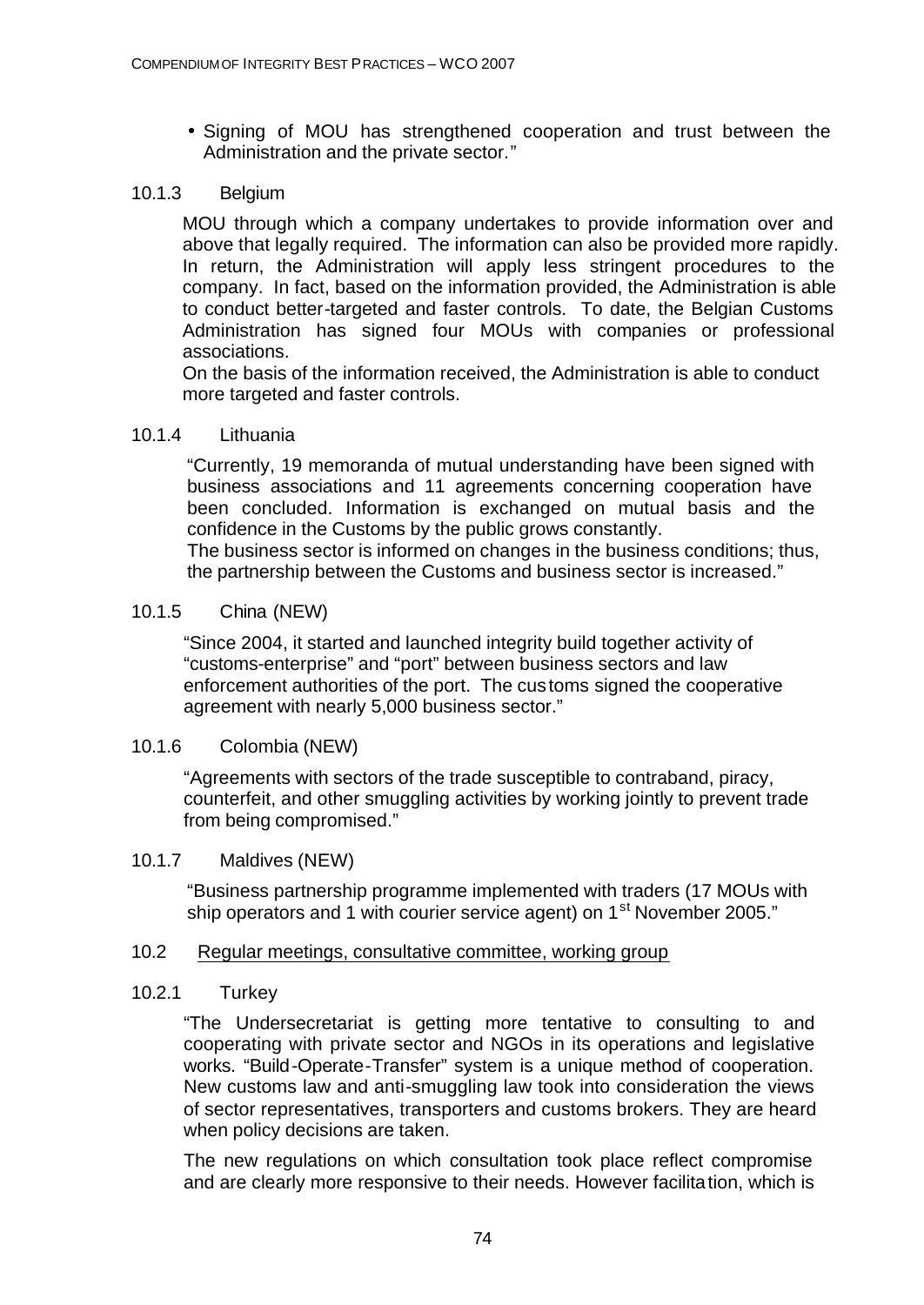a reasonable area on one side to discuss the procedures with private sector, and security concerns on the other side, which may require undisclosed work and preparation where lobbying is not acceptable, are the two overlapping hot points.

Few MOUs have been signed with some firms so as to provide fast and secure transactions.

To produce and share accurate and timely information in border gates, Turkish Customs' vehicle monitoring system has participated in ULAS-NET with other stakeholders, Ministry of Transport and International Transporters Association – a sector representative. Ulas-Net, a network linking public and private offices at 14 land border gates, provides customs enforcement with data transfer facility concerning vehicles, drivers and transport traffic and real time cross check option of declarations."

#### 10.2.2 Belgium

**National Forum** : Consultation meeting between the various administrations (including the Customs and Excise Administration) with competence for goods transport within Belgium and outside its frontiers, and professional federations. These federations inform the authorities of their wishes and the problems encountered.

- The Administration informs the other parties of new developments.

The National Forum has been meeting since 5 February 2003, with an annual meeting between the heads of the various entities. There are monthly meetings of small technical working parties.

#### 10.2.3 United States

"U.S. Customs and Border Protection maintains an active and mutually beneficial relationship with private sector counterparts.

Notable examples are the Commercial Operations Advisory Committee and the Trade Support Network. These groups are made up of prominent members of the private sector that interface with U.S. Customs and Border Protection (Customs brokers, importers, carriers, freight forwarders, etc.) Both of the above-listed groups meet regularly with U.S. Customs and Border Protection officials to discuss policy issues and contribute to the design and development of modernization projects, such as the Automated Commercial Environment (ACE). Members of the TSN are actually working cooperatively with U.S. Customs and Border Protection to help design and develop ACE to likewise meet the needs of the trade community.

U.S. Customs and Border Protection officials of various levels often meet and address the private sector on formal and informal basis. This includes, but is not limited to, seminars, trade fairs, port visits and industry meetings.

While subject to regulations and legal liability for their activities that relate to Customs procedures, the private sector often assists (as a liaison) to detect and report suspect activity as it is encountered."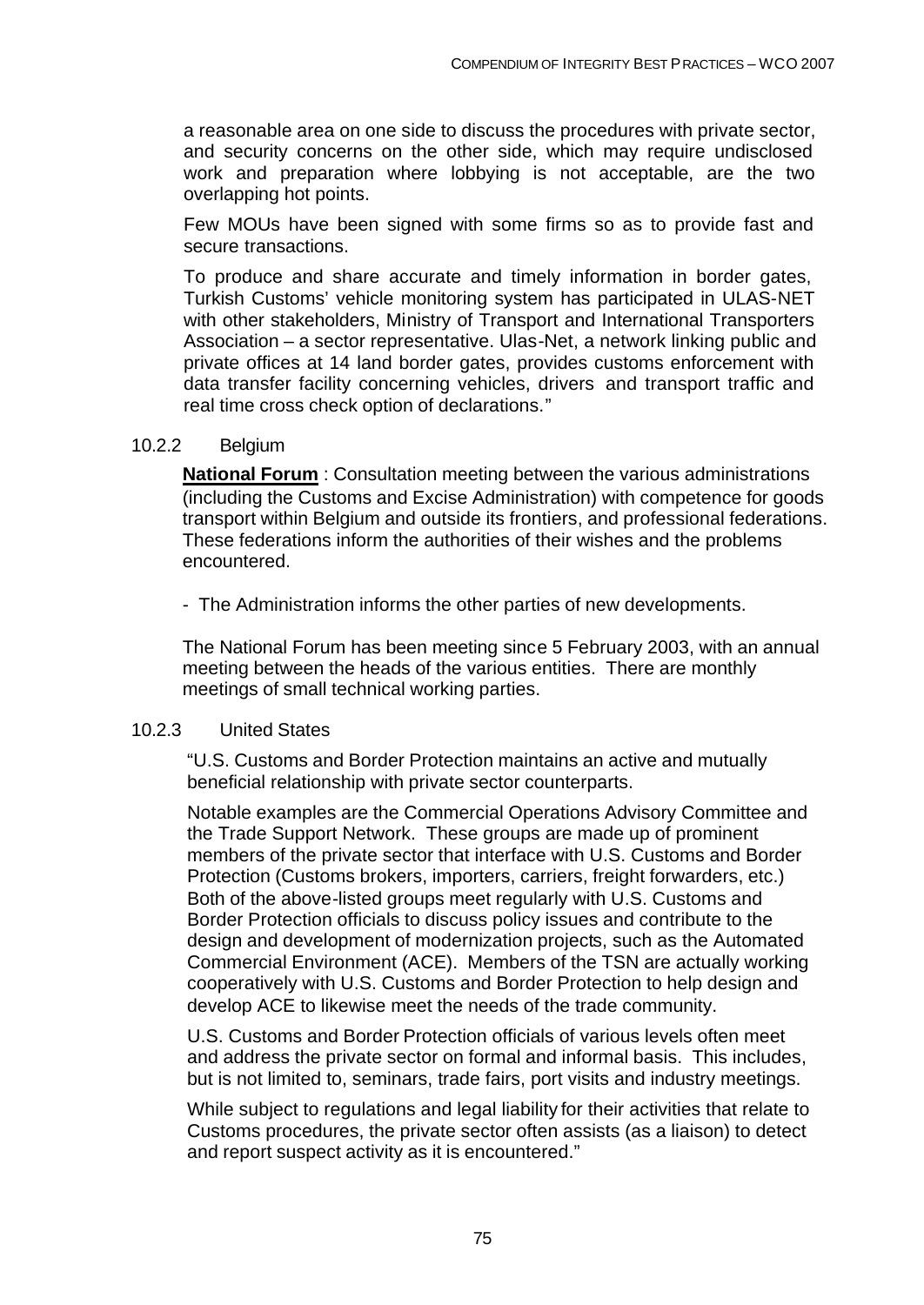# *Benefits*

"A solid working relationship between U.S. Customs and Border Protection and the private sector is essential for the efficient flow of international trade and travelers. This impacts the economic vitality of all countries involved.

Maintaining "appropriately-close" working relationships helps U.S. Customs and Border Protection and the private sector to prevent, mitigate or altogether avert problems before they are encountered at the borders."

# *Challenges*

"As with any process that is inherently human (and therefore subject to breach of integrity) these working relationships rely heavily on a respect for the partnership boundaries that have been formed.

Over time, without proper adherence to the aforesaid boundary lines, personal friendships and acquaintances can potentially result in an unfair trade advantage, albeit knowingly or unintentionally, being provided."

# 10.2.4 Lithuania

 "Customs Consultative Committee (C.CC) is established in the Customs Department. Customs consultative sub-committees are established in all the 5 regional customs offices. Meetings of the CCC and subcommittees take place every quarter of the year. Representatives from the business sector are introduced with planned changes of the conditions for business. Besides, different questions of importance for business are discussed."

# 10.2.5 Hungary

"The Hungarian Customs and Finance Guard is the member of the National Crime Prevention Committee. The customs administration organizes Crime Prevention Meeting with Chambers of Trade and Corporate Concerns every year.

The Help Desk system of the customs administration will provide continuous assistance/advice for both the clients and the staff with any professional and IT issues and questions so that they can be solved in a fast and efficient manner."

# 10.2.6 Kazakhstan

"Customs service on the regular basis interacts with the business sector on the issues of corruption prevention. In the field customs bodies the "Consulting Councils" have been established. Every month meetings and round tables are held to discuss claims and complaints against customs officials and to explain the customs legislation of the Republic of Kazakhstan. Natural and legal persons are questioned to study the opinions of the citizens for improving the effective organization of customs control and elimination of corruption among the customs officers. The mass media publicizes the confidential telephone numbers of the customs bodies of the Republic of Kazakhstan to inform of any customs offences.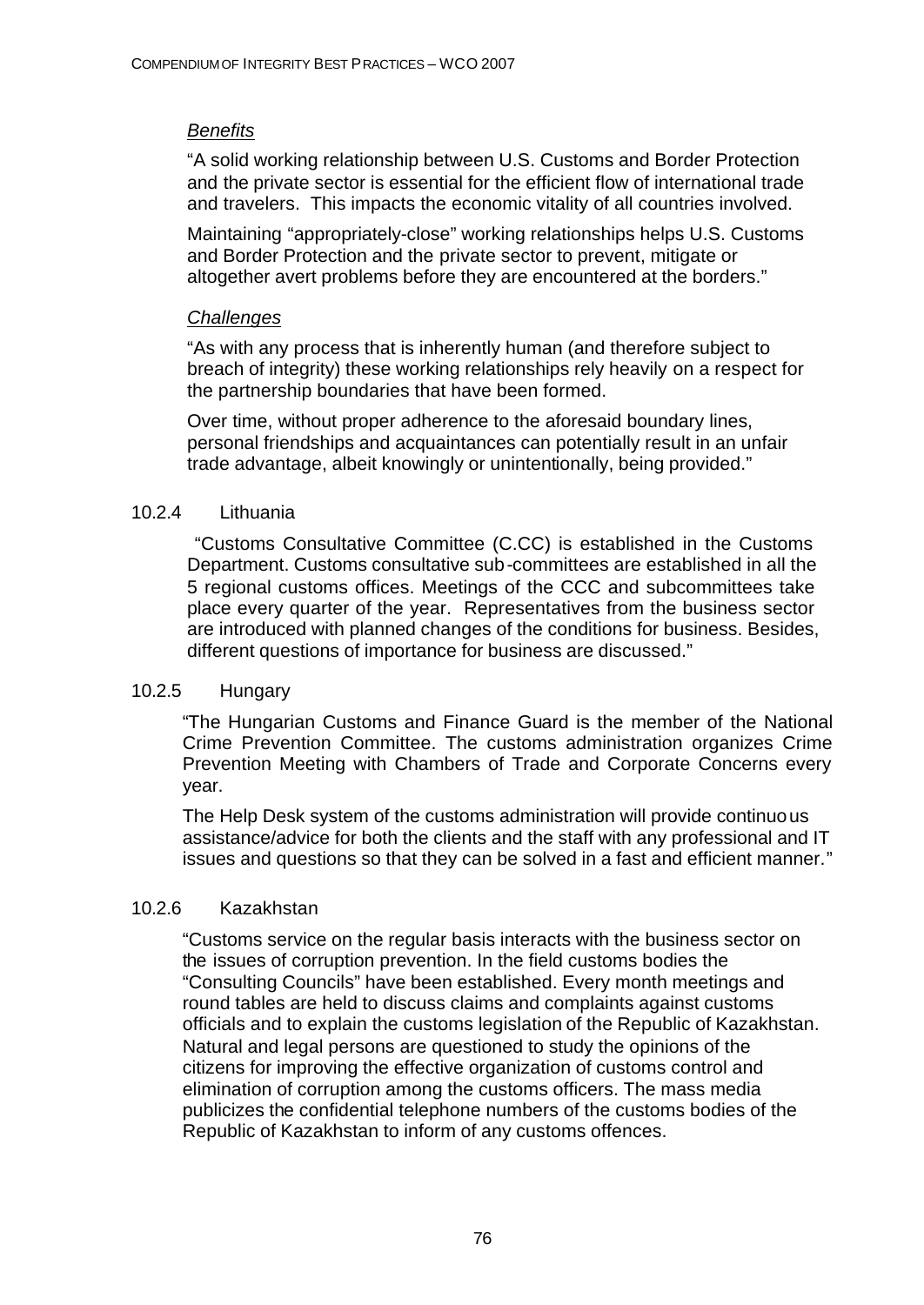There are special boxes in the Head-quarter and the field customs for the citizens' letters on the customs matters' issues that can be opened only by the authorized division."

### 10.2.7 Cyprus

- Ad hoc meetings with committees of customs agents, warehousekeepers and shipping agents associations
- **•** Members of above associations trained in use of the integrated information system
- Help desks available at all stations for support of the above system
- Availability of XML interface with clients systems
- 8 MOUs signed with major clients including carriers and manufacturers
- Availability of legislation, forms, information etc on departmental web site

### 10.2.8 Azerbaijan (NEW)

"A Co-ordination Committee has been set up to liaise between the rights holders and the Customs authorities, including a working group made up of rights holders and a secretariat consisting of Customs officers."

### 10.2.9 Jordan (NEW)

"Customs Department has worked effectively for the purpose of implementing the mechanism for consultation with trade economic operators through establishing the Partnership Council between it and the private sector where all issues relevant of elaborating regulations or drafting new legislation or providing a suitable environment for investment."

### 10.2.10 Nicaragua (NEW)

"Relations with the private sector through the Nicaraguan Chamber of Commerce, Private Sector Council, Transportation Federation of Nicaragua, Business Association where there is constant and open dialogue."

#### 10.2.11 Sweden (NEW)

"Swedish Customs has worked hard on improving the relationship with the private sector during the last decade. The Swedish Customs have meetings in different kind of groups with the trade and the chair position is shared jointly between customs and trade."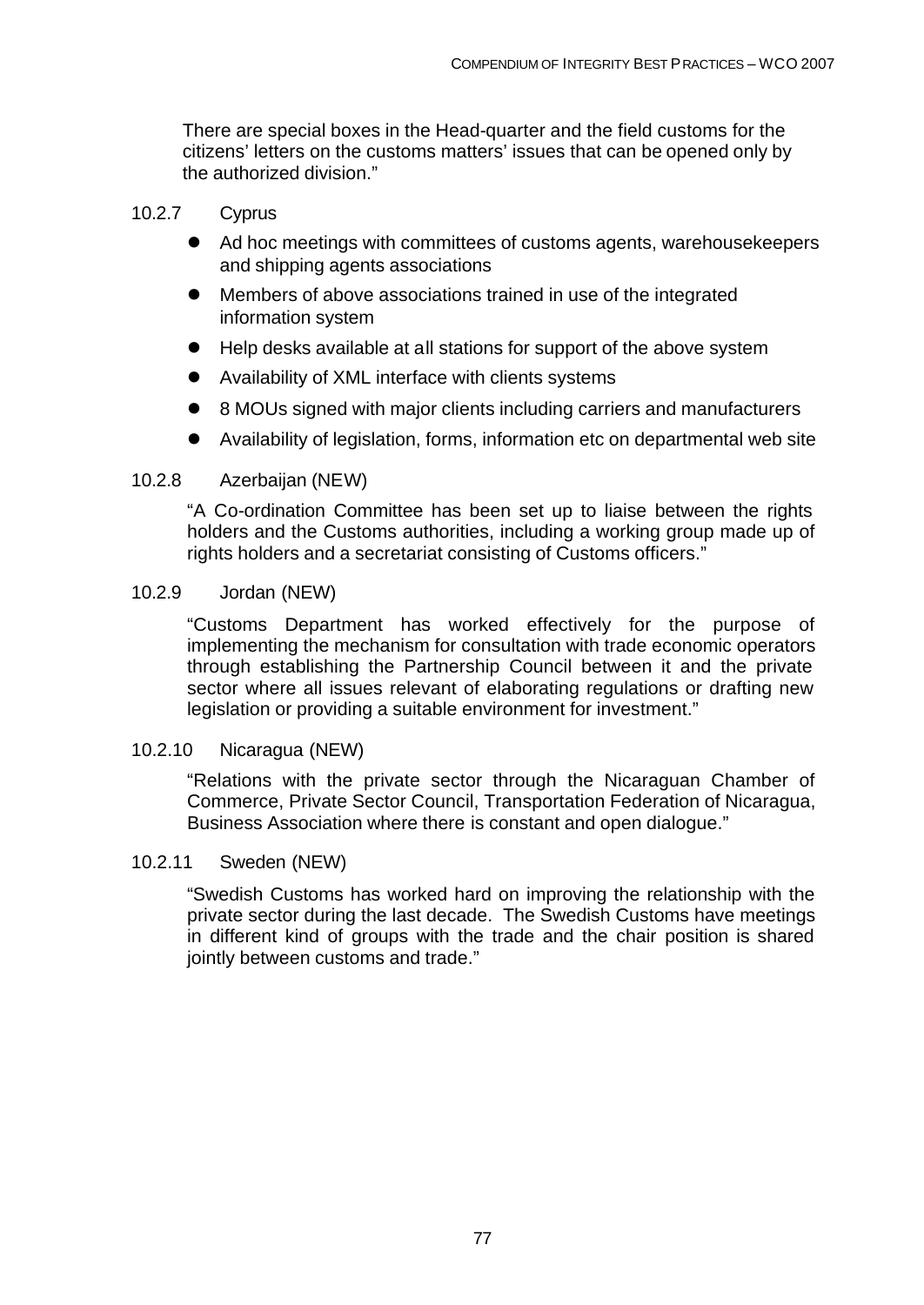### 10.3 Training or seminars for private sectors

#### 10.3.1 Lithuania

"On request from associations, the Customs organizes specialized seminars on specific topics.

The Customs Training Centre organizes constantly courses for customs brokers."

#### 10.3.2 China

"916 MOUs established with trade bodies or individual companies. Training courses, workshops, seminars and meetings on Customs laws, regulations and guidelines organized and provided to 12500 trade bodies and enterprises.

Promoted the enterprises to improve their internal management and lawabiding consciousness.

Enhanced the communication between Customs and enterprises.

Improved the efficiency of Customs control on enterprises.

Preventing smuggling from the root cause won initial success."

### 10.4 Customer survey

10.4.1 Morocco

Annual external satisfaction survey conducted for external Customs users.

- -- Trader satisfaction survey with regard to the various Customs services;
	- -- Monitor the development of satisfaction levels among the various players with regard to new or improved services.

### 10.4.2 Rwanda

- Regular surveys on the service provided and the level of satisfaction among Customs clients.
- Regular surveys on the service provided and the level of satisfaction among Customs clients.
- Setting up a Help Desk at the Customs Collector's Office.
- Setting up a Petitions Office within the Services to Taxpayers and Technical Affairs Division.
- Setting up telephone lines for receiving requests and complaints from clients.

\* \* \*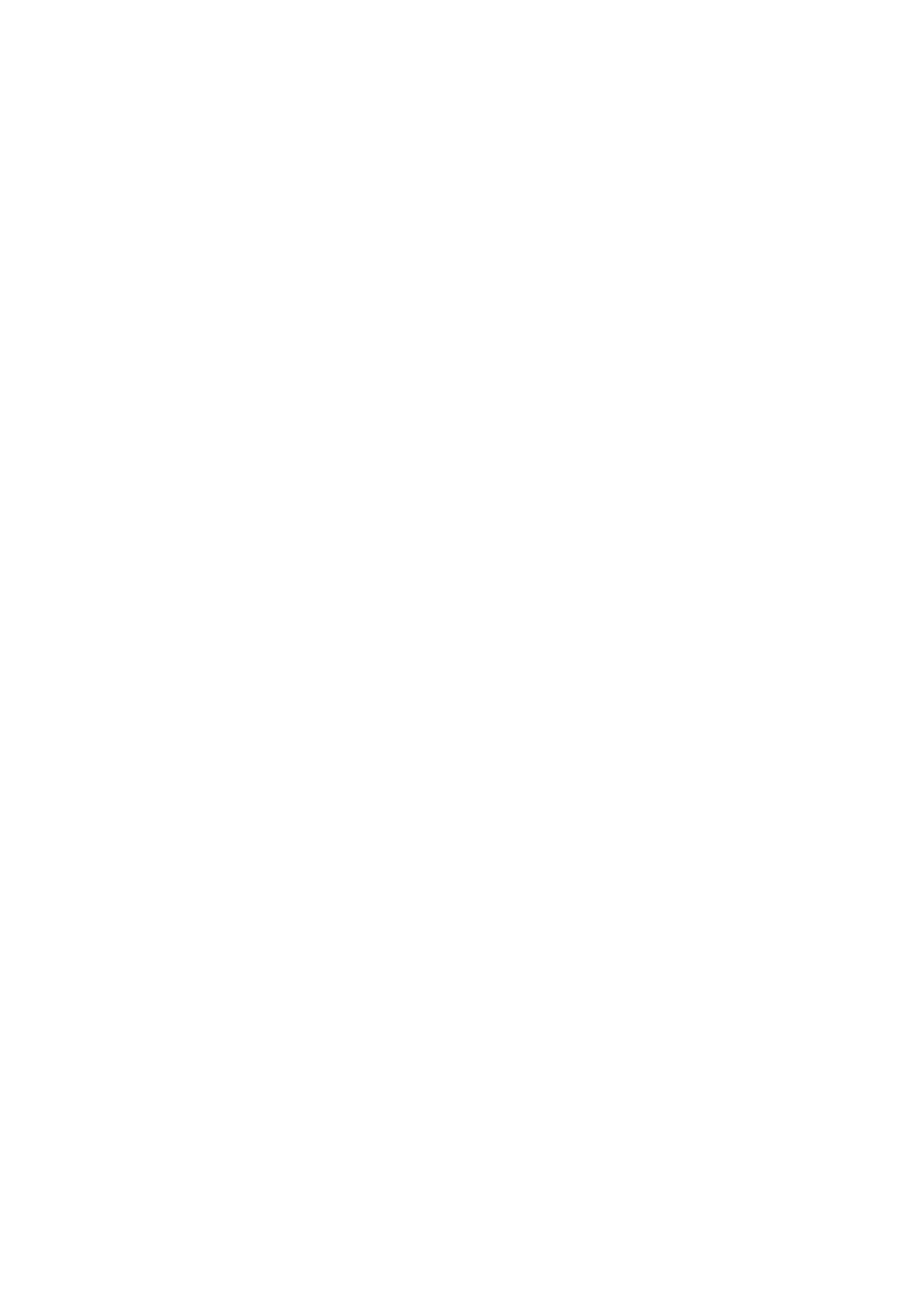# IV. Closing

*We, the Members of the Customs Co-operation Council, call upon Customs administrations to implement comprehensive and sustainable integrity action plans based on the key principles outlined above and on Governments, the business sector and members of the international community to support Customs in its fight against corruption.*

The mentioned above is the last statement of the revised Arusha Declaration. The Compendium of Integrity Best Practices is designed to assist Member Administrations in developing comprehensive and sustainable integrity strategy and action plans in association with the WCO Integrity Development Guide.

Those WCO Integrity tools are living documents and need to be updated and further developed. Therefore, the WCO Secretariat endeavours to achieve the project in cooperation with Customs Administrations and other stakeholders.

> *For more information Customs Modernization Sub-Directorate World Customs Organization*

*Web site: http://www.wcoomd.org Members' Web site: http://members.wcoomd.org e-mail: yoshiro.baba@wcoomd.org*

*\* \* \**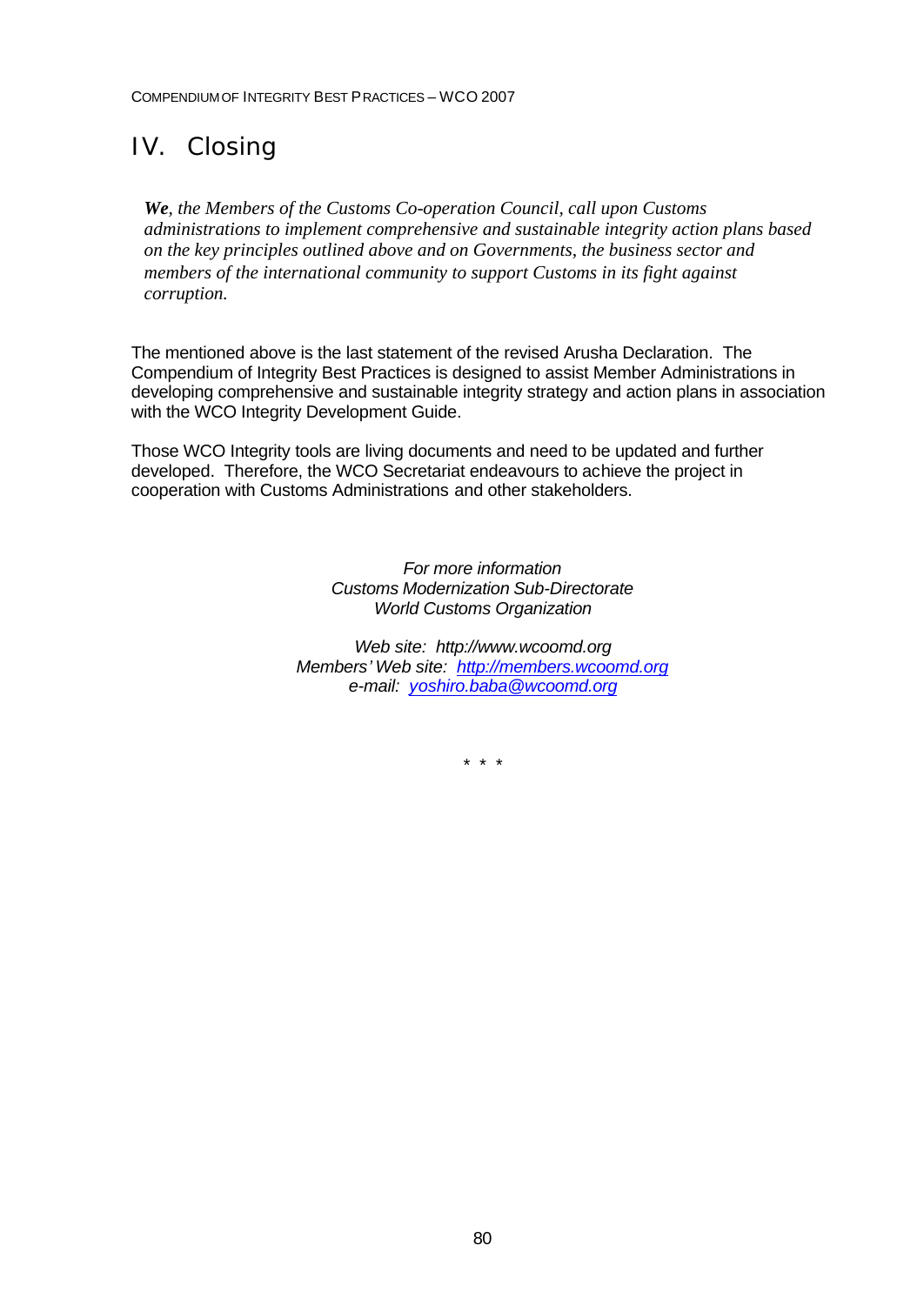# Annex. Revised Arusha Declaration

#### **DECLARATION OF THE CUSTOMS CO-OPERATION COUNCIL CONCERNING GOOD GOVERNANCE AND INTEGRITY IN CUSTOMS**

#### **THE CUSTOMS CO-OPERATION COUNCIL\* ,**

**NOTING** that Customs administrations throughout the world perform a number of vitally important tasks on behalf of their Governments and contribute to national goals such as revenue collection, community protection, trade facilitation and protection of national security;

**ACKNOWLEDGING** that integrity is a critical issue for all nations and for all Customs administrations and that the presence of corruption can severely limit Customs capacity to effectively accomplish its mission. The adverse effects of corruption can include :

- a reduction in national security and community protection;
- revenue leakage and fraud;
- a reduction in foreign investment;
- increased costs which are ultimately borne by the community;
- the maintenance of barriers to international trade and economic growth;
- a reduction in public trust and confidence in government institutions;
- a reduction in the level of trust and co-operation between Customs administrations and other government agencies;
- a reduction in the level of voluntary compliance with Customs laws and regulations; and
- low staff morale and "esprit de corps";

**CONSIDERING** that corruption can be combated effectively only as part of a comprehensive national effort;

**AFFIRMING** that a priority for all Governments should be to ensure that Customs is free of corruption. This requires firm political will and a sustained commitment to the fight against corruption;

**DECLARES** that an effective national Customs integrity programme must address the following key factors :

#### **1. Leadership and Commitment**

The prime responsibility for corruption prevention must rest with the head of Customs and the executive management team. The need for high levels of integrity must be stressed and commitment to the fight against corruption maintained over the long term. Customs managers and supervisors should adopt a strong leadership role and accept an appropriate level of responsibility and accountability for maintaining high levels of integrity in all aspects of Customs work. Customs managers should demonstrate a clear and unequivocal focus on integrity and be seen to set an example that is consistent with both the letter and spirit of the Code of Conduct.

#### **2. Regulatory Framework**

Customs laws, regulations, administrative guidelines and procedures should be harmonized and simplified to the greatest extent possible so that Customs formalities can proceed without undue burden. This process involves the adoption of internationally agreed conventions, other instruments and accepted standards. Customs practices should be reviewed and redeveloped to eliminate red tape and reduce unnecessary duplication. Duty rates should be moderated where possible and exemptions to standard rules be minimized. Systems and procedures should be in accordance with the revised International Convention on the Simplification and Harmonization of Customs Procedures (Revised Kyoto Convention).

#### **3. Transparency**

Customs clients are entitled to expect a high degree of certainty and predictability in their dealings with Customs. Customs laws, regulations, procedures and administrative guidelines should be made public, be easily accessible and applied in a uniform and consistent manner. The basis upon which discretionary powers can be exercised should be clearly defined. Appeal and administrative review mechanisms should be established to provide a mechanism for clients to challenge or seek review of Customs decisions. Client service charters or performance standards should be established which set out the level of service clients can expect from Customs.

#### **4. Automation**

l

Automation or computerization of Customs functions can improve efficiency and effectiveness and remove many opportunities for corruption. Automation can also increase the level of accountability and provide an audit trail for later monitoring and review of administrative decisions and the exercise of official discretion. Where possible, automated systems should be configured in such a way

<sup>∗</sup> Customs Co -operation Council is the official name of the World Customs Organization (WCO).